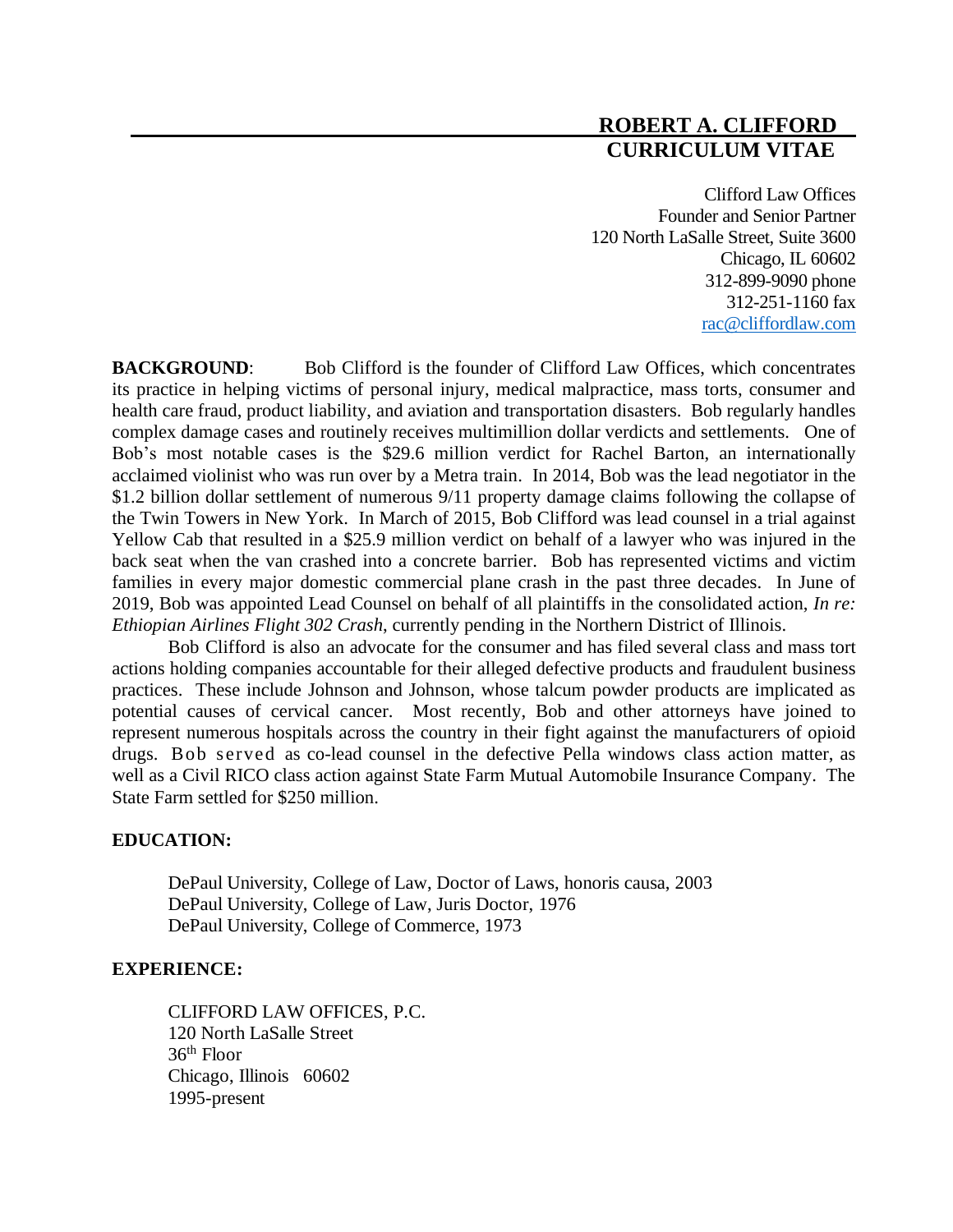CORBOY DEMETRIO CLIFFORD 33 North Dearborn Street Chicago, Illinois 60602 1994-1995

ROBERT A. CLIFFORD & ASSOCIATES Two North LaSalle Street, Suite 700 Chicago, Illinois 60602 1985-1994

CLIFFORD & HENELY, LTD. Two North LaSalle Street, Suite 700 Chicago, Illinois 60602 1984-85

CORBOY & DEMETRIO, P.C. 33 North Dearborn Street, Suite 630 Chicago, Illinois 60602 1982-1984

PHILIP H. CORBOY & ASSOCIATES 33 North Dearborn Street, Suite 630 Chicago, Illinois 60602 1974-1982

## **BAR MEMBERSHIPS:**

Supreme Court of the United States, 1981 U.S. Court of Appeals for the Seventh Circuit, 1996 U.S. Court of Appeals for the Second Circuit, 2005 U.S. District Court, Central District of Illinois, 1993 U.S. District Court, Northern District of Illinois, 1976 U.S. District Court, Northern District of Illinois Trial Bar, 1982 U.S. District Court, Southern District of Illinois, 2011 State of Illinois Bar, 1976

## **PROFESSIONAL ASSOCIATIONS and ACTIVITIES:**

American Association for Justice (AAJ) *Formerly the Association of Trial Lawyers of America (ATLA)* 

> • Member, Association of Trial Lawyers of America, Membership Committee, 1989 - 1995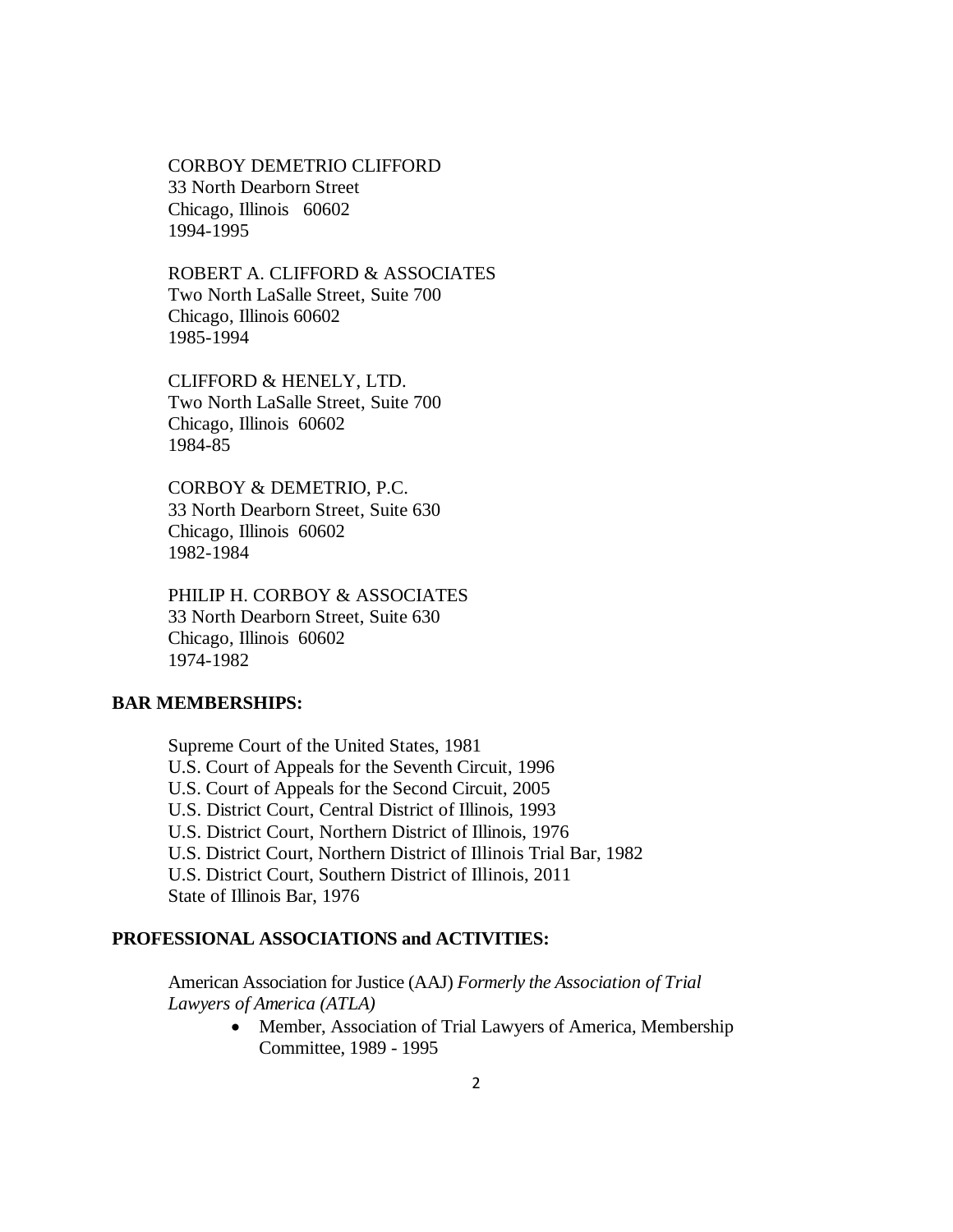• Dean, Association of Trial Lawyers of America, Advanced College of Advocacy, 1986-1988

American Bar Association (ABA)

- Chair, Fund for Justice and Education, 2016-2019
- Board Member, American Bar Foundation, 2016-2018
- Board Member, ABA Rule of Law Initiative, 2016-2018
- ABA House of Delegates
	- o Chair, Illinois State Delegation, 2004 –2014
	- o Nominating Committee of the ABA House of Delegates, 2005-2014
	- o Executive Committee, Conference of State Delegates, 2007-2010
- Section of Litigation
	- o Chair, 2001-2002
	- o Chair-Elect, 2000-2001
	- o Vice Chair, Section of Litigation, 1999-2000
	- o Council Member, 1983-1986, 2003-2005
	- o Executive Committee, 2002-2003
	- o Co-Chair of the ABA Resource Committee, 2015
- Task Forces and Committees
	- o Chair, Special Task Force to Examine Policies Impacting the Recruitment and Retention of Law Students and Young Lawyers, 2015-2016
	- o Gatekeeper Regulation and the Profession, 2003
	- o Standing Committee on Strategic Communications, 2006- 2012
	- o Special Committee on Multi-District Litigation, Division VIII - Task Forces and Special Meetings, 2010-2011
	- o Task Force on Federal Pleading Standards, 2010
	- o Special Advisor, 2009 ABA Annual Meeting, 2008-2009
	- o Committee on Issues of Concern to the Legal Profession, 2005-2008
	- o Chair, Task Force on Hurricane Katrina, 2005-2006
	- o Standing Committee on Governmental Affairs, 2000-2006
	- o Co-Chair, 2005 ABA Annual Meeting Advisory Committee, 2004-2005
	- o Image of the Profession Task Force, 2004-2005
	- o Judicial Intern Opportunity Program Working Group, 2004-2005
	- o Board of Directors, ABA Museum of Law, 2002-2005
	- o Civil Justice Institute, 2002-2005
	- o Task Force on Asbestos Litigation, 2003-2004
	- o Chair, Task Force on Terrorism and the Law, 2001-2002
	- o Special Committee on Reserves, 1999-2000
	- o Discovery Standards Task Force, 1997-1999
	- o Institute for Trial Practice, 1997-1999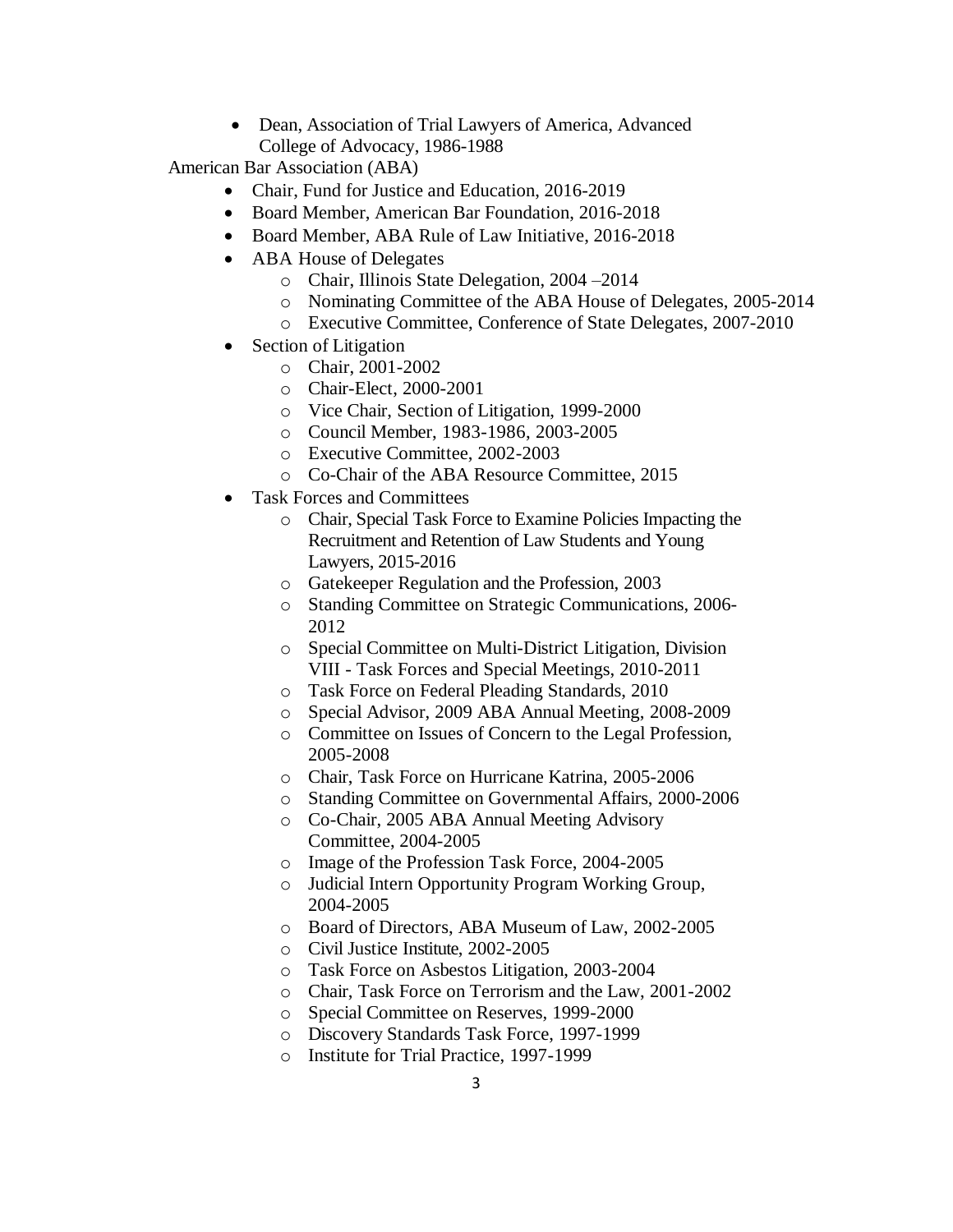- o Co-Chair, Membership Committee, Task Force on the Recruitment of Plaintiffs
- o Strategic Planning Implementation Committee, 1993- 1994, 1996-1997
- o Co-Chair, ABA Annual Meetings in Chicago, 1993-1996
- o Federal Initiatives Task Force, 1995-1996
- o Task Force on the Justice System, 1993-1995
- o Coordinating Group on Civil Justice Reform, 1992-1993
- o Co-Chair, Task Force on the Adversary System, 1991- 1992
- o Liaison, American Inns of Court, 1991-1992
- o Co-Director, Division IV, Procedural, 1986-1987
- o Member, Task Force on Tort Reform, 1986-1987
- o Chair, Professional Liability Litigation, 1982-1983
- o Co-Director, Division III, CLE and Programs, 1981-1982
- o Co-Chair, Manufacturers' Liability, 1980-1981
- o Chair, Communications, 1978-1980

American College of Trial Lawyers

The American Law Institute (ALI)

American Judicature Society

• Illinois Committee for Judicial Independence

American Society of Law and Medicine

Chicago Bar Association (CBA)

- President, 2011-2012
- First Vice President, 2010-2011
- Treasurer, 2009-2010
- Chair, Nominating Committee, 2014
- Delegate to ABA House of Delegates, 2003-2005
- Board of Managers, 1992-1994
- Membership Committee, 2009-2010
- Finance Committee, 1992-1994, 2007-2010
- Committee on Disaster Relief, 1990
- Committee on Committees, 1984-1986
- Chair, Tort Litigation Committee, 1983-1984
- Vice-Chair, Tort Litigation Committee, 1982-1983
- Secretary, Tort Litigation Committee, 1981-1982
- Chair, Tort Litigation Subcommittee on Pre-Judgment
- Interest, 1981-1982
- Chair, Tort Litigation Subcommittee on Products Liability, Chicago Bar Association, 1979-1981
- Lawyer Referral Panel Screening Committee, 1979
- Tort Litigation, Civil Practice, and Health and Hospital Care Committees, 1976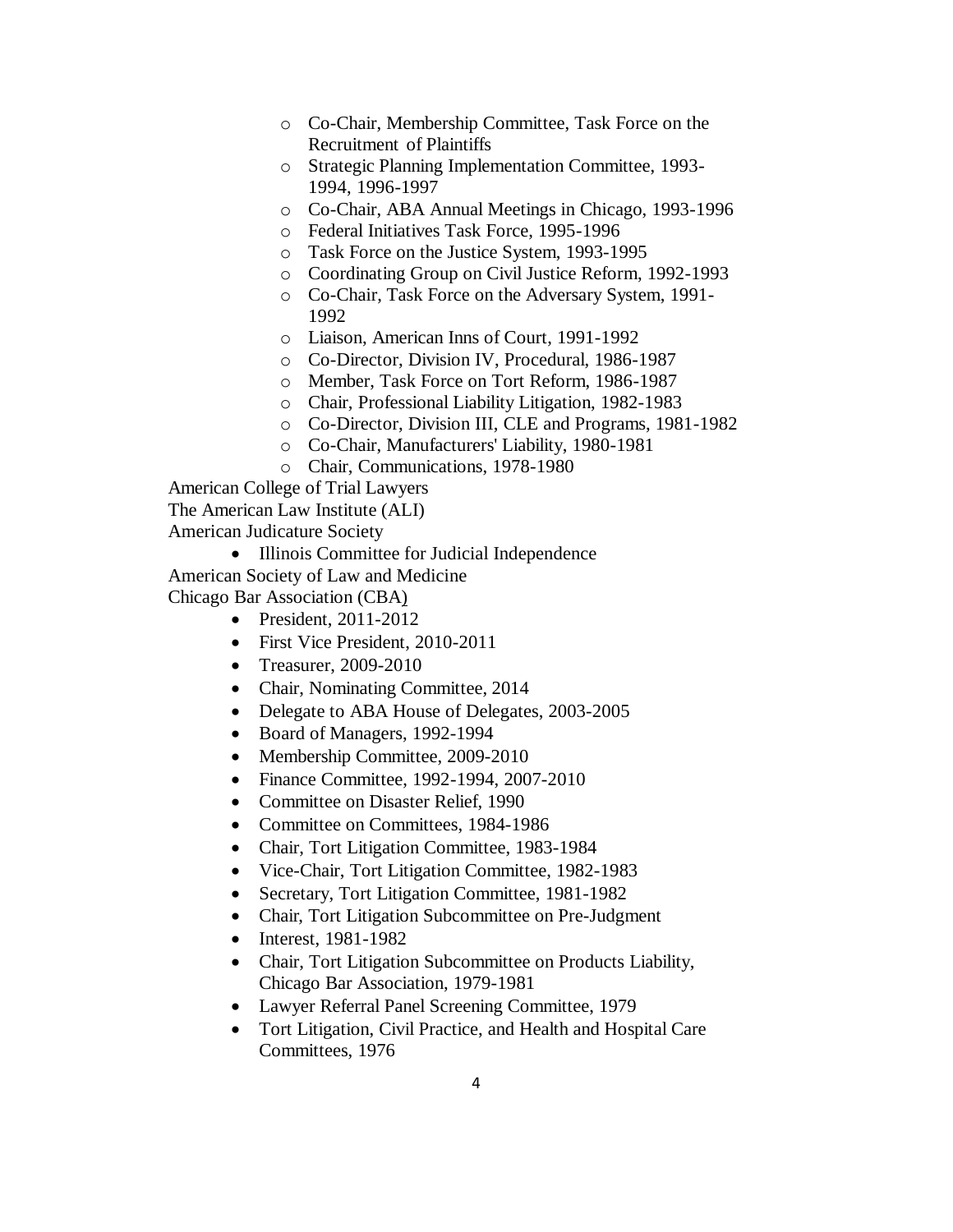• Chicago Bar Foundation, Sponsor and Life Fellow

Chicago Inn of Court

- President, 1994-1995 Cook County Bar Association Commercial Bar Association The Executives' Club of Chicago International Air and Transportation Safety Bar Association Illinois State Bar Association (ISBA) • Advisory Board, Illinois Bar Foundation Fellows, 1989
	-
	- Offer of Judgment Committee, 1983-1985
	- Special Committee on Reduction of Court Costs, Delays and Involvement, 1982-1985
	- General Assembly, 1981-1985

Illinois Trial Lawyers Association (ITLA)

- Director, College of Advocacy, 1990
- President, 1990
- President-Elect, 1989
- Second Vice-President, 1988
- Third Vice-President, 1987
- Executive Committee, 1986
- Chairman, Legislative Committee, 1985-1987
- Chairman, Committee on Medical Malpractice Legislation, 1984- 1985
- Co-Chairman, Public Relations Committee, 1984-1985
- Political Action Committee, 1983-1984
- Membership Committee, 1980-1981

Inner Circle of Advocates International Academy of Trial Lawyers (IATL) International Air & Transportation Safety Bar Association (IATSBA) International Society of Barristers The National Judicial College

• Trustee

Pound Institute for Civil Justice

The Society of Trial Lawyers

The Supreme Court Historical Society

• Trustee

# **PROFESSIONAL HONORS / AWARDS:**

- 2021 *Super Lawyers*, Illinois
- 2020 *Super Lawyers*, Illinois
- 2019 Distinguished Award for Excellence, *Illinois Bar Foundation*
- 2019 Leonard M. Ring Lifetime Achievement Award, *Illinois Trial Lawyers' Association*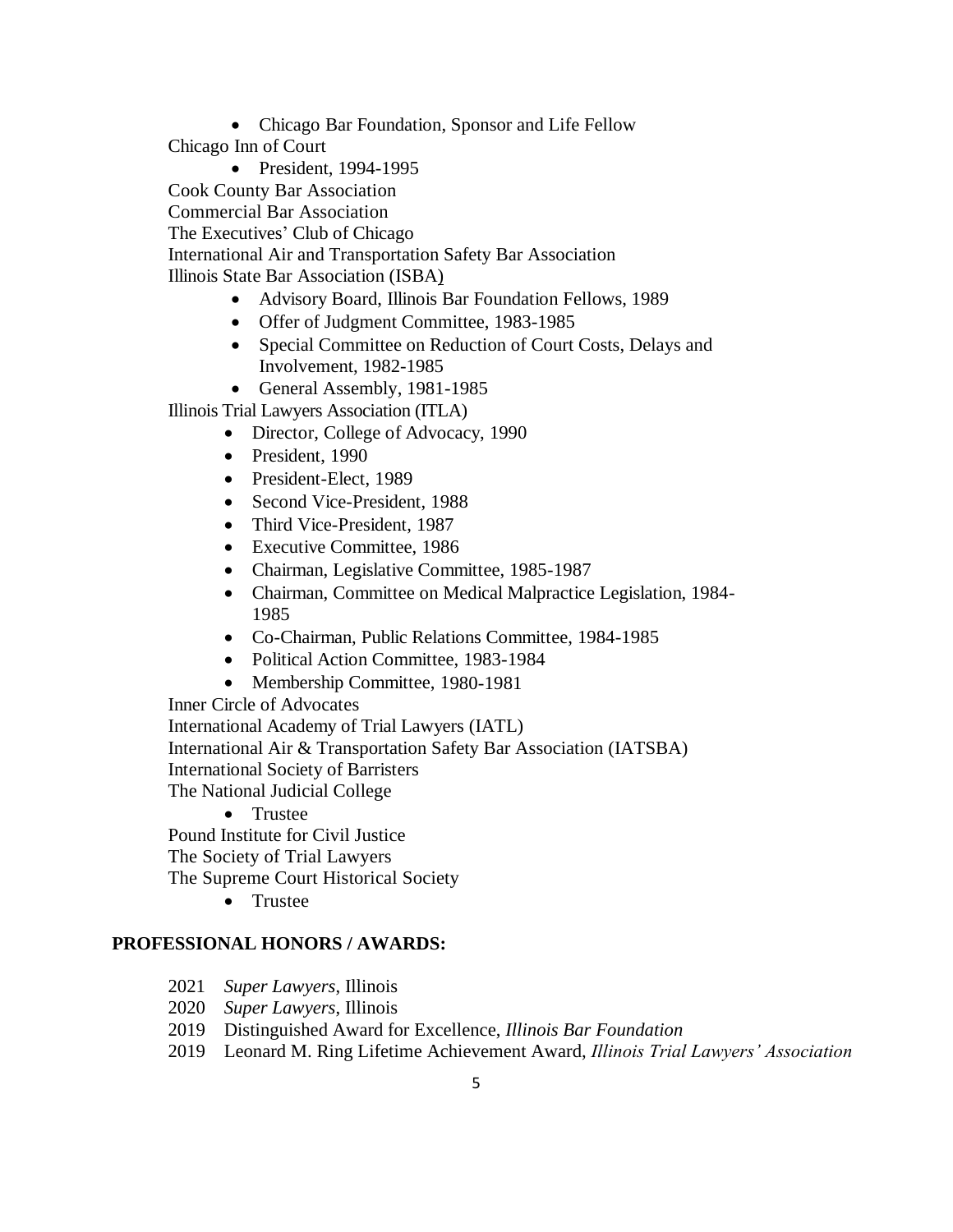- 2019 Class Action Trial Lawyer of the Year, *National Trial Lawyers*
- 2019 Trial Lawyer of the Year, *Public Justice*
- 2019 # 3 *Super Lawyer* in Illinois
- 2019 Plaintiffs' Lawyers Trailblazers List, *National Law Journal*
- 2018 Honoree, *Lawyers for the Creative Arts*
- 2017 Unity Award, *Diversity Scholarship Foundation* Justice John Paul Stevens Award, *Chicago Bar Association* L. Sanford Blustin Award, *North Suburban Bar Association* Lifetime Achievement Award, *America's Top 100 Lawyers*
- 2016 #1 *Super Lawyer* in Illinois Who's Who in Chicago, *Crain's Chicago Business*
- 2015 Top Mass Tort/Class Action lawyer in the Chicago metropolitan area, *Best Lawyers* Top 100 Most Powerful Chicagoans in 2015, *Chicago Magazine* Who's Who in Chicago, *Crain's Chicago Business* Honoree, Chicago Police Memorial Foundation, Person of Valor
- 2014 Elite Trial Lawyers Award, *The National Law Journal* Professionalism Award for the U.S. Court of Appeals for the Seventh Circuit #1 *Super Lawyer* in Illinois Top 100 Most Powerful Chicagoans in 2014, *Chicago Magazine* Who's Who in Chicago, *Crain's Chicago Business*
- 2013 Top 100 Most Powerful Chicagoans in 2013, *Chicago Magazine* #1 *Super Lawyer* in Illinois Who's Who in Chicago, *Crain's Chicago Business*
- 2012 Person of the Year, *Chicago Lawyer* #1 *Super Lawyer* in Illinois Plaintiff's Lawyer of the Year, *Best Lawyers* Who's Who in Chicago, *Crain's Chicago Business*
- 2011 Top Ten Consumer *Leading Lawyer* in Illinois Illinois *Leading Lawyer* #1 *Super Lawyer* in Chicago
- 2010 Top Medical Malpractice Attorney in Chicago, *Best Lawyers* Trial Lawyer Excellence Award, *Jury Verdict Reporter* Ten for Ten, *Ten Attorneys Who Raised the Bar Over the Last Decade Crain's* Top Civic, Cultural and Professional Leaders in Chicago #1 *Super Lawyer* in Chicago Top Ten Consumer *Leading Lawyer* in Illinois
- 2009 *Best Lawyers'* Top Personal Injury Attorney in Chicago, 2009 *Best Lawyers'* 2009 Chicago Personal Injury Litigator of the Year Top Ten Consumer *Leading Lawyer* in Illinois *Crain's* Top Civic, Cultural and Professional Leaders in Chicago #1 *Super Lawyer* in Chicago
- 2008 #1 *Super Lawyer* in Chicago *Crain's* Top Civic, Cultural and Professional Leaders in Chicago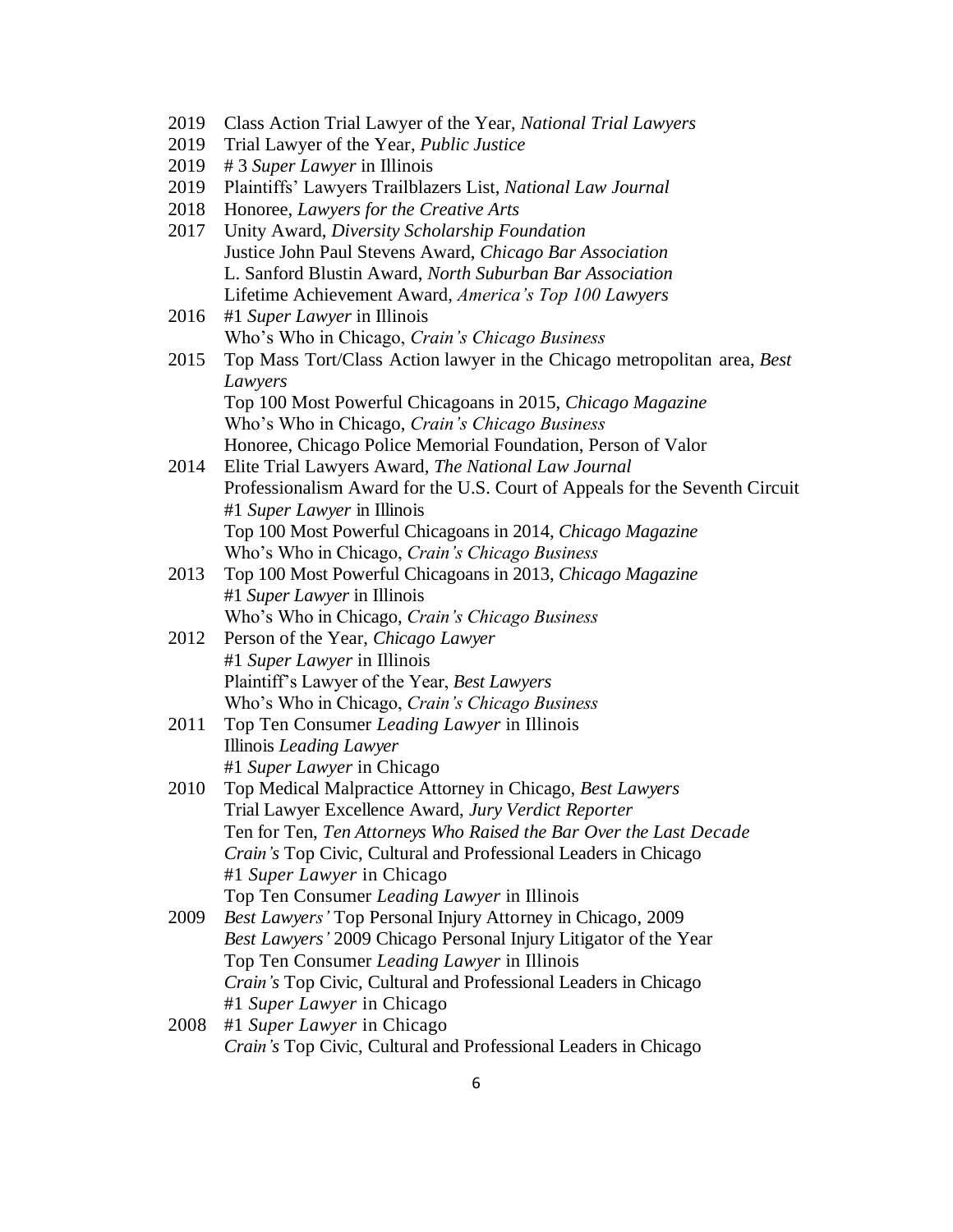- 2004 Plaintiffs' Hot List: "Twenty-five Go-to Teams for When the Going Gets Tough," *The National Law Journal*
- 2003 Plaintiffs' Hot List: "Twenty-five Go-to Teams for When the Going Gets Tough," *The National Law Journal*
- 2002 Thirty Toughest Lawyers, *Chicago Magazine*
- 2001 Leading Attorney in Illinois, American Research Corporation
- 2000 Top Ten Most Influential Attorneys in Illinois, American Research Corporation Leading Attorney in Illinois, American Research Corporation Honoree, "*A Salute To Those Who Make A Difference,"* Protector of the Working People Award," Illinois State Crime Commission, 2000
- 1999 Top Ten Lawyers in Illinois, *National Law Journal* Top Ten Most Influential Attorneys in Illinois, American Research Corporation Leading Attorney in Illinois, American Research Corporation
- 1998 Top Ten Most Influential Attorneys in Illinois, American Research Corporation Leading Attorney in Illinois, American Research Corporation
- 1993 The Best Lawyers in America, *The National Law Journal* Top Ten Litigators, *The National Law Journal*

## **COMMUNITY ACTIVITIES:**

Loyola University of Chicago

• Council of Regents

RAND Institute for Civil Justice

• Board of Overseers

Civil Justice Institute, University of California (Irvine)

• Board of Directors (2016-present)

The Advocacy Institute, SUNY Buffalo Law School

• Board of Directors (2016- present)

Window to the World Communications (WTTW – Channel 11)

• Board of Directors

Naples Children and Education Fund, Naples, Florida

- Trustee
- CEO, 2014

Sponsor, Asian American Coalition of Chicago's 36<sup>th</sup> Annual Lunar New Year Celebration, 2019

Sponsor, Golisano Children's Museum of Naples Party Like a Rock Star Gala, 2019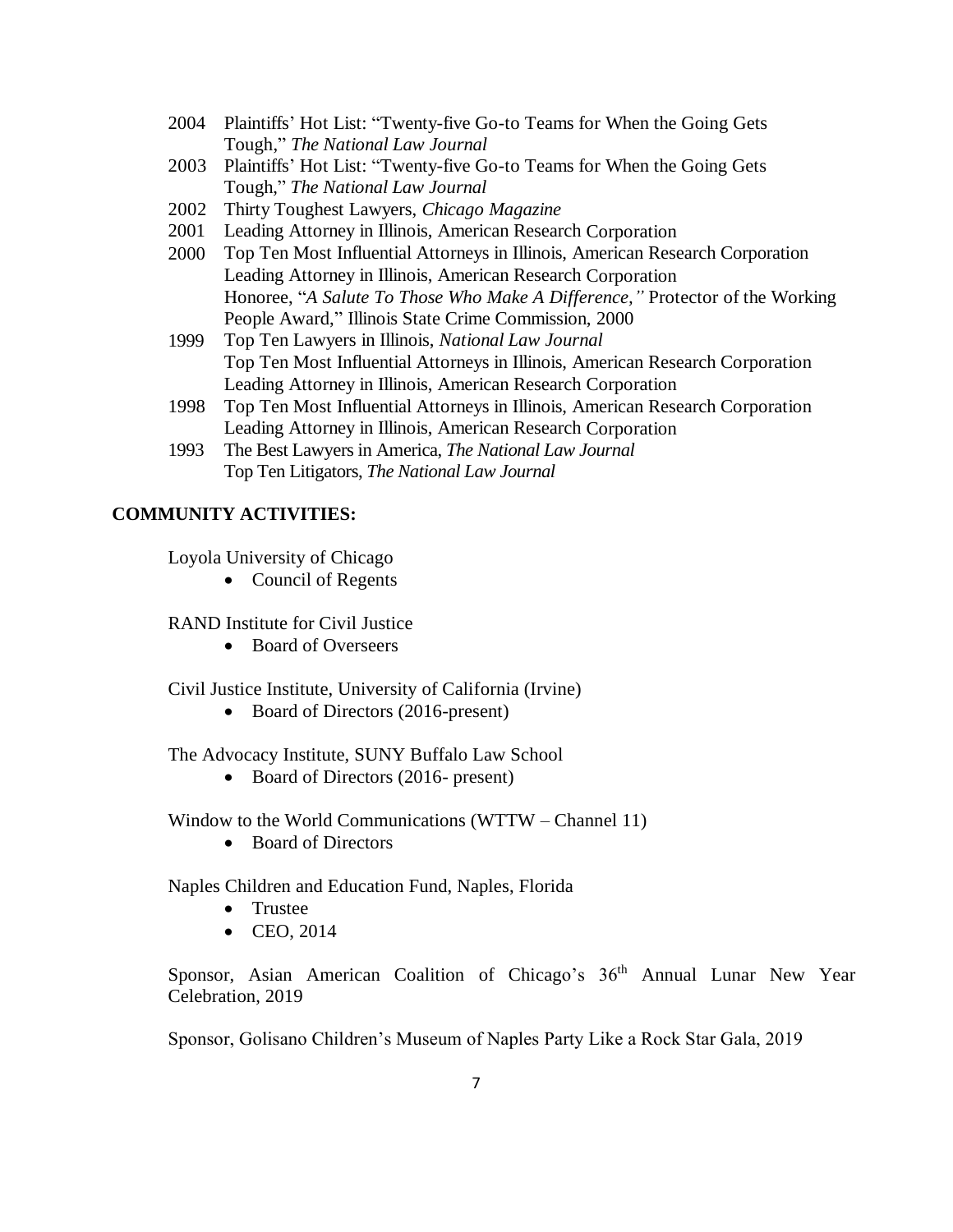Sponsor, Chicago Bar Association's Earl B. Dickerson Awards Luncheon, 2010-2020

Sponsor, Chicago Bar Association's Justice John Paul Stevens Awards Luncheon, 2000- 2019

Sponsor, Chicago Bar Association's Investing in Justice Campaign, 2013-2019

Sponsor, Chicago Police Memorial Foundation's Valor Luncheon, 2015-2018

Sponsor, Multi-Bar Association Fundraiser to Support Relief Efforts of Mexico and Puerto Rico, 2017

Sponsor, Marist High School's Law Association Alumni Event, 2017-2019

Sponsor, Chicago Federation of Labor's Labor Day Luncheon, 2016-2017

Sponsor, Lawyers Lend-A-Hand Annual Gala, 2014, 2016-2018

Sponsor, Illinois Bar Foundation's Annual Gala, 2015, 2017

Sponsor, Jewish Judges Association's Awards Dinner, 2015-2018

Sponsor, Teaching Tolerance's Chicago Poker Challenge, Illinois Holocaust Museum, 2013-2015

Testified before the City Council Licensing Committee on Ride-Sharing Regulations, Chicago, 2014

Sponsor, Stop Texting and Talking in Cars (STATIC), 2010

Testified before the Illinois State Legislature, House Judiciary Committee, Pending Medical Malpractice Reform Legislation, May 10, 2005

Testified before the Illinois Democratic Caucus on Tort Reform, Chicago, May 2005

Testified before the Illinois Senate Health and Human Services Subcommittee on Health Care and the Impact of the Civil Justice System on Medical Malpractice and Health Care Insurance, March 2003

Keynote Speaker, Korean American Bar Association, Annual Dinner, March 2002

Sponsor, DePaul University College of Law, 50th Anniversary of the DePaul Law Review, May 2001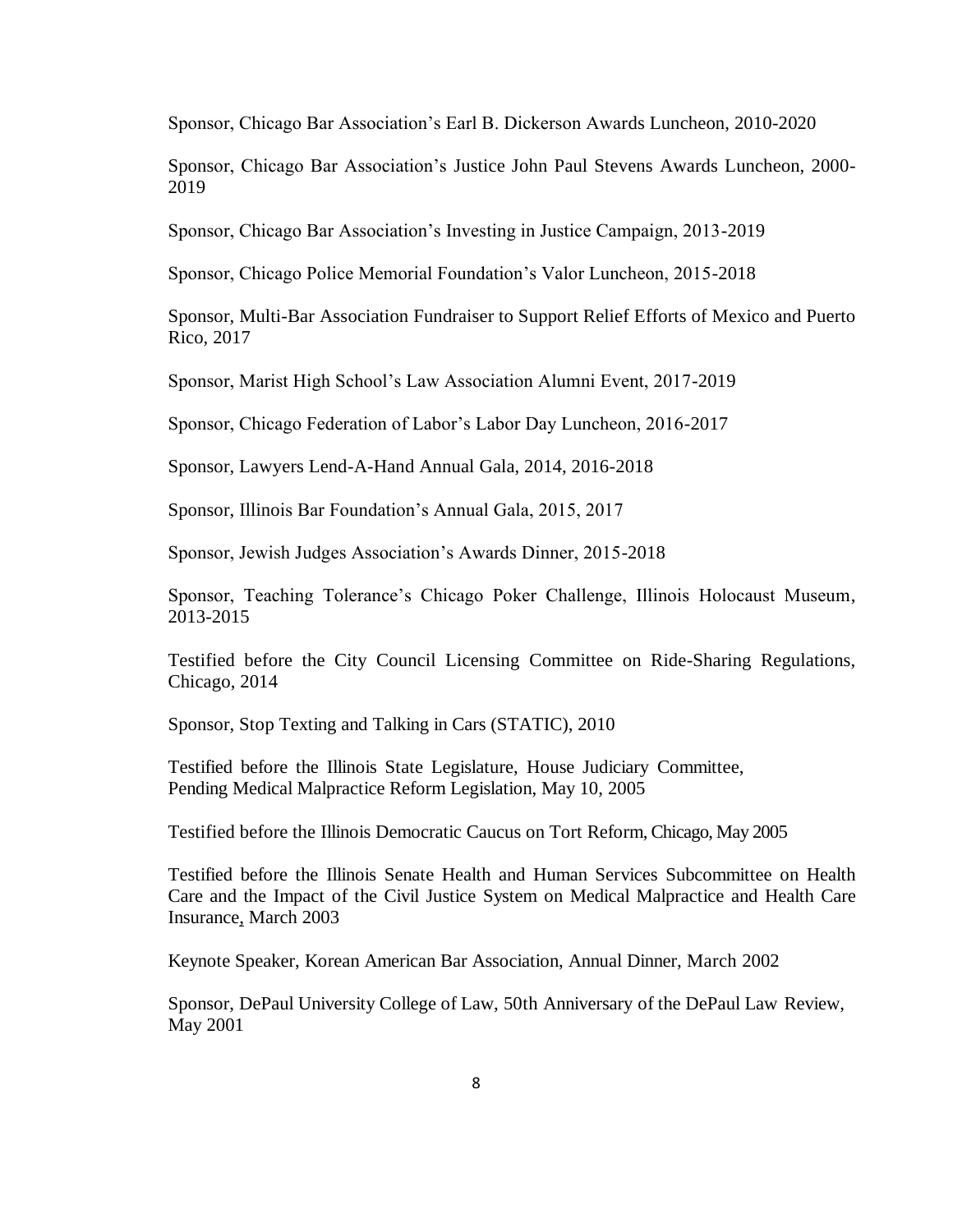Steering Committee, Northwestern University School of Education, Center for Social Policy, 1999

Advisory Expert, Aviation Committee National Transportation Safety Board, sponsored by The Rand Institute, 1998

Member, Board of Directors, Isaac Ray Center, Inc., 1992 – present

Member, Advisory Committee Meeting on Civil Jury Trial Symposium, The Brookings Institution, 1991 – present

Member, Advisory Board of Judge James A. Geroulis Educational Foundation, 1990 – present

Illinois Institute of Continuing Legal Education (IICLE), Board of Directors, 1989

Mediator, Circuit Court of Cook County – CBA Special Mediation Program for the Law Division, 1988-1989

Member, Board of Advisors, Mercy Hospital and Medical Center, 1988

Trial by Jury Program, Illinois State Fair, 1988

Member, DePaul University College of Law, Advisory Council 1987

Member, DePaul University, Board of Trustees, 1987- present

Member, Products Liability ADR Development Committee, Center for Public Resources, DePaul University, 1985-1986

President, DePaul University Alumni Association, 1983-1985

Member, Board of Directors, Chicago Executive Committee for University College, Galway, Ireland, 1983-194

Member, Board of Directors, Access Living of Metropolitan Chicago, an affiliate of The Rehabilitation Institute of Chicago, 1982-1985

Member, DePaul University College of Law Visiting Committee and Chair of the Financial Aid Subcommittee, 1982-1985

Mediation Panelist, Endispute of Chicago, an alternative dispute resolution corporation, 1982-1984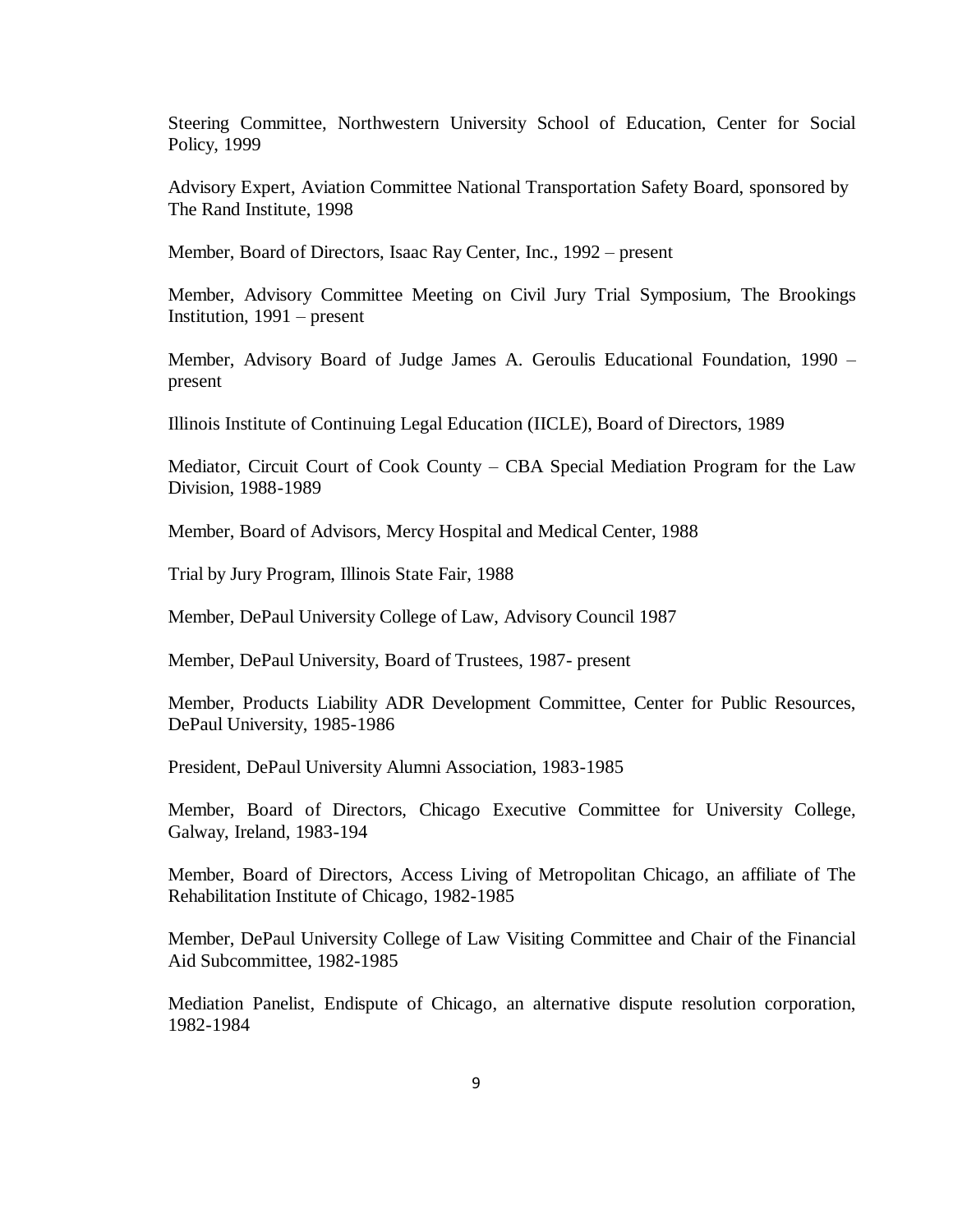Member, Commission on Alumni Affairs, DePaul University, 1982-1983

Member, City of Hope Fund Raising Committees, Mike Royko and James Roberts, Jr., Benefits, 1981-1982

Member, Roscoe Pound Foundation, 1990

Member, Lex Legio Law Society of DePaul University College of Law, 1976-1983

Member, Society of Fellows Foundation of DePaul University, 1976-1983

# **CLIFFORD SYMPOSIUM ON CIVIL JUSTICE, TORT LAW AND SOCIAL POLICY**

Sponsor, "Civil Litigation in a Post-COVID World," Twenty-Seventh Annual Clifford Symposium on Tort Law and Social Policy, June 3-4, 2021

Sponsor, "The Opioid Crisis: Where Do We Go From Here?" Twenty-Sixth Annual Clifford Symposium on Tort Law and Social Policy, April 30-May 1, 2020

Sponsor, "Rising Stars: A New Generation of Scholars Looks at Social Justice," Twenty-Fifth Annual Clifford Symposium on Tort Law and Social Policy, April 25-26, 2019

Sponsor, "Patient Safety: How might the Law Help?" Twenty-Fourth Annual Clifford Symposium on Tort Law and Social Policy, April 19-20, 2018

Sponsor, "The Impact of Dark Money on Judicial Elections & Judicial Behavior," Twenty-Third Annual Clifford Symposium on Tort Law and Social Policy, April 20-21, 2017

Sponsor, "Privacy, Data Theft, and Corporate Responsibility," Twenty-Second Annual Clifford Symposium on Tort Law and Social Policy, DePaul University College of Law, April 28-29, 2016

Sponsor, "The Supreme Court, Business, and Civil Justice," Twenty-First Annual Clifford Symposium on Civil Justice, Tort Law and Social Policy, DePaul University College of Law, April 16-17, 2015

Sponsor, "In Honor of Jack Weinstein," Twentieth Annual Clifford Symposium on Civil Justice, Tort Law and Social Policy, DePaul University College of Law, April 24-25, 2014

Sponsor, "A Brave New World: The Changing Face of Litigation and Law Firm Finance," Nineteenth Annual Clifford Symposium on Civil Justice, Tort Law and Social Policy, DePaul University College of Law, April 19, 2013

Sponsor, "A Celebration of the Thought of Marc Galanter," Eighteenth Annual Clifford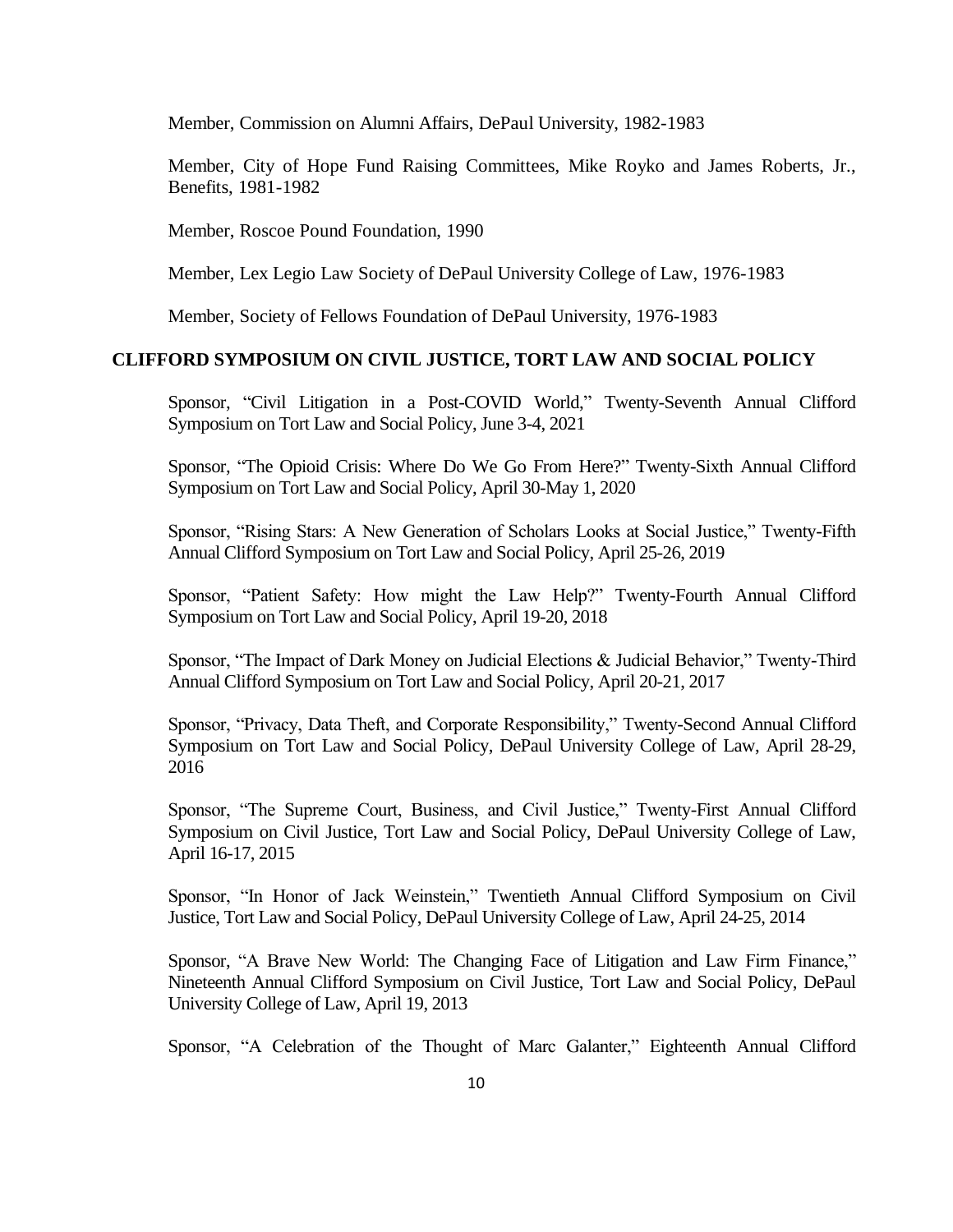Symposium on Civil Justice, Tort Law and Social Policy, DePaul University College of Law, April 26-27, 2012

Sponsor, "A Festschrift for Professor Robert Rabin," Seventeenth Annual Clifford Symposium on Civil Justice, Tort Law and Social Policy, DePaul University College of Law, April 14-15, 2011

Sponsor, "The Limits of Predictability and the Value of Uncertainty," Sixteenth Annual Clifford Symposium on Civil Justice, Tort Law and Social Policy, DePaul University College of Law, April 8-9, 2010

Sponsor, "Rising Stars: A New Generation of Scholars Looks at Civil Justice," Fifteenth Annual Clifford Symposium on Civil Justice, Tort Law and Social Policy,DePaul University College of Law, April 2-3, 2009

Sponsor, "The State of Civil Justice in 2015: Where Are We Going?" Fourteenth Annual Clifford Symposium on Civil Justice, Tort Law and Social Policy, DePaul University College of Law, April 3-4, 2008

Sponsor, "Challenges to the Attorney-Client Relationship: Threats to Sound Advice?" Thirteenth Annual Clifford Symposium on Civil Justice, Tort law and Social Policy, DePaul University College of Law, April 19-20, 2007

Sponsor, "Is the Rule of Law Waning in America?" Twelfth Annual Clifford Symposium on Civil Justice, Tort Law and Social Policy, DePaul University College of Law, April 20- 21, 2006

Sponsor, "Who Feels Their Pain? The Challenge of Non- Economic Damages in Civil Litigation," Eleventh Annual Clifford Symposium on Tort Law and Social Policy, DePaul University College of Law, April 14-15, 2005

Sponsor, "Starting Over?: Redesigning the Medical Malpractice System" Tenth Annual Clifford Symposium on Tort Law and Social Policy, DePaul University College of Law, April 15-16, 2004

Sponsor, "After Disaster: The September 11th Compensation Fund and the Future of Civil Justice," Ninth Annual Clifford Symposium on Tort Law and Social Policy, DePaul University College of Law, April 24-25, 2003

Sponsor, "Is Tort Law Exportable?" Eighth Annual Clifford Symposium on Tort Law and Social Policy, DePaul University College of Law, April 18-19, 2002

Sponsor, "Smoke Signals: The Changing Landscape of the Practice, Financing and Ethics of Civil Litigation in the wake of the Tobacco Wars," Seventh Annual Clifford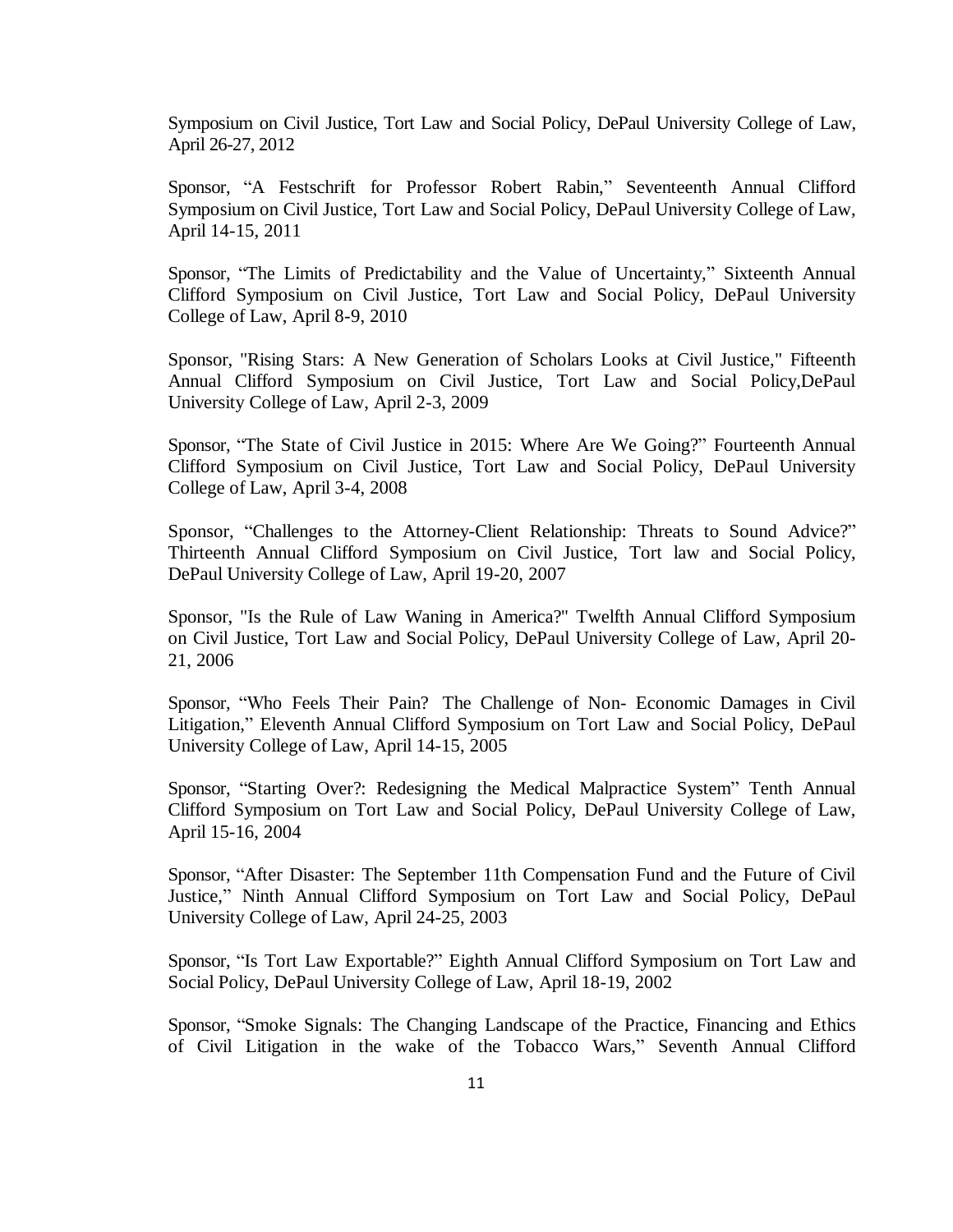Symposium on Tort Law and Social Policy, DePaul University College of Law, April 4-5, 2001

Sponsor, *"*The Impact of Pop Culture on the Civil Justice System," Sixth Annual Clifford Symposium on Tort Law and Social Policy, DePaul University College of Law; Chicago, Illinois, March 30-April 1, 2000

Sponsor, "Judges as Tort Law Makers," Fifth Annual Clifford Symposium on Tort Law and Social Policy, DePaul University College of Law, Chicago, Illinois, April 18-19, 1999

Sponsor, "The American Civil Jury: Illusion and Reality," Fourth Annual Clifford Symposium on Tort Law and Social Policy, DePaul University College of Law and the American Bar Association, Section of Litigation, Chicago, Illinois, April 3-4, 1998

Sponsor, "A Conference on the Contingency Fee," Third Annual Clifford Symposium on Tort Law and Social Policy, DePaul University College of Law, and the American Bar Association, Section of Litigation, April 4-5, 1997

Sponsor, "Tort Law and the Science of the 21st Century," Second Annual Clifford Symposium on Tort Law and Social Policy, DePaul University College of Law, Chicago, Illinois, May 17, 1996

Sponsor, "Experiments in Creative ADR," ADR and Torts: Implications for Practice and Reform, First Annual Clifford Symposium on Tort Law and Social Policy, DePaul University, College of Law, Chicago, Illinois, May 18, 1995

### **PRESENTATIONS**

Moderator – "Ethics 2022: Mind, Body, and Soul" and "The Weathering Effect," – MCLE, Chicago, Illinois, February 17, 2022

"What Will It Take for the Plaintiffs' Bar to Survive in 2021 – and Beyond?" ITLA Damages Seminar, February 16, 2021

Moderator – "Ethics 2021: Legal Ethics and Professionalism of Your Favorite TV Show, Yada, Yada," MCLE, Chicago, Illinois, February 18, 2021

"Hale v. State Farm – Effects of Dark Money on Judicial Races," American Bar Association Midyear Meeting, February 19, 2021

"The Trial of Helen of Troy," National Hellenic Museum, Chicago, Illinois, March 5, 2020

Moderator – "Ethics 2020 – The Future is Now," MCLE, Chicago, Illinois, February 20, 2020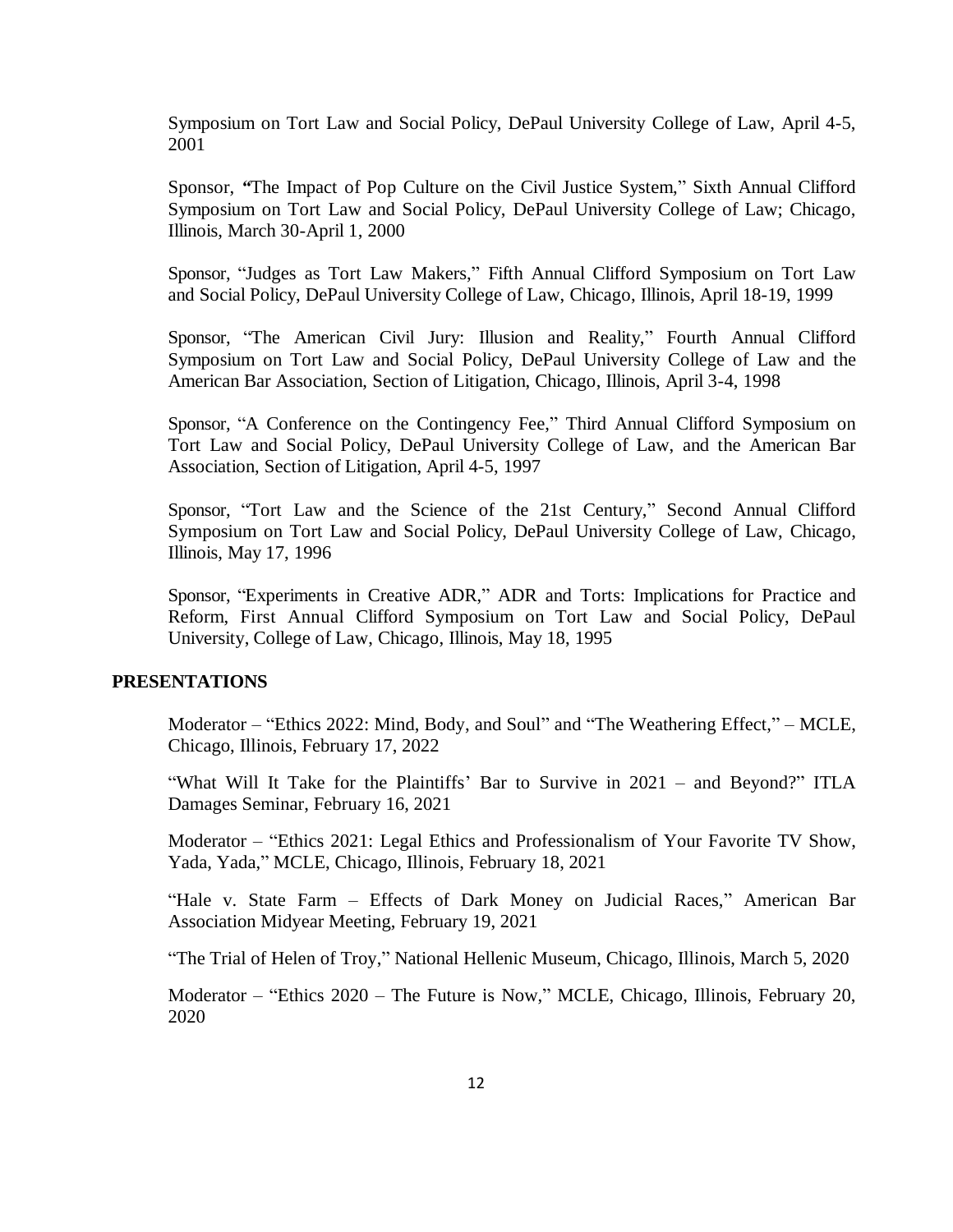Panelist – "FAA Product Certification and the Use of the Delegation System in Aviation," ABA Tort Trial & Insurance Practice Section, Washington, D.C., October 24, 2019

Panelist –"Update on Products Liability Cases and a Case Study on Major Accident Litigation: Plaintiff and Defendant Strategies," 12<sup>th</sup> Annual McGill Conference on International Aviation Liability, Insurance & Finance, Montreal, Canada, October 18, 2019

Panelist – "The Evolving Role of Trials in Multi-Jurisdiction Litigation," Contemporary Issues in Complex Litigation. Chicago, Illinois, October 17, 2019

"Dark Money," TEX-ABOTA, the Texas Chapters of ABOTA, Santa Fe, New Mexico, June 28, 2019

"Airline Litigation," Eight O'Clock Call, The Chicago Bar Association, Chicago, Illinois June 6, 2019

Panelist - "Liability of Aircraft Manufacturers & Component Parts, Aerospace Regulators, Air Navigation Service Providers," Moderator - "Strategies for Negotiating Settlements in Aviation Liability Claims," Panelist – "Aviation Litigation in the USA – the Case of Non-USA residents Suing in the USA," Air Law Conference, Strathmore University School of Law, Nairobi, Kenya, May 30-31, 2019

"The Path to Lawyer Well-Being & Conscious Inclusion," Moderator, MCLE, Chicago, Illinois, February 21, 2019

"The Trial of Hippocrates," National Hellenic Museum, Chicago, Illinois, February 20, 2019

"Taking it to Trial – Death by Bad Design," Attorneys Information Exchange Group, Chicago, Illinois, November 8-9, 2018

"Court Is in Session: *Analyzing the Importance of Trial in Aviation Accident Cases*," Eleventh Annual McGill University/PEOPIL Conference on International Aviation Liability, Insurance & Finance, Dublin, Ireland, October 19-20, 2018

"The Trial of Megacles," National Hellenic Museum, Chicago, Illinois, March 1, 2018

"The Changing Ethical Landscape of Litigation," Moderator, MCLE, Chicago, Illinois, February 15, 2018

"8th Annual Symposium with the Judges," Moderator, Law Bulletin, Chicago, Illinois, November 20, 2017

"Trucking: Taking it to Trial," Attorneys Information Exchange Group, Chicago, Illinois November  $9<sup>th</sup>$  and  $10<sup>th</sup>$ , 2017

"Precision Advocacy: Reinventing Motion Practice to Win," ABA Section of Litigation Roadshow 2.0, Chicago, Illinois, June 21, 2017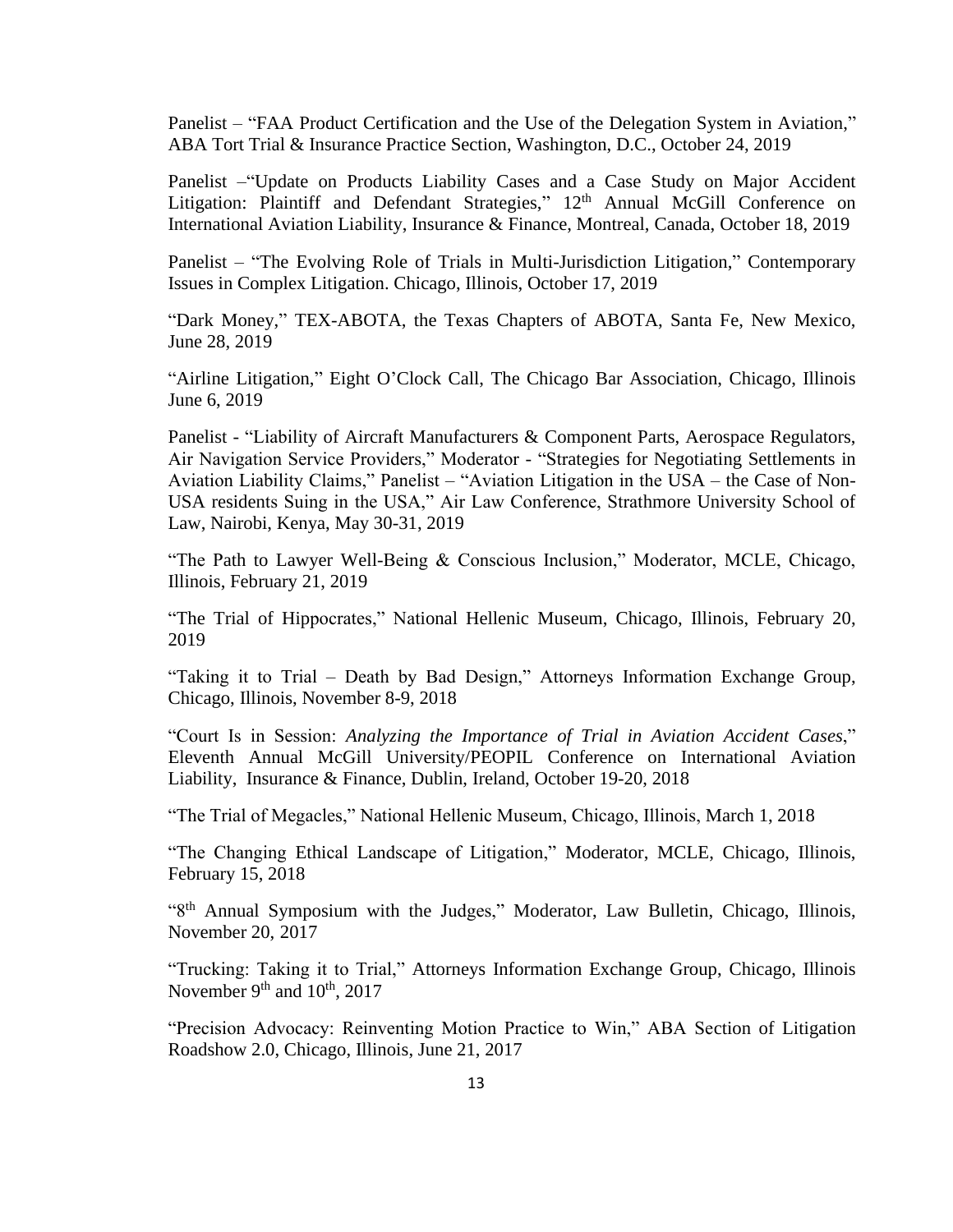"Shoot-out at the Barbary Coast Corral: The Masters of Oral Argument," ABA Section of Litigation Annual Conference, San Francisco, California, May 5, 2017

"The Trial of the Parthenon Marbles," National Hellenic Museum, Chicago, Illinois, March 16, 2017

"Ethics of Social Media Outside and in the Courtroom," Moderator, MCLE, Chicago, Illinois, February 16, 2017

"Interplay among Courts, the Parties, Counsel, and Media in High Stakes Litigation," Panelist, Northwestern Conference on Complex Litigation, Chicago, Illinois, November 17, 2016

"What the Other Side is Thinking?" Panelist, International Association of Defense Counsel's Corporate Counsel College, Chicago, Illinois, April 28, 2016

"The Trial of Al Capone for Murder at the St. Valentine's Day Massacre," ABA Section of Litigation Annual Conference, Chicago, Illinois, April 13, 2016

"The Trial of Antigone," Field Museum in partnership with the National Hellenic Museum, Chicago, Illinois, March 10, 2016

"The Ethics of Pre-Trial and Trial Work," Moderator, MCLE, Chicago, Illinois, February 18, 2016

"Dealing with Parallel Government and Regulatory Investigations: Special issues when government actors are also investigating," Law Seminars International, New Orleans, LA, December 2, 2015

"Classic Chicago Closings," ABA Annual Meeting, Section of Litigation, Chicago, Illinois, July 31, 2015

"The Chicago Trial that Never Was: The Eastland Disaster Criminal Re-trial," Eastland Historical Society, Chicago, Illinois, June 18, 2015

"Where Would You Try a Case?" ABA 2015 London Sessions, London, U.K., June 11- 15, 2015

"Opening Statements," Retrial of Sacco Vinzetti, ABA Section of Litigation Annual Meeting, New Orleans, Louisiana, April 15, 2015

"Closing Arguments," Damages Seminar, Illinois Trial Lawyers Association Chicago, Illinois, February 16, 2015

Ethical Lawyering: "Avoiding the Pitfalls of Practice," A Professional Responsibilities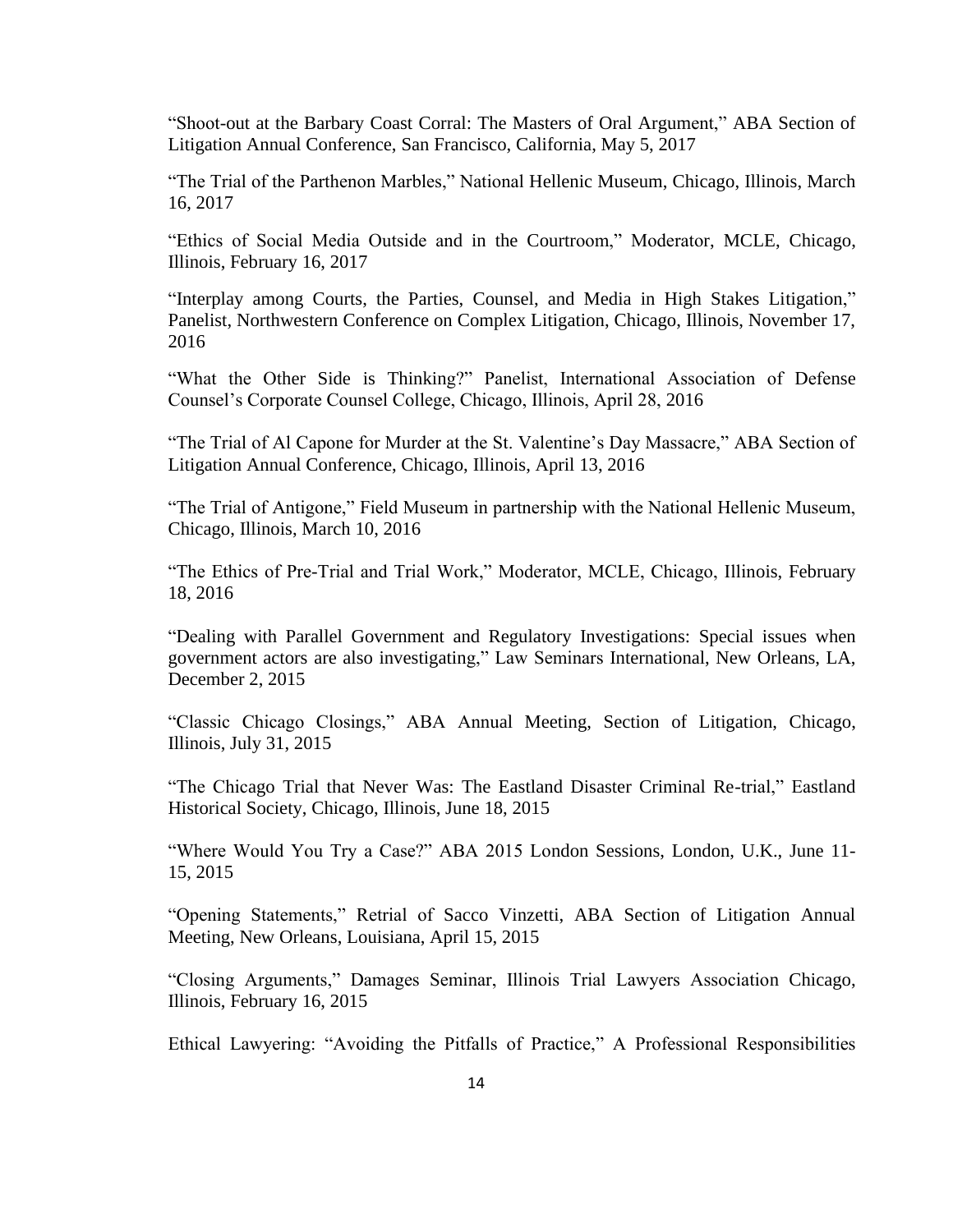CLE Event, Loyola University Chicago, November 21, 2014

"How did we get here? The Development of International and Domestic Aviation Law and Regulation," 2014 International Air & Transportation Safety Bar Association Conference, November 13, 2014

"Making Winning Opening Statements," Fred Lane's Trial Technique Institute, Illinois State Bar Association, October 7, 2014

"How to Admit and Exclude Evidence (of All Kinds) in Federal Court," An Interactive Discussion with Demonstrations, Chicago, Illinois, September 9, 2014

"Demonstration of Opening Statements – The Trial of Wyatt Earp," Litigation Institute for Training, American Bar Association, Phoenix, Arizona, April 9, 2014

"The Trial of Socrates Redux: BYO Hemlock," American College of Trial Lawyers 2014 Spring Meeting, LaQuinta, California, March 8, 2014

"The Trial of Orestes," National Hellenic Museum, Chicago, Illinois, January 29, 2014

"Navigating The Business of Law," Loyola University Chicago, Chicago, Illinois, November 22, 2013

"The Case that Pays, What I've Learned from My Big Cases," 49<sup>th</sup> Annual Indiana Trial Lawyers Association, Annual Institute, Indianapolis, Indiana, November 7, 2013

"Closing Arguments," Chicago Bar Association YLS Trial Techniques," Chicago, Illinois, May 22, 2013

"Demonstration of Opening Statements," Anatomy of a Trial, Bootcamp Trial Training for Young Lawyers, ABA, Section of Litigation Annual Conference, Chicago, Illinois, April 24, 2013

"Shaping the Future of the Illinois Courts: Vision, Values & Strategies," 2013 Illinois Supreme Court Judicial Conference, Lombard, Illinois, April 15-16, 2013

"Closing Arguments," Damages Seminar, Illinois Trial Lawyers Association, Chicago, Illinois, February 18, 2013

"Trial of Socrates," National Hellenic Museum, Chicago, Illinois, January 31, 2013

"Taming the Discovery Process & Reducing Costs," Law Bulletin Annual Judges Symposium, Chicago, Illinois, November 14, 2012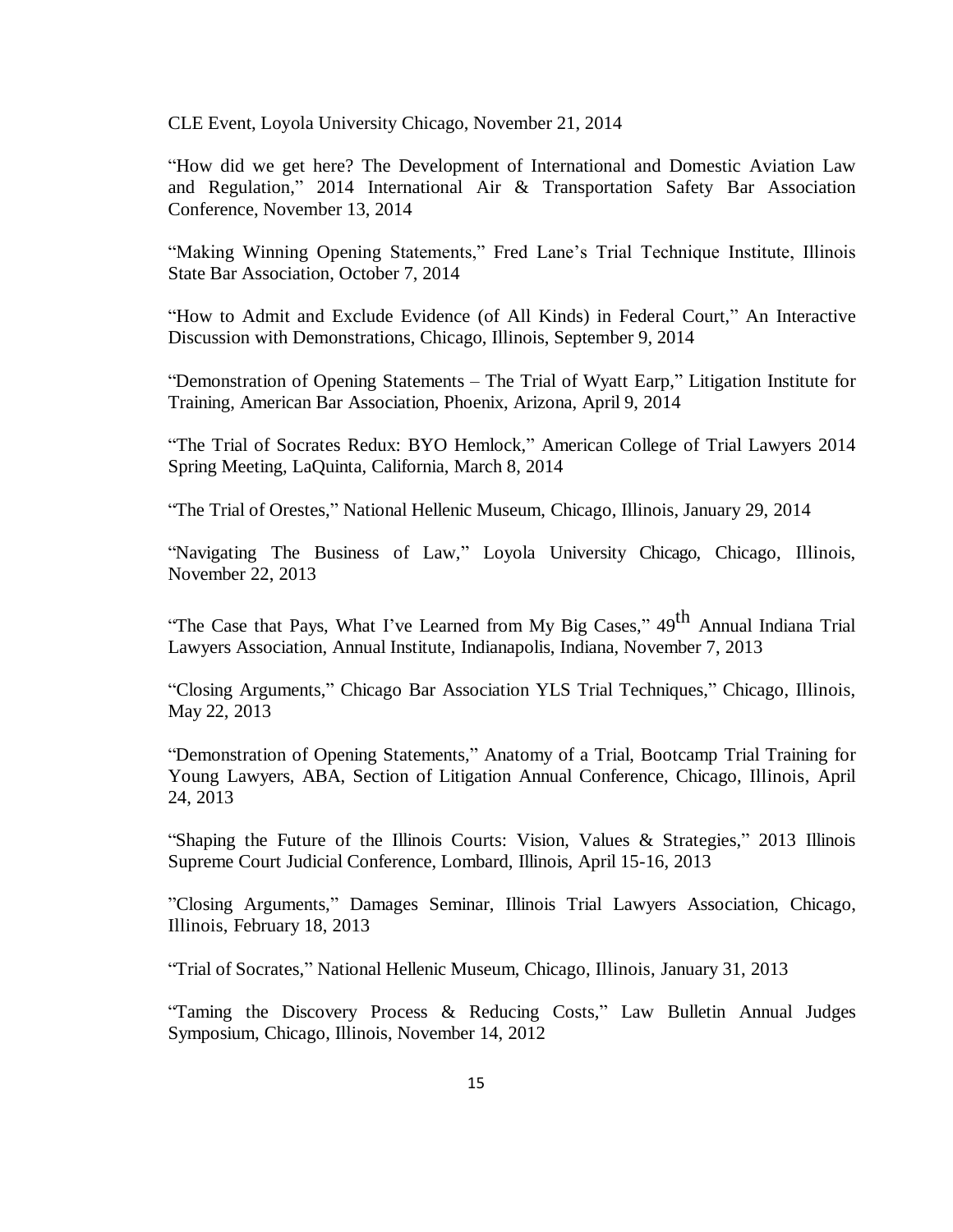"The Optimal Jury Trial," 2012 National Symposium on the American Jury, American Bar Association, Chicago, Illinois, October 4 - 5, 2012

"Risk Reflections on Litigation - What Law Students Need to Learn Today to Succeed as Litigators," and "Risk Management - Personal Injury Lawyers and Business Leaders Can Work Together to Manage Risk," 2012 McGlothlin Leadership Forum, The College of William & Mary, Williamsburg, Virginia, October 2 - 3, 2012

"In Defense of Trial Lawyers," Mason School of Business, The College of William & Mary, Williamsburg, Virginia, October 2, 2012

"Conversation with Justice Sonia Sotomayor," Just the Beginning Foundation, Chicago Bar Association, Chicago, September 21, 2012

"Across the Border Personal Injury Seminar," Manchester, U.K., November 4, 2011

"Picking the Best" Jury: Effective Techniques by the Experts," Chicago Bar Association, Chicago, Illinois, May 4, 2011

"If You Can't Pick a Jury, You Can't Win a Trial," ABA Section of Litigation & Criminal Justice Section, CLE Conference, Miami, FL, April 15, 2011

"Debate: The Discovery Process is a Mess: Too Long, Too Expensive and Too Liberal?" Illinois Association of Defense Trial Counsel, 2011 Spring Symposium, Chicago, Illinois, April 14, 2011

"Tort Reform and the Civil Justice System from the Perspective of a Plaintiff's Lawyer," 2010 Annual Legislative Conference for State Coalition Leaders, Oak Brook, Illinois, November 8-10, 2010

"Air Crash Litigation: Key Issues in the Years Ahead," ABA Forum on Air & Space Law Meeting, Seattle, Washington, October 26-27, 2010

"A Love-Hate Relationship with the Media," Contemporary Strategies for Effective Advocacy in Mediation, CLE, ABA Section of Litigation, Chicago, Illinois, June 10, 2010

"Trends in Personal Injury Litigation/Wrongful Death," Trial Superstars on Presenting Your Case, The CBA Young Lawyers Section, Chicago, Illinois, October 16, 2009

"The Trial Bar's Aggressive Agenda - The Latest Challenge to the Industry," PCI 2010 Legislative Planning Conference, Chicago, Illinois, October 12, 2009

"Objection! When and How to Object at Trial," ABA Annual Meeting, Chicago, Illinois,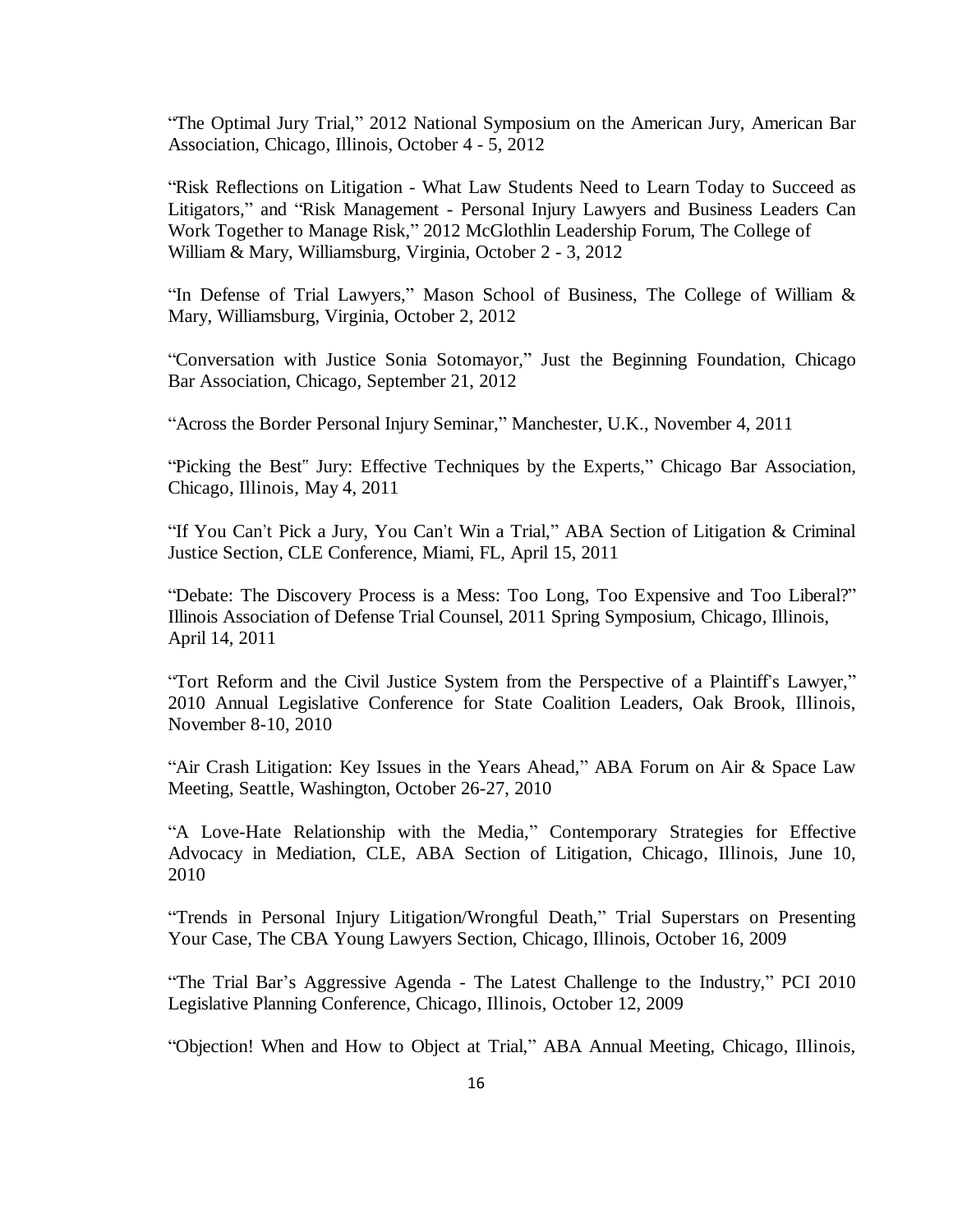July 30, 2009

"Demonstration of Opening Statements," American Bar Association, Section of Litigation, Institute for Trial Training, Chicago, Illinois, July 9, 2009

"Direct Examination," Chicago Bar Association, College of Trial Advocacy, Chicago, Illinois, June 4, 2009

"Future Overview of Legal Profession," Distinguished Lecture Series, Phi Alpha Delta Law Fraternity, Chicago, Illinois, May 14, 2009

"Movies on Trial," *My Cousin Vinny,* CLE Film Series presented by Schopf & Weiss, Chicago, May 8, 2009

"Changes in the Legal Profession," Best Lawyers 25<sup>th</sup> Anniversary Event, Atlanta, Georgia, April 24, 2009

"The High Profile Case," Managing the Media in High Profile Case: Telling the Story Legally," Illinois Institute for Continuing Legal Education, Chicago, July 18, 2008

"Panel debate: Justice in the US Tort System - fact or fiction?" 9<sup>th</sup> Beaumont International Aviation Conference, London, U.K., June 25-26, 2008

"Medical Liability & The Illinois Civil Justice System: A Review of the Options," Loyola University Chicago School of Law, May 7, 2008

"27<sup>th</sup> Annual National Trial Advocacy College," University of Virginia School of Law, Charlottesville, Virginia, January 5-11, 2008

"Transparency in the Civil Justice System," UCLA-RAND Law and Public Policy Conference, UCLA Law School, Los Angeles, California, November 2, 2007

"Case Evaluation - When to Take the Case - When to Settle," Law Bulletin Publishing Company, Chicago, Illinois, October 23, 2007

"Compensation Funds: Are They Enough?" Chicago, Illinois, ABA CLE teleconference, September 19, 2007

"Mediation," Litigation Skills Conference, Law Bulletin Publishing Company, Chicago, Illinois, September 10, 2007

"Demonstration of Opening Statements," American Bar Association, Section of Litigation, Institute for Trial Training, Chicago, Illinois, July 12, 2007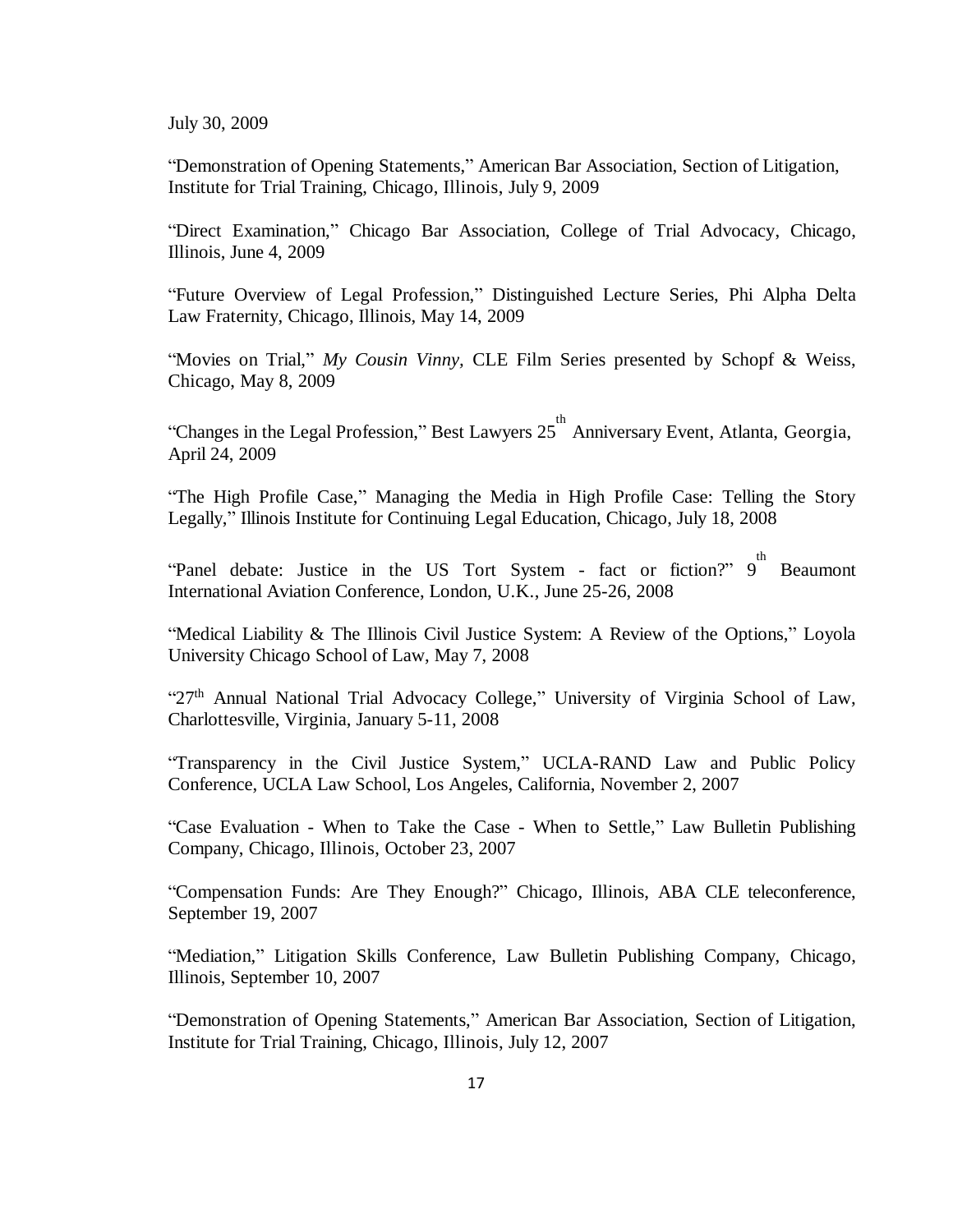"Working with the Media in High Profile Cases," Australian Bar Association Conference, Chicago, Illinois, June 28, 2007

"Apparent Agency Issues in Illinois," Cassiday, Schade Legal Education Program, Chicago, Illinois, April 19, 2007

"26<sup>th</sup> Annual National Trial Advocacy College," University of Virginia School of Law, Charlottesville, Virginia, January 5-12, 2007

"Trial Superstars on Presenting Your Case: Winning Over the Court, The Jury and The Media," Chicago Bar Association, Chicago, Illinois, November 16, 2006

"Building Partnerships for Perinatal Care", 10<sup>th</sup> National Perinatal Outreach Education Conference, Chicago, Illinois, August 3, 2006

"How to Win a Billion Dollar Verdict," Trial Masters Seminar, 35<sup>th</sup> Annual Rainbow PUSH Coalition & Citizenship Education Fund Conference, Chicago, Illinois, June 13, 2006

"Sensitive Security Information - Does It Impede Justice," Aviation Litigation Seminar, American Bar Association, New York City, New York, June 2, 2006

"Boot Camp for Lawyers," Tips National Trial Academy, The National Judicial College, University of Nevada at Reno, March 11-15, 2006

"Depositions," Presentation to The Department of Law, City of Chicago Municipal Corporation, Chicago, Illinois, November 15, 2005

"Plenary Session - Preparing for the Hearing," Further Professionalization of Administrative Adjudication, National Association of Administrative Law Judges Annual Meeting and Educational Program, October 31, 2005

"2005 Advocacy Showcase, The Business Torts Case: A One Day Trial," Illinois Trial Lawyers Association, Chicago, Illinois, May 7, 2005

"The American Jury Trial-Do We Allow Its Death or Lead Its Rebirth?" A National Summit on the Present State of the Seventh Amendment Right to Trial by Jury, American Board of Trial Advocates, Las Vegas, Nevada, April 1, 2005

"Medical Liability: The New Legal Landscape," Professional Liability Underwriting Society, Chicago, Illinois, March 16, 2005

"Trial Tools in the Courtroom," Tort Litigation Committee Meeting, Chicago Bar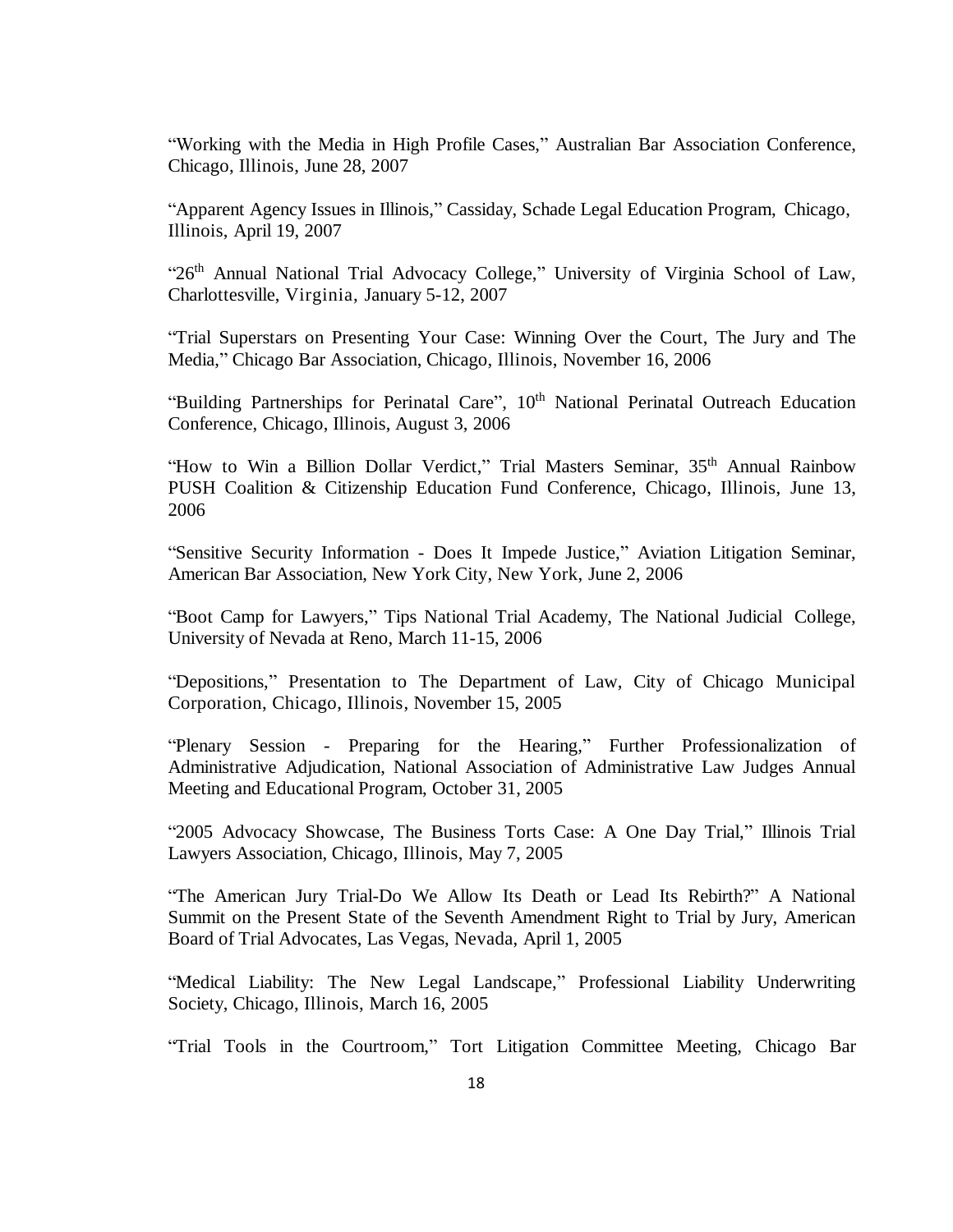Association, Chicago, Illinois, April 16, 2004

"Advanced Techniques of Direct and Cross Examination," Advanced Trial Institute Program, Annual Meeting, American Bar Association, San Francisco, California, August 7, 2003

"Ethics in the Media: The Ever-Growing Thirst for Information," Aviation Litigation, American Bar Association, New York, New York, June 5, 2003

"The Medical Negligence Case: A One-Day Trial," 2003 Advocacy Showcase, Illinois Trial Lawyers Association, Chicago, Illinois, May 3, 2003

"Jury Trials After Enron and WorldCom: How Do We Regain Corporate Credibility," 2003 Corporate Counsel College Program, International Association of Defense Counsel, April 24, 2003

"Anatomy of a Malpractice Case from a Litigator's Perspective," DePaul Journal of Health Care Law, DePaul University College of Law, Chicago, Illinois, February 21, 2003

"The Rachel Barton Trial: Perspective from the Plaintiff's Attorney," Trial Attorney Superstar Series, Chicago Bar Association and John Marshall Law School, Chicago, Illinois, February 12, 2003

"Cross Examining The Scientific Expert," All Star Cross- Examination, Chicago Bar Association and the Seventh Circuit Bar Association, Chicago, Illinois, October 25, 2002

"Civility in the Courtroom," The Abraham Lincoln Marovitz American Inn of Court Joint Meeting with the Chicago American Inn of Court, Chicago, Illinois, October 22, 2002

"Use of Demonstrative Evidence in Complex Litigation: From Argument to Trial: What Really Works," Complex Litigation, The Sedona Conference, Sedona, Arizona, May 2, 2002

"Legal Issues Arising from Acts of Terrorism and Anti-Terrorism Efforts," The Association of the Federal Bar of the State of New Jersey Annual Judicial Conference, New Jersey, March 20, 2002

"Land Owner Liability," Winning Trial Techniques from Voir Dire to Closing, Illinois Trial Lawyers Association, Chicago, Illinois, February 18, 2002

"Medical Malpractice in Women's Imaging," Radiological Society of North America, Chicago, Illinois, November, 2001

"Foreign Plaintiffs -Issues and Problems," Aviation Issues in the Real Millennium, ABA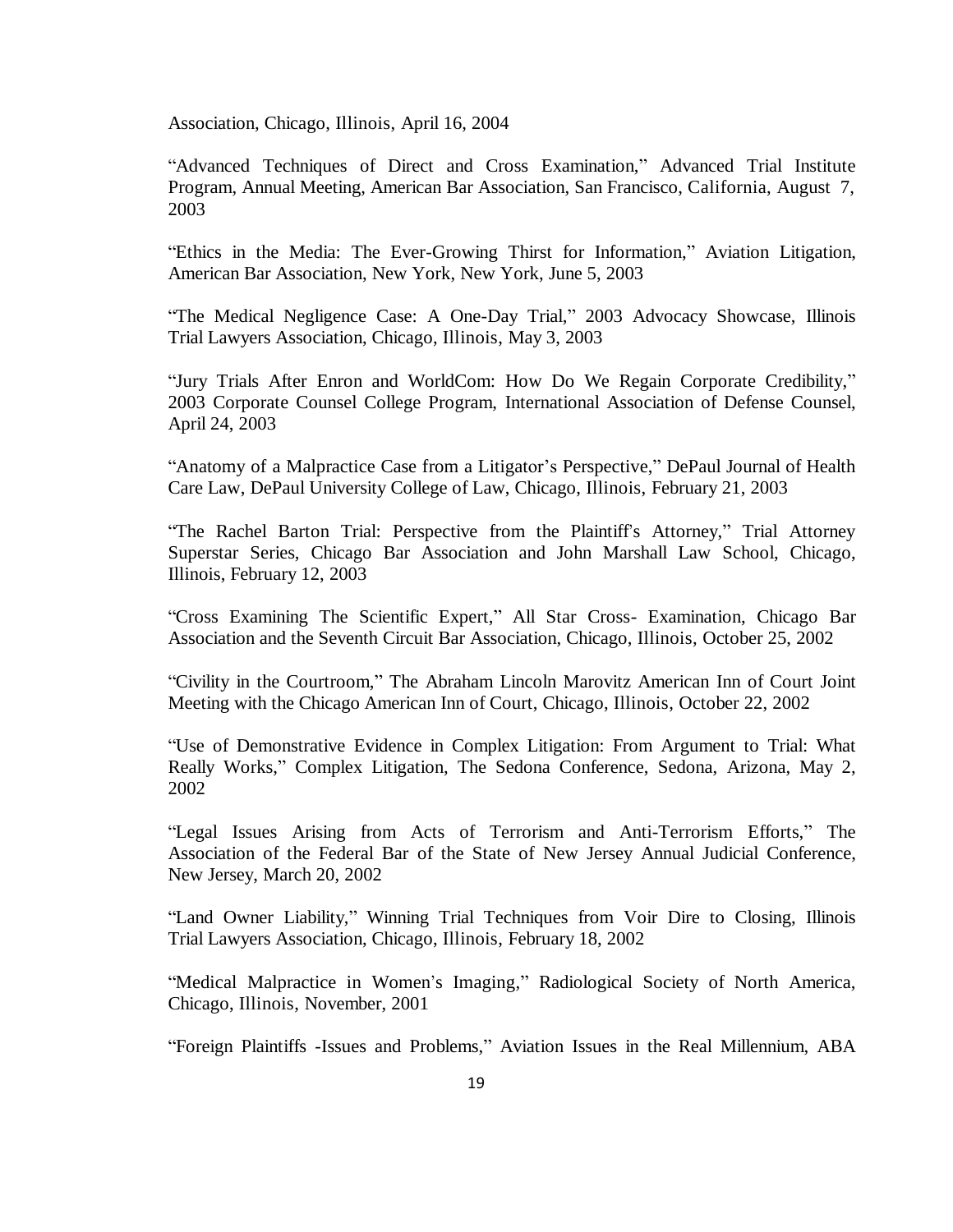Tort and Insurance Practice, Washington, D.C., October 18, 2001

"Ethics in the Media: Are you Crossing the Line?" ABA Annual Meeting, Aviation Litigation, Chicago, Illinois, August 6, 2001

"Hands on Learning at the Federal Courthouse - The Art of Cross Examination," ABA Annual Meeting, Chicago, Illinois, August 4, 2001

"Civility in the Practice of Law," The Roger K. O'Reilly Symposium on Civility and Advocacy, Naperville, Illinois, August 1, 2001

"The Criminalization of Aviation Accidents" Annual Seminar, Aviation Litigation, American Bar Association, New York City, New York, June 7, 2001

"Mock Trial," Department of Obstetrics and Gynecology, Georgetown University Hospital Seminar, Colorado Springs, Colorado, June 3, 2001

"Leading Lawyers Pursuing Justice," Section of Litigation Annual Meeting, Phoenix, Arizona, May 12, 2001

"Winning Arguments and the Psychology of Jury Decision-Making," American Bar Association, Institute for Trial Practice Task Force Proposed Program, Phoenix, Arizona, May 10, 2001

"Ten Settlement Truisms," University of Illinois, College of Law Boot Camp, Chicago, January 11, 2001

"The Future of Technology and Jury Consultation in Federal Trials in the 21<sup>st</sup> Century, Federal Litigation in the 21<sup>st</sup> Century Panel Discussion, Chicago, Illinois, November 28, 2000

"Products Over the Pond: Is U.S. Style Litigation Invading the U.K.?" American Bar Association, Annual Meeting, London, U.K., July, 2000

"When Your Own Trial Witness Blows a Gaping Hole in Your Case, How Far Can You Go to Keep your Case from Sinking Like the Titanic," American Bar Association, Annual Meeting, New York, New York, July, 2000

"Task Force on the Judiciary," American Bar Association, Section of Litigation, Annual Meeting, Seattle, Washington, April 7, 2000

**"**Settlement and Negotiations," Illinois Trial Lawyers Association Past Presidents Seminar, Chicago, Illinois, January 8, 2000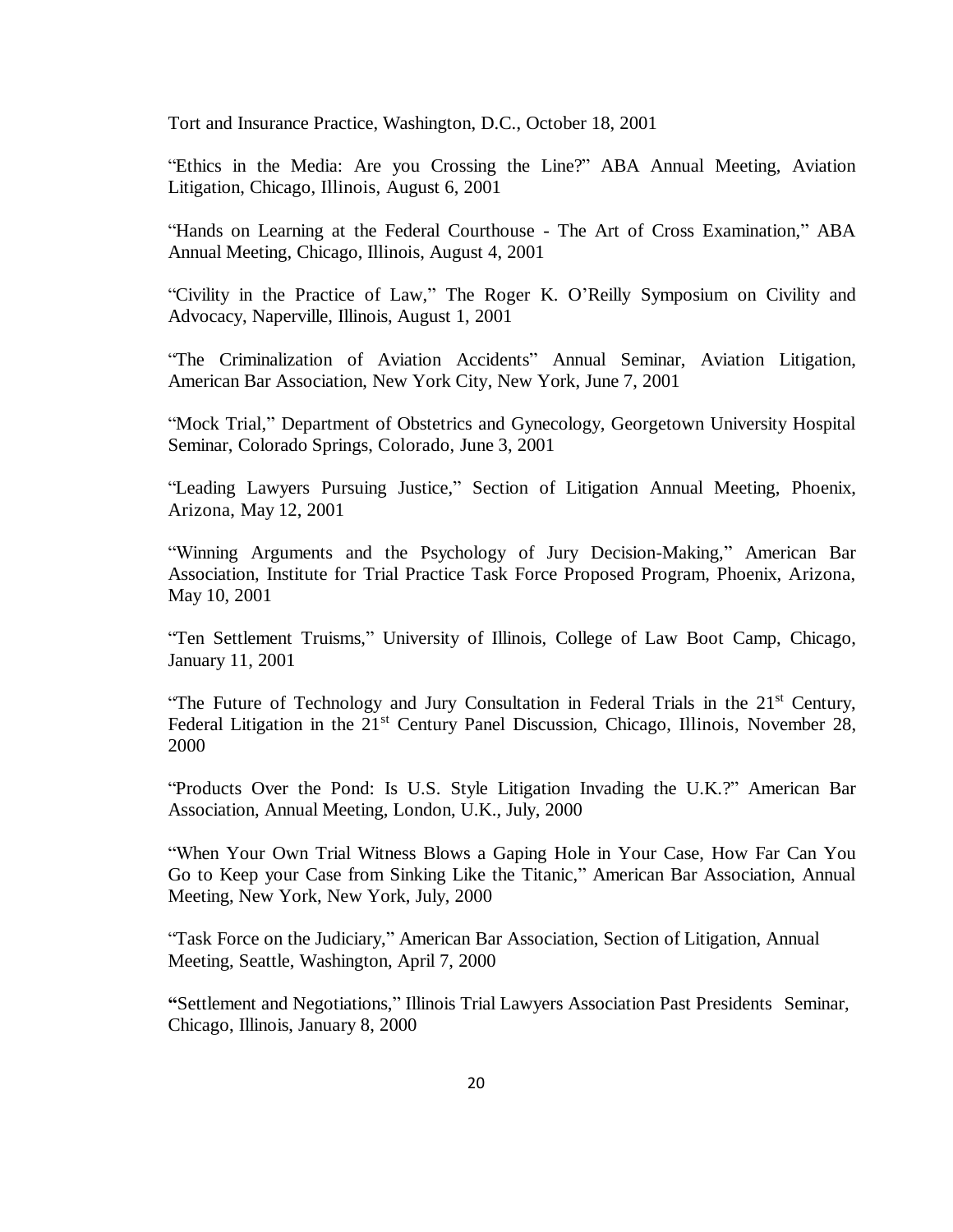"Raconteuring," Chicago Inn of Court, October 20, 1999

"Medical Malpractice from a Plaintiff Attorney's Perspective," American Society for Healthcare Risk Management, Chicago, Illinois, October 4, 1999

"State-of-the-Art Courtroom Technology in the Courtroom," DuPage County Bar Association, Lombard, Illinois, June 10, 1999

"Aviation on Trial - In the Trenches with Aviation Accident Litigation," American Bar Association, Section of Litigation, New York, New York, May 13, 1999

"Avcon 99 Debate – Plaintiff's Perspective After an Airline Crash," London, U.K., April 27, 1999

"The Advocate's Art: Voir Dire by the Masters," ABA, Section of Litigation Annual Meeting, Dallas, Texas, April 15, 1999

"Dodging Friendly Fire - Know Thy Enemy," A Plaintiff's Perspective, ABA, Section of Litigation Annual Meeting, Dallas, Texas, April 14, 1999

"A Plaintiff's Perspective on Limiting the Scope of Practice & Procedure," Federal Judicial Conference Committee on Practice and Procedure, Chicago, Illinois, January 28, 1999

American Academy of Psychiatry & Law Program, Topic: "Standard of Care in Psychiatry," 1998

"Jury Selection," Under the Microscope: The Anatomy of a Malpractice Trial, Illinois Trial Lawyers Association, Chicago, Illinois, December 5, 1998

"Maximizing Damages," Trial Technique Seminar, Illinois Trial Lawyers Association, Chicago, Illinois, October 12, 1998

"Litigating the Titanic," Cross Examination of Plaintiff's Expert, ABA Annual Meeting, Section of Litigation, Toronto, Canada, August 3, 1998

"Jury Selection and Jury Appeal: What We Learn From Focus Groups," ABA Section of Litigation Aviation Annual Seminar, New York, New York, June 4, 1998

"Presenting the Complex Civil Case to a Jury," American Bar Association, Section of Litigation, Chicago, Illinois, February 26, 1998

"To Settle or Not to Settle Your Malpractice Lawsuit- Why? When? For How Much? Those are the Questions," Chicago Radiological Society, Chicago, Illinois, January 15, 1998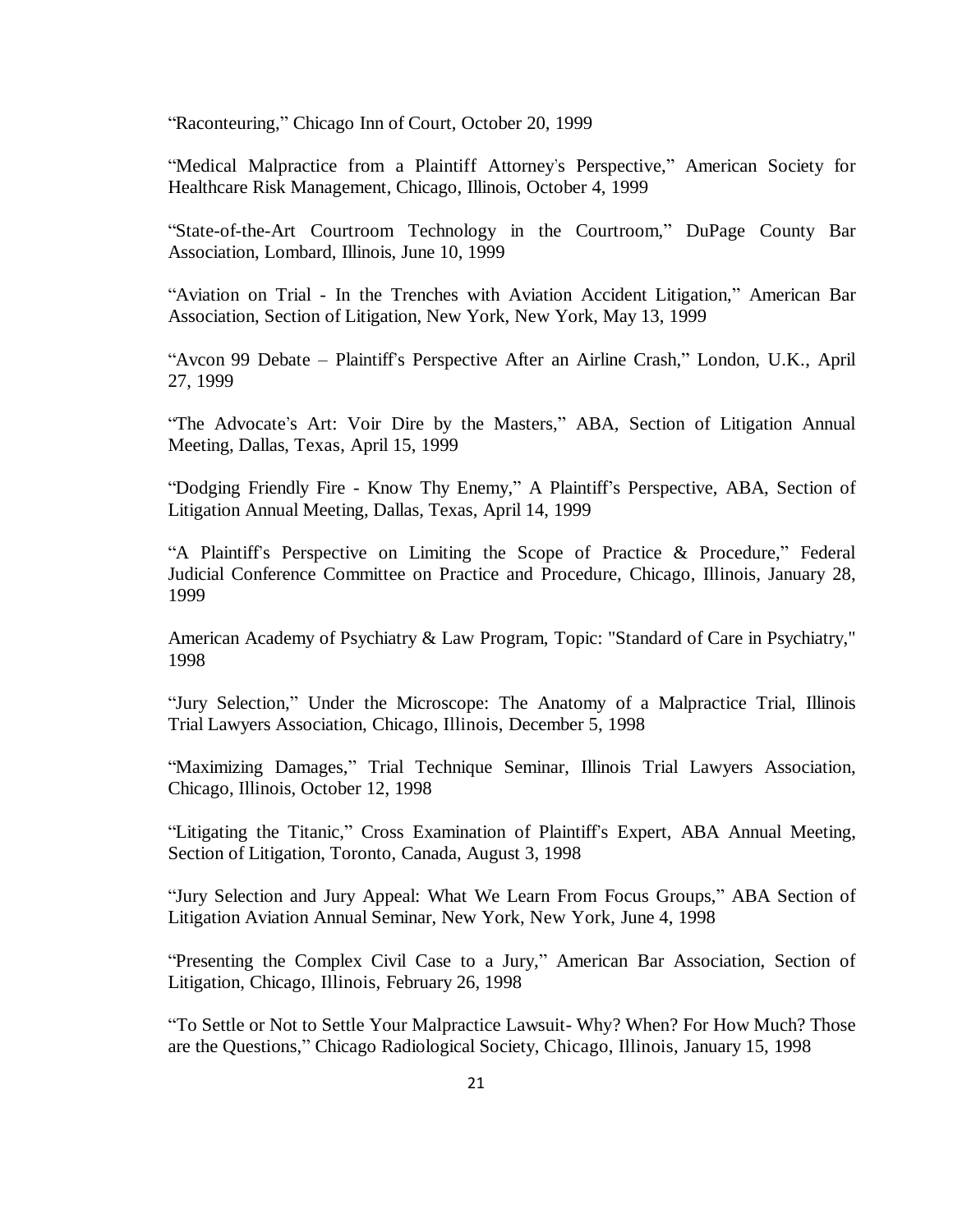"Judicial Management of Mass Torts Through Class Actions and MDL," 12th Annual Product Liability Mid-Year Meeting, American Bar Association, Hilton Head, N.C., November 21, 1997

"Aviation Liability Into the 21st Century," ABA Aviation Litigation Seminar, Washington, D.C., June 20, 1997

"Aviation Litigation: Trial Evidence Issues After ValuJet and TWA 800," American Bar Association Section of Litigation, Washington, D.C., April, 1997

"Unique Aspects of Handling Motor Vehicle Products Liability Cases," The 1997 National Conference on Products Liability Law, Chicago, Illinois, April 11-12, 1997

"Trial and Courtroom Techniques, Illinois Trial Lawyers Association, February 17, 1997

"Consumers and Alternative Dispute Resolution," Center for Public Resources Institute for Dispute Resolution, January 30, 1997

"Maximizing Results Through Settlement and Trial," Illinois Trial Lawyers Association, Chicago, January 17, 1997

"The Do's and Don'ts of Videos as Demonstrative Evidence," The Use of Videos as Settlement Tools, Chicago Bar Association, Chicago, Illinois, January 9, 1997

"Disclosure in a Law Firm: A Sexual Harassment Mock Trial," Trial Tactics and Employment, CLE, Chicago, Illinois, October 9-12, 1996

"The Plaintiff's Perspective on Exclusive Federal Jurisdiction," Aviation Liability Into the Twenty First Century, American Bar Association, Washington, D.C., October, 1996

"Understanding Jurors, the Key to Winning Cases," 47th Annual Advocacy Institute," The Institute of Continuing Legal Education, Ann Arbor, May 10-11, 1996

"The Ultimate Mentoring Seminar," Jury Selection, Illinois Trial Lawyers Association, Chicago, May 4, 1996

"Airplane Design," Product Liability Litigation, Illinois Trial Lawyers Association, January 13, 1996

"Opening Statements," Young Lawyers Section Trial Practice Course, Chicago Bar Association, October 10, 1995

"Hooray for Hollywood: How the Masters Try Cases," American Bar Association, Annual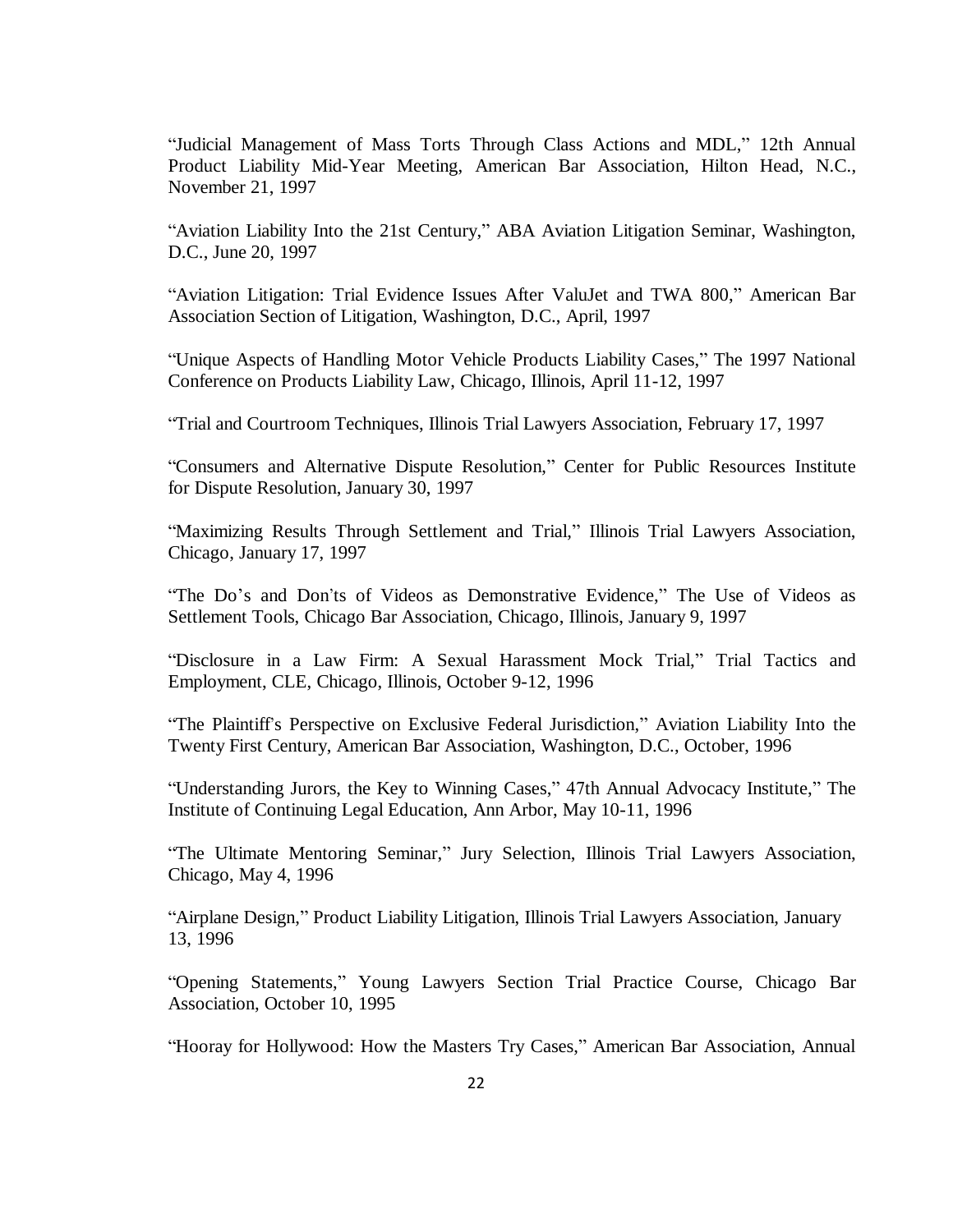Meeting, Section of Litigation Chicago, Illinois, August 5, 1995

"Plaintiff's Case/Defendant's Case Panel, College of Health Sciences, Health Systems Management, Rush-Presbyterian St. Luke's Hospital, Chicago, Illinois, April 12, 1995

"Jury Persuasion in a Hostile Environment - The Case for Credibility," Indiana Trial Lawyers Association, November 1994

"Trying a Case from the Plaintiff's Perspective," Chicago Bar Association, November, 1994

"Product Liability," CBA Young Lawyers Section - Tort Law Committee October 1994

American Board of Trial Advocates, "The Masters in Trial Demonstration," 1993

Breast Implant Litigation Support Group, Franklin Park, October, 1993

"Drawing First Blood: Depositions - How to Use Them Effectively" Winning Advanced Trial Techniques, CLE International, October 1993

"Who's on First?" *Treatment Decisions in a Litigious Society. What is the Human Cost?* DuPage Ethics Conference, September 1994

"Presidential Face-Off, Medical Malpractice," Illinois Trial Lawyers Association, June, 1993

"Opening Statement: Plaintiff's Program Point/Counterpoint" Trial Advocacy From Both Sides" Seminar, Illinois Trial Lawyers Association, May 1993

Illinois State Bar Association, Products Liability, In-Depth Study of Litigation Involving Products, Similar Occurrences and Discovery,1992

"Federal Civil Practice 1992 New Edition," Illinois Institute for Continuing Legal Education, December 1992

American College of General Practitioners Education & Research Foundation, "A Plaintiff Attorney's Approach to Malpractice Suits," 1992

"Medical Malpractice-Closing Argument," Illinois Trial Lawyers Association, December 5, 1992

"A Plaintiff Attorney's Approach to Malpractice Suits," Program for American Colleges of General Practitioners Education & Research Foundation, September 19, 1992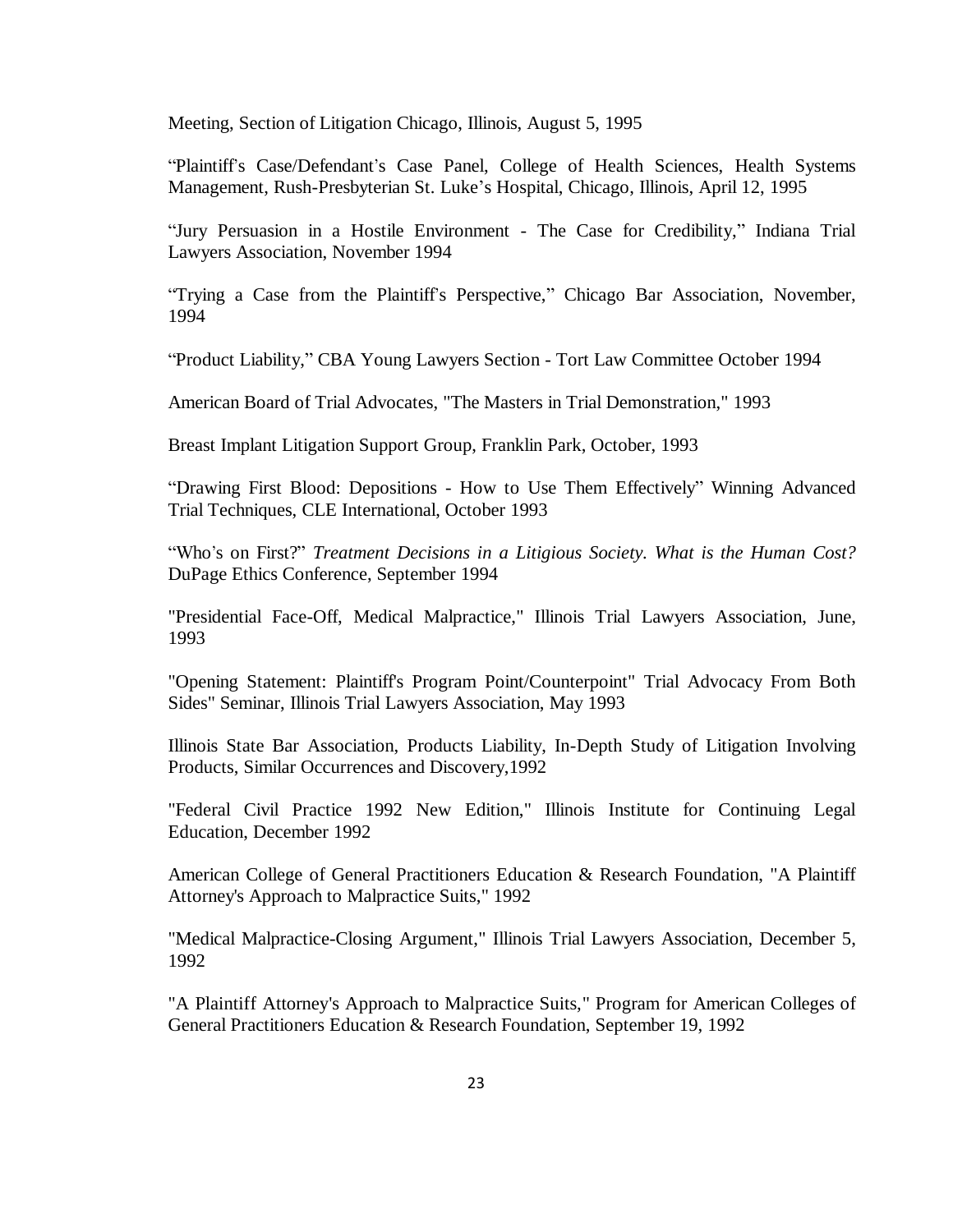"The Art of Cross Examination," Program for The Young Lawyers Section of the CBA, Chicago Bar Association, September 17, 1992

"Discovery Practice in the 90's," Program for "A How-To Seminar Focusing on Competency, Efficiency and Civility, Chicago Bar Association, May 21, 1992

"Discovery," Program for Products Liability: In-Depth Study of Litigation Involving Products, Illinois State Bar Association, April 16, 1992

"Objections at Trial and How to Deal with the Difficult Lawyer," Program for Seminar, National Practice Institute, November 15, 1991

"Secrecy Within the Civil Justice System," Association of Trial Lawyers of America, New Orleans, 1990

Illinois Psychiatric Association, Annual Conference, 1989

Illinois Head Injury Association, Annual Conference on Brain Injuries, 1988

Chicago Medical Society, Chicago, Fifth Annual Symposium: The Law, Insurance and Rehabilitation: Partnership for the Catastrophically Injured, 1988

"Handling the Reality of a Malpractice Suit: Plaintiff's Perspective*,"* Program for Young Surgeons Representative Meeting, American College of Surgeons, 1988

"Maximizing Damages in Products Cases," National Conference on Product Liability Law, 1988

"Overview and Judicial Trends in Strict Liability Cases Involving Defective Products," Chicago Bar Association, Products Liability Practice: How to Obtain the Successful Result, 1988

"Rickey Claims," Program for New Areas of Litigation Seminar, Illinois Trial Lawyers Association, 1988

"Working with Experts: Translation of Engineers into English," National Conference on Products Liability Law, 1988

"New Law and Practice Respecting Changes in Comparative Negligence Standards and Joint and Several Liability," Program for 1987 Illinois Institute for Continuing Legal Education, Tort Reform Seminar; National Conference of Product Liability Law, National Practice Institute, Inc., 1988

Rehabilitation Institute of Chicago, Plaintiff's Determination of Damages, 1987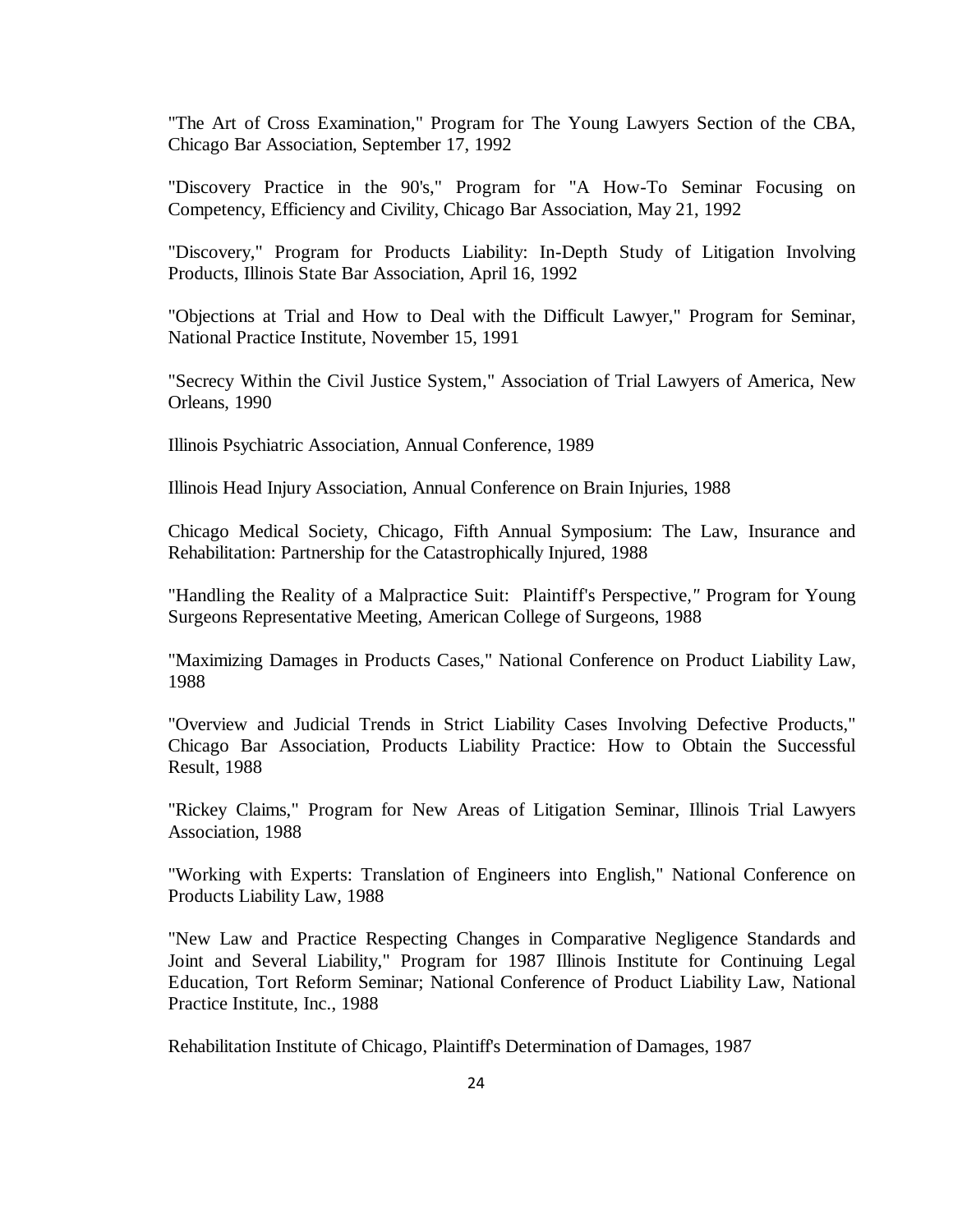"Legislator, Judge and Executioner, Problems with the Imposition of Sanctions on the Court's Own Initiative," Program Materials for 1987 Illinois Institute for Continuing Legal Education Sanctions Seminar

"The Adverse Witness," Program for 1987 Illinois Institute for Continuing Legal Education, 22nd Annual Trial Evidence Seminar

"Settlement from the Plaintiff's Perspective," Professional Education Systems, Inc., Settling Personal Injury Insurance Claims Seminar*,* 1987

Professional Education Systems, Inc., Seminar on Settling Personal Injury Insurance Claims in Illinois, 1986

Professional Education Systems, Inc., Conference on Post Traumatic Stress Disorders, 1985

Professional Education Systems, Inc., National Conference on Products Liability Law, 1983

"Cross Examination of Expert Witnesses," Professional Education Systems, Inc., National Products Liability Conference, Chicago, 1983

"Medical Malpractice," Moderator, American Bar Association Section of Litigation, 1982

"Trial Strategy Under Comparative Negligence, The Plaintiff's Perspective," Civil Litigation Short Course, 1982

Illinois Institute for Continuing Legal Education Programs on: Comparative Negligence, Expert Witnesses in Personal Injury Cases, Medical Malpractice, Negotiating Settlements, Proof of Fault, Sanctions.

## **MEDIA APPEARANCES**

Bob Clifford has been interviewed by every major media outlet in the U.S., including Associated Press, Reuters, The New York Times, The Washington Post, The Wall Street Journal, Chicago Tribune, Chicago Sun-Times, The San Francisco Chronicle, ABC, NBC, CBS, syndicated radio networks, MSNBC, Fox News, Fox Business News and others. Below is a sampling of some of these interviews and stories over the years. For some of the latest stories, visit the firm's Press Room, at [http://cliffordlaw.com/news/press-room/.](http://cliffordlaw.com/news/press-room/)

"Eastland: Chicago's Deadliest Day," Documentary, Chicago, Illinois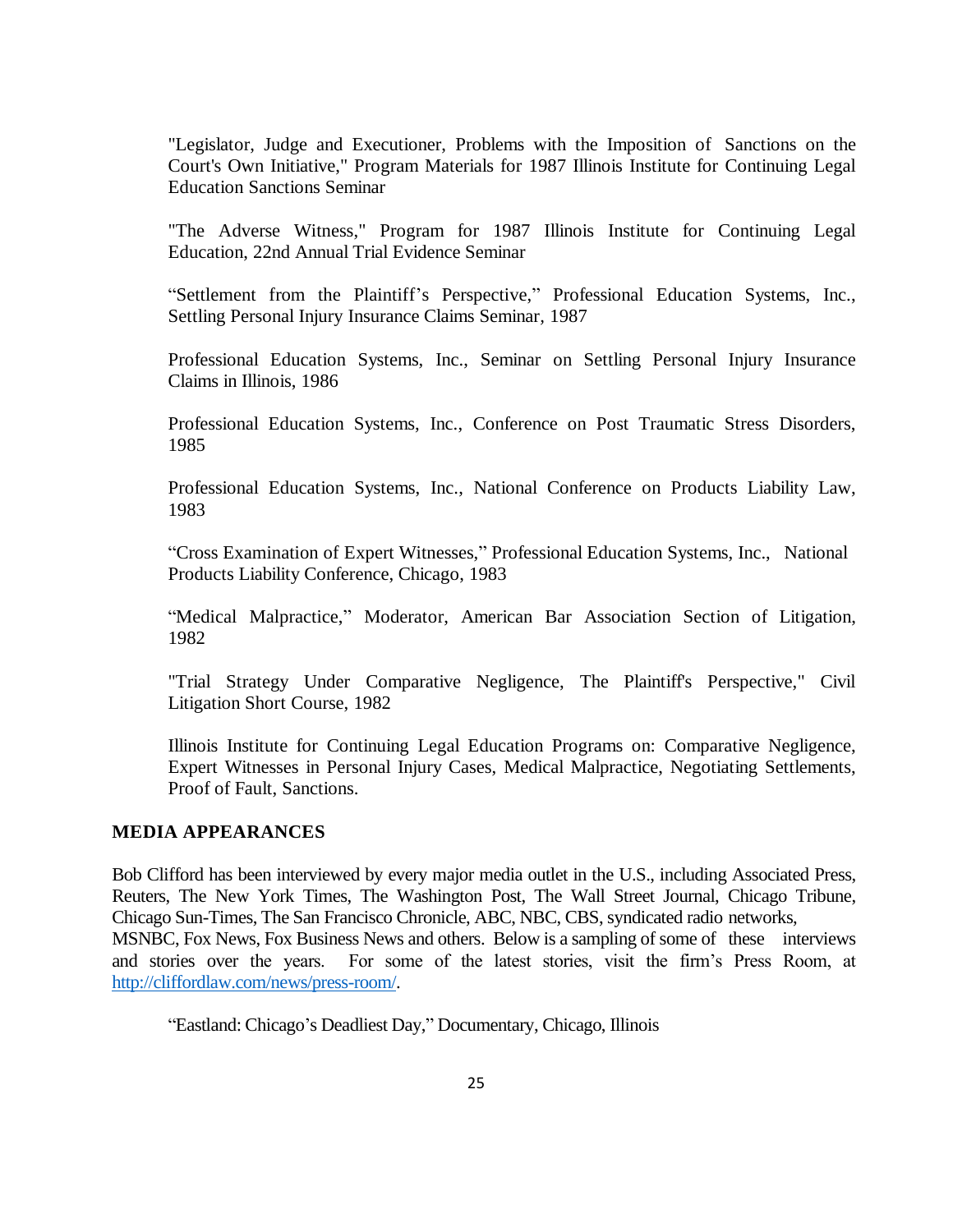The Washington Post, "Family of American woman killed in Ethiopian 737 Max crash sues Boeing," April 4, 2019

Crain's Chicago Business, "After second Boeing crash, Chicago lawyers watch and wait," March 12, 2019

Chicago Sun-Times Editorial, "Identical Boeing planes crash. What's to be done? Wait for the facts," March 11, 2019 Chicago Sun-Times, "157 Die in 737 Crash," March 11, 2019

Splash Magazines, "The Trial of Hippocrates – The National Hellenic Museum at The Harris Theater for Music and Art, Chicago," February 28, 2019

WGN Radio, The Roe Conn Show, February 14, 2019

WGN Radio, Andrea Chicago "Trial of Hippocrates," February 11, 2019

Chicago Sun-Times, "Syd Jerome Founder Dressed Lawyers, Stars," December 2, 2018

Reuters, "Behind \$250 million State Farm settlement, a wild tale of dark money in judicial elections," September 5, 2018

Chicago Daily Law Bulletin, "\$250M deal would close RICO saga," September 5, 2018

Associated Press, "State Farm reaches preliminary deal in conspiracy lawsuit," September 4, 2018

Bloomberg News, "State Farm Ducks Racketeering Trial with \$250 Million Accord," September 4, 2018

Law360, "State Farm Plotted to Buy Judge, Jury to Hear in RICO Trial," August 30, 2018

Chicago Lawyer, "Getting Cook County E-Filing," February 1, 2018

Las Vegas Review-Journal, "MGM Paying for Campos Hotel Stay; Lawyers Question Influence Over Key Shooting Witness," October 27, 2017

WGN Radio, "A federal judge and noted lawyer talk about the Supreme Court vacancy and an ancient trial," March 2, 2016

WGN Radio, "Steve Cochran Show 2.26.16: Go Cats!" February 26, 2016

WINK News, "Early childhood care," December 7, 2015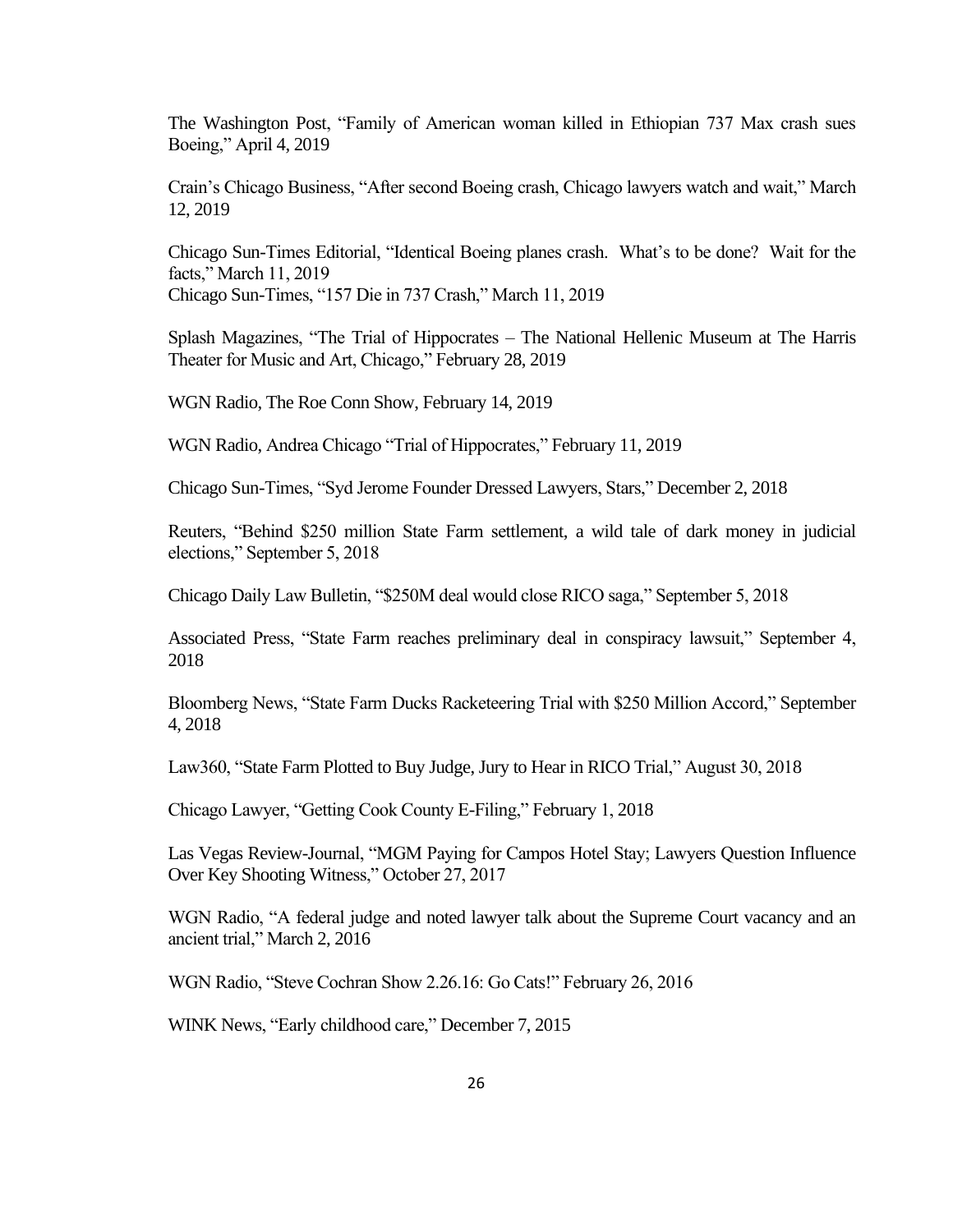Men's Book (Modern Luxury Magazine), "What about Bob," October 26, 2015

The National Law Review, "To Specialize or Not to Specialize, That is the Question for Attorneys," October 22, 2015

The Wall Street Journal, "VW Faces Barrage of Litigation," September 29, 2015

The Guardian, "Volkswagen hires BP oil spill lawyers to defend emissions cases," London, UK, September 23, 2015

Chicago Tribune, "Chicagoan sues Volkswagen over rigged diesel emissions tests," September 23, 2015

ABC News, "NY man sues Volkswagen over emissions scandal: 'Every reason that I bought the car was based on a lie'," September 22, 2015

ABC – 7 Eyewitness News, Chicago affiliate, "Lawsuits Filed in Wake of Volkswagen Emissions Scandal," September 22, 2015

Bloomberg Business, "Volkswagen Owners Want Payback," September 21, 2015

Loop North News, "Eastland owners and crew 'not guilty' in capsizing that killed 844," June 22, 2015

Crain's Chicago Business, "Bob Clifford's going to an 800<sup>th</sup> birthday party" June 15, 2015

Chicago Tribune, "Lawsuit filed by children of woman killed in CTA bus crash," June 8, 2015

The Wall Street Journal, "Liability for Germanwings Crash May Still Rest with Airline, Insurer," March 29, 2015

Bloomberg Business, "Germanwings Crash Cause Means Recoveries 'Uncapped'," March 27, 2015

Chicago Tribune, "Yellow Cab bankruptcy means couple may not see 'a dime' of \$26M verdict," March 19, 2015

The Pantagraph, "Yellow Cab files for bankruptcy after \$26 million verdict," March 18, 2015

Northwest Herald, "Yellow Cab files for bankruptcy after verdict," March 18, 2015

CBS-2 Chicago, "Yellow Cab Files for Bankruptcy After Getting Hit With \$26 Million Verdict," March 18, 2015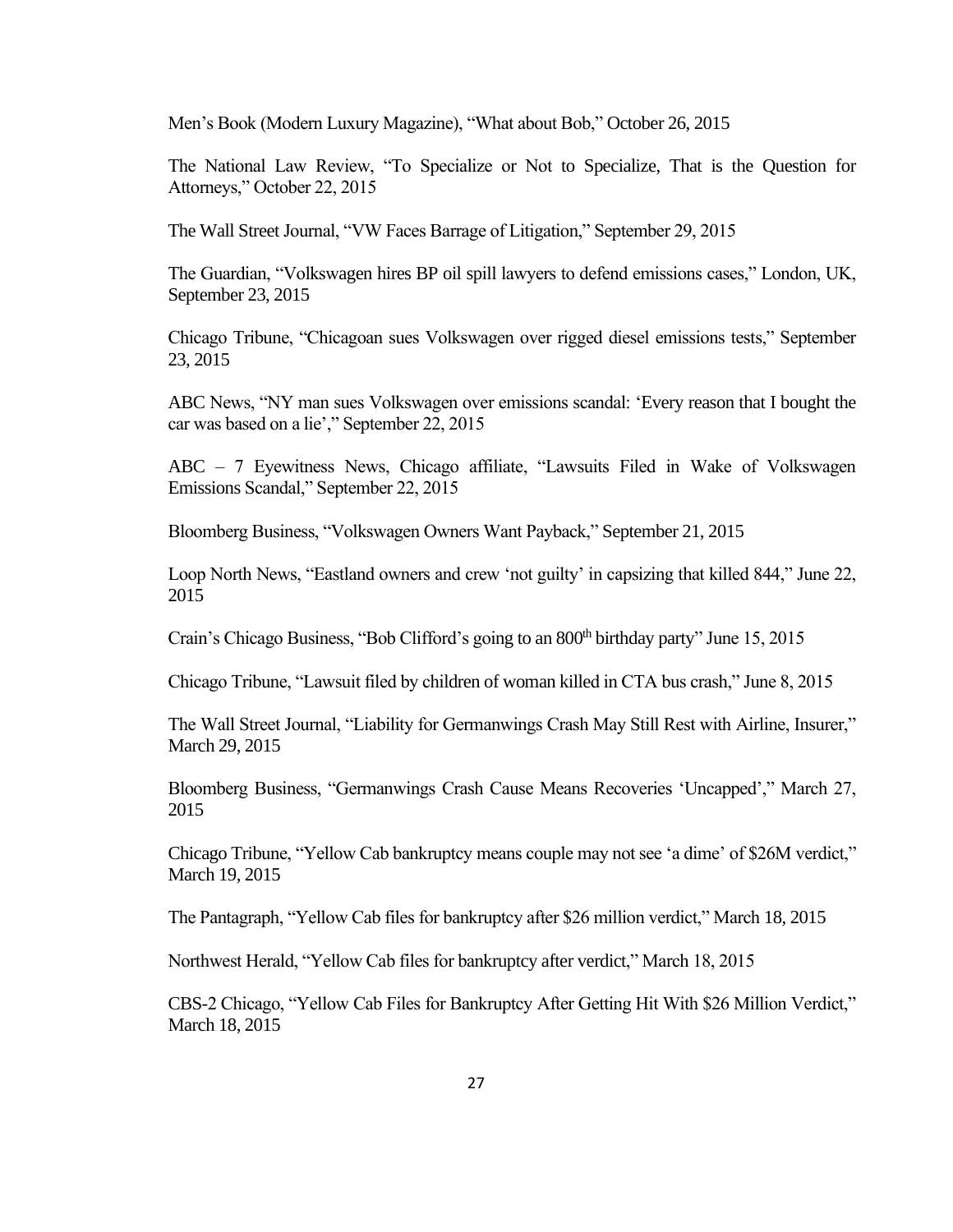NBC-5 Chicago, "Yellow Cab Files for Bankruptcy After \$26 Million Verdict," March 18, 2015

WAND-TV, Channel 17, Decatur, "Yellow Cab files for bankruptcy after \$26 million verdict"

Chicago Sun-Times, "Yellow Cab files for bankruptcy protection after \$26 million verdict against it," March 18, 2015

Chicago Magazine, "The Power 100," March 2015

Law 360, "Titan of the Plaintiff's Bar: Bob Clifford," September 26, 2014

Chicago Lawyer, "Spaces: A setting that puts client at ease," September 2014

The Washington Post, "Total liability in Flight 17 crash could climb to \$1 billion," July 19, 2014

CBS-2 Chicago, "2 Investigators: Some Trucking Firms On Federal Watch List for Safety Violations," May 8, 2014

Wall Street Journal, "Malaysia Airlines Flight 370 Probe Prompts Review of Investigation Procedures in Plane Crashes," by Andy Pasztor, April 10, 2014

The New York Times, "With Jet Still Missing, Legal moves for Payouts Start," by Edward Wong and Kirk Semple, April 2, 2014

The New York Times, "With Plane Still Missing, Legal Moves for Payouts Start," April 1, 2014

National Public Radio (NPR), Malaysian Airlines Disappearance, March 31, 2014.

Chicago Tribune, reporter Jason Meisner, "Legal Action Over Flight 370 Raises Questions," March 30, 2014

Chicago Tribune, "Legal Action over Flight 370 raises questions," March 29, 2014

WGN radio, "Missing Malaysian Airliner: Bob Clifford talks Boeing Lawsuit," March 28, 2014

WGN Radio, The John Williams Show, Malaysian Airlines Flight 370, March 28, 2014

KKSF Radio, San Francisco, California, The Gil Gross Show, Malaysia Airlines 370, March 26, 2014

Associated Press, reporter Scott Mayerowitz, "Will Missing Jet Prompt Change in Aviation System?" March 16, 2014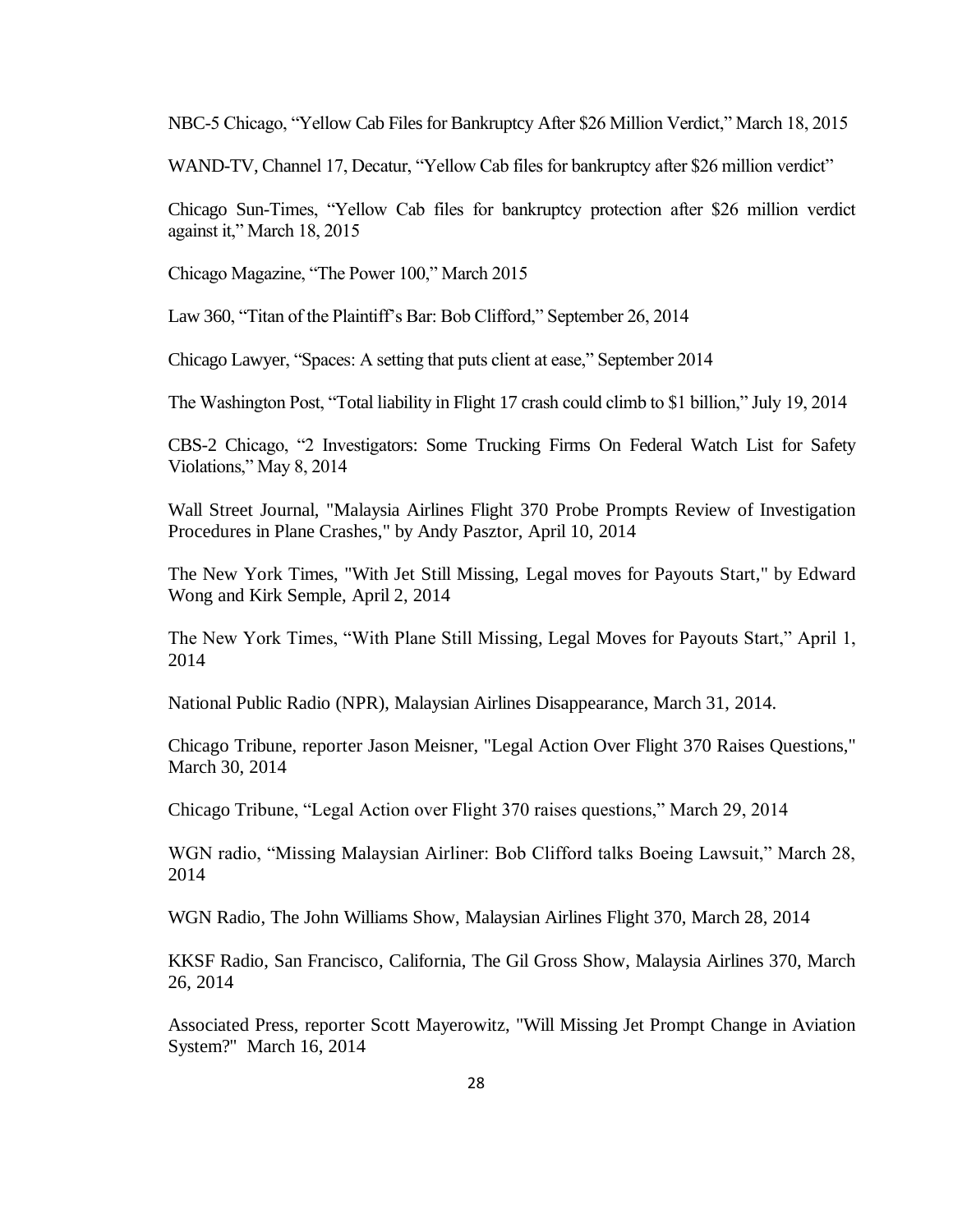KKSF Radio, San Francisco, California, The Gil Gross Show, Malaysia Airlines 370, March 14, 2014

KGO Radio, San Francisco, California, Sherry Brown reporter, Malaysia Airlines 370, March, 14, 2014

KFWB Radio, Los Angeles, California, CBS affiliate, Malaysia Airlines 370, March 11, 2014

WBBM-AM radio, Chicago, IL, John Cody, reporter, Malaysia Airlines 370, March 11-12, 2014

The Wall Street Journal, Andy Pasztor, "Missing Malaysia Jet Adds Fuel to 'Live Black Box' Debate," March 9, 2014

Chicago Magazine, "100 Most Powerful Chicagoans, 2014," March 2014

Daily Herald, "Advocate Medical Group sued over stolen patient records," September 6, 2013

WLS Radio, "Patients file suit over theft of Advocate Medical Group computers, " September 6, 2013

Southtown Star, "Patients sue Advocate Group over data theft," September 6, 2013

San Francisco Chronicle, reporter Demian Bulwa, Asiana Air Crash, "SF Plane Crash: Airspeed Alert Focus of Contention," July 9, 2013

The New York Times, reporter Matthew L. Wald, Asiana Air Crash, "Inquiry Suggests Chance that Mechanical Failure Had Role in Crash," July 9, 2013

Health Care Reform, David Asman"s Nightly Scoreboard, Business Fox Network, September 22, 2009

Dylan Ratigan Show, MSNBC, Medical Malpractice Debate with Dr. Nancy Snyderman, September 18, 2009

NBC Nightly News, Hazardous Toy Recall, September 15, 2007

WTTW, Chicago Tonight, Panel Discussion on Emerald Casino Minority Shareholders, December 21, 2005

Tort Reform, ABC-TV, 10 p.m. News, December 12, 2004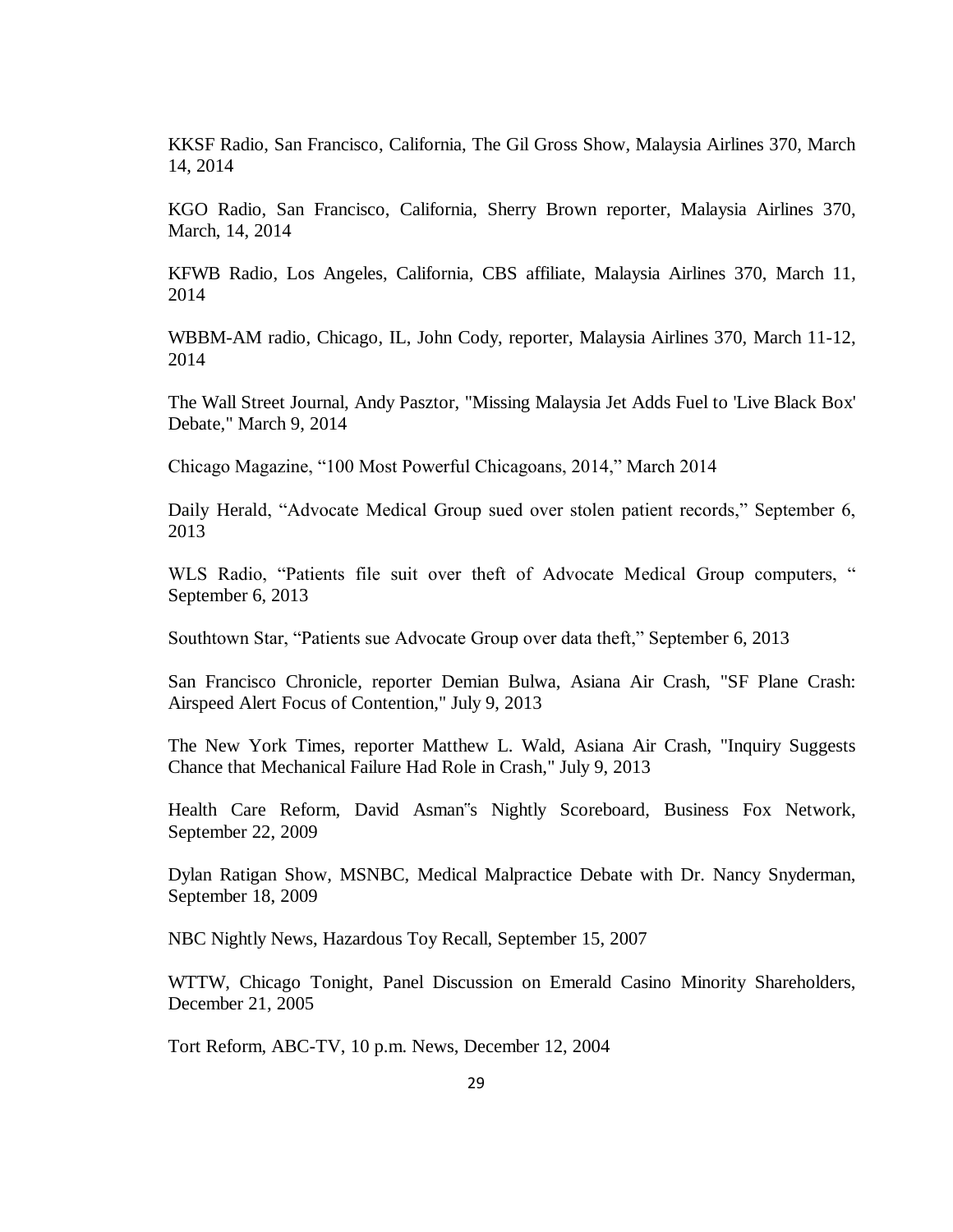"Reckless Taxi Cab Drivers," Pam Zekman Investigative Reports, WBBM-TV, 10 p.m. News, February 15, 2003

WBBM-TV News, Special Investigative Report with Pam Zekman, "Negligent Doctors" May 28, 2002

Exclusive Interview WLS-TV, 10 p.m. News, on Running Red Lights, February 5, 2002

9/11 Victims" Compensation Fund, WBBM-TV, 10 p.m. News, December 21, 2001

Fox News, 9 o'clock, interview on Sept. 11 Victims Compensation Fund, December 20, 2001

CNN "Moneyline," Panel on September 11 Victim's Compensation Fund, December 20, 2001

Exclusive Interview with Anchor Steve Sanders, Tobacco Litigation, WGN-TV, November 27, 2001

Exclusive Interview with Mary Ann Achers, National Public Radio on Alaska Air Crash, Flight 261, aired May 29, 2001

Exclusive interview with Dan Arya, CLTV on radioactivity and use of autopsy reports at trial, May 1, 2001

Exclusive Interview with Dave Savini, Channel 5 investigative reporter, on lasik surgery, aired February 21, 2001

Exclusive Interview with Steve Sanders, anchor at WGN-TV Superstation, on use of "black box" recording devices in vehicles, February 13, 2001, Chicago

KIRO-AM/FM, hour call-in show on the Northwest"s top-rated morning show on Alaska Airlines crash and aviation safety, Seattle, Washington, April 18, 2000

Point/Counterpoint Interview on Jurors and Trial Tactics, New York, New York, Court TV, 2000

Exclusive Interview with Pam Zekman, investigative reporter, on consumer fraud of multiple sclerosis patients by clinic, Chicago, 2000

Court TV, Barton Face-Off, March 8, 1999

CBS Sunday Morning, "Rachel"s Story," Martha Teichner, reporter, March 14, 1999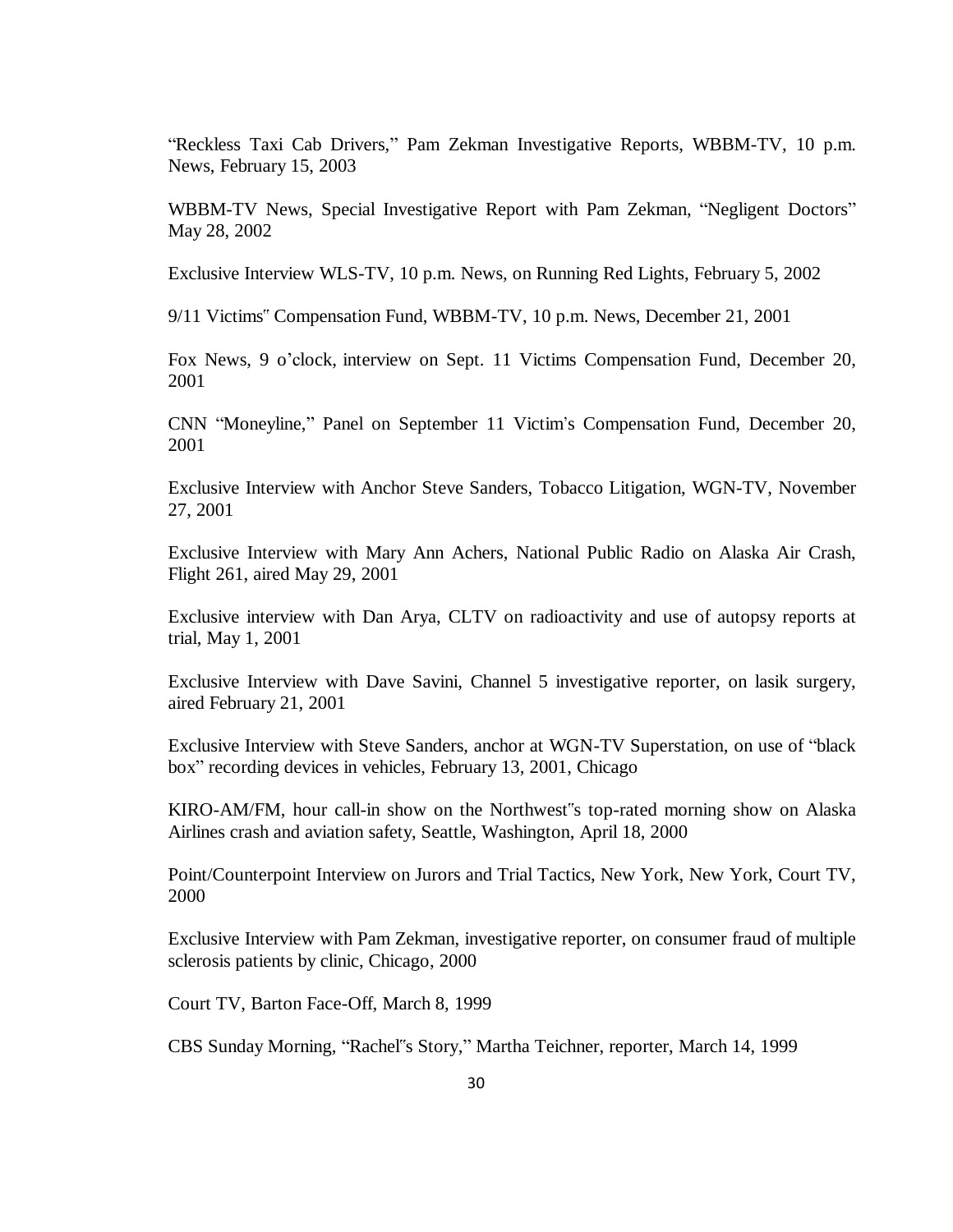The Rachel Barton Trial, WLS-TV, March 2, 1999

WLS-AM Radio, Rachel Barton Case, March 2, 1999

News 2 Morning Show, The Rachel Barton Trial, WBBM-TV Jay Levine and Mary Ann Childers, March 2, 1999

Chicago Tonight, The Barton Verdict and Tort Reform, John Callaway, WTTW-TV, March 1, 1999

Contingency Fees, Mara Tapp Show, WBEZ Radio, Chicago, Illinois, April 2, 1997

America's Talking Cable Network, "PORK," Airplane Liability, April 1, 1996

O.J. Simpson and the Civil Trial, Al Lerner and Ed Curran, WLS Radio 890 FM, Chicago, Illinois October, 1995

"O.J. and Civil Suits," WBEZ-FM Radio, Chicago, October 4, 1995

Tort Reform Debate, WLS Radio 890 FM, Chicago, Illinois, December, 1994

Debate on Tort Reform, Aaron Freeman Show, Channel 50, Chicago, Illinois, November, 1994

Liability for Ice and Debris Falling From Skyscrapers, Mara Tapp Show, WBEZ Radio, Chicago, Illinois, February, 1994

Guest Speaker, WBEZ Radio, Chicago, Illinois, "The ABA Symposium on the Future of the Civil Jury System" August, 1992

"Chicago Tonight," John Callaway talk show, "Impact of Tort Reform," WTTW Chicago, PBS affiliate, 1989

"Chicago Tonight," John Callaway talk show, 911," WTTW Chicago, PBS affiliate, 1992

"The Oprah Winfrey Show," Medical Malpractice, 1984

#### **FACULTY:**

#### **Law Schools, Universities and Colleges**

(Adjunct Professor) DePaul University College of Law, Chicago IIT/Chicago-Kent College of Law, Chicago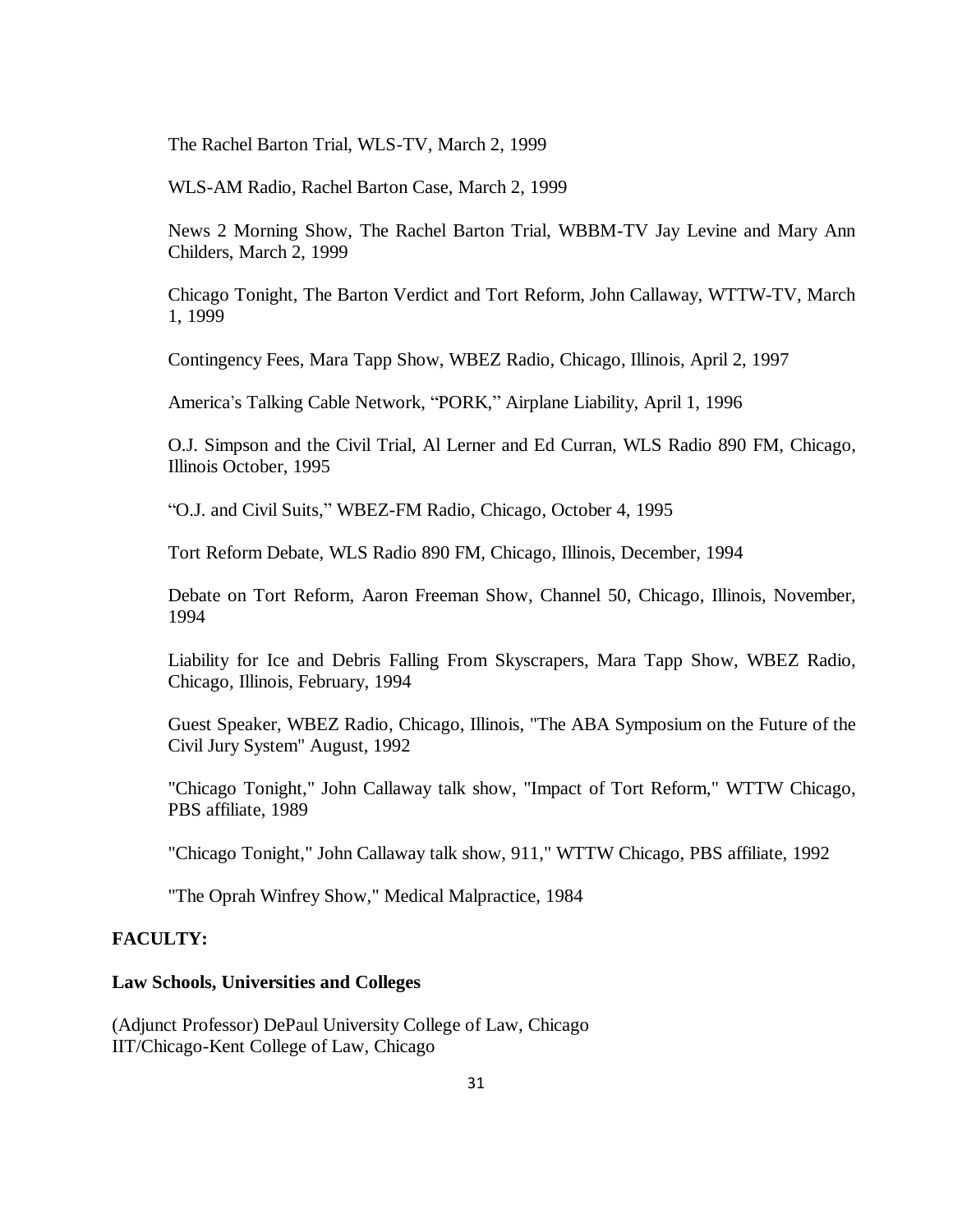John Marshall Law School, Chicago Loyola University of Chicago, School of Law University of Chicago College of Law University of Wisconsin School of Engineering, Madison, Wisconsin William Rainey Harper College

Faculty Chairman, Federal Trial Bar Advocacy Program, Young Lawyers Section of the Chicago Bar Association, 1983

National Institute for Federal Trial Advocacy, a division of the Illinois Institute for Continuing Legal Education, Trial Bar Skills for Practicing Attorneys, 1983

Association of Trial Lawyers of America, Regional Trial Advocacy Program, 1982

Court Practice Institute, Chicago Trial Advocacy, 1980

IIT/Chicago-Kent College of Law, Chicago, Products Liability Course, 1979

## **PUBLICATIONS:**

#### **Clifford's Notes from** *Chicago Lawyer* **Magazine**

"Valuing 'worth' of a life," December 2021 "Proportional Response," August 2021 "Follow the Money," April 2021 "Fiction vs. Reality," February 2021 "Courts Must Go Forward," October 2020 "Bill Would Protect Riders," July 2020 "TAWS May Have Helped Prevent Tragic Helicopter Crash," April 2020 "New Decade, New issues," February 2020 "Let's Buckle Up," December 2019 "On the Mend?" October 2019 "Suntan Motion," August 2019 "Trial Basis," June 2019 "Rideshare Responsibility," April 2019 "Finding a Balance," February 2019 "School Solutions," December 2018 "Is 'Sole' Sole?" October 2018 "Talc Talk," August 1, 2018 "Flight Risks," June 1, 2018 "Changing the Story," April 1, 2018 "Watergate a Watershed," January 1, 2018 "Complications of Grief," October 31, 2017 "The \$750 Pill," August 1, 2017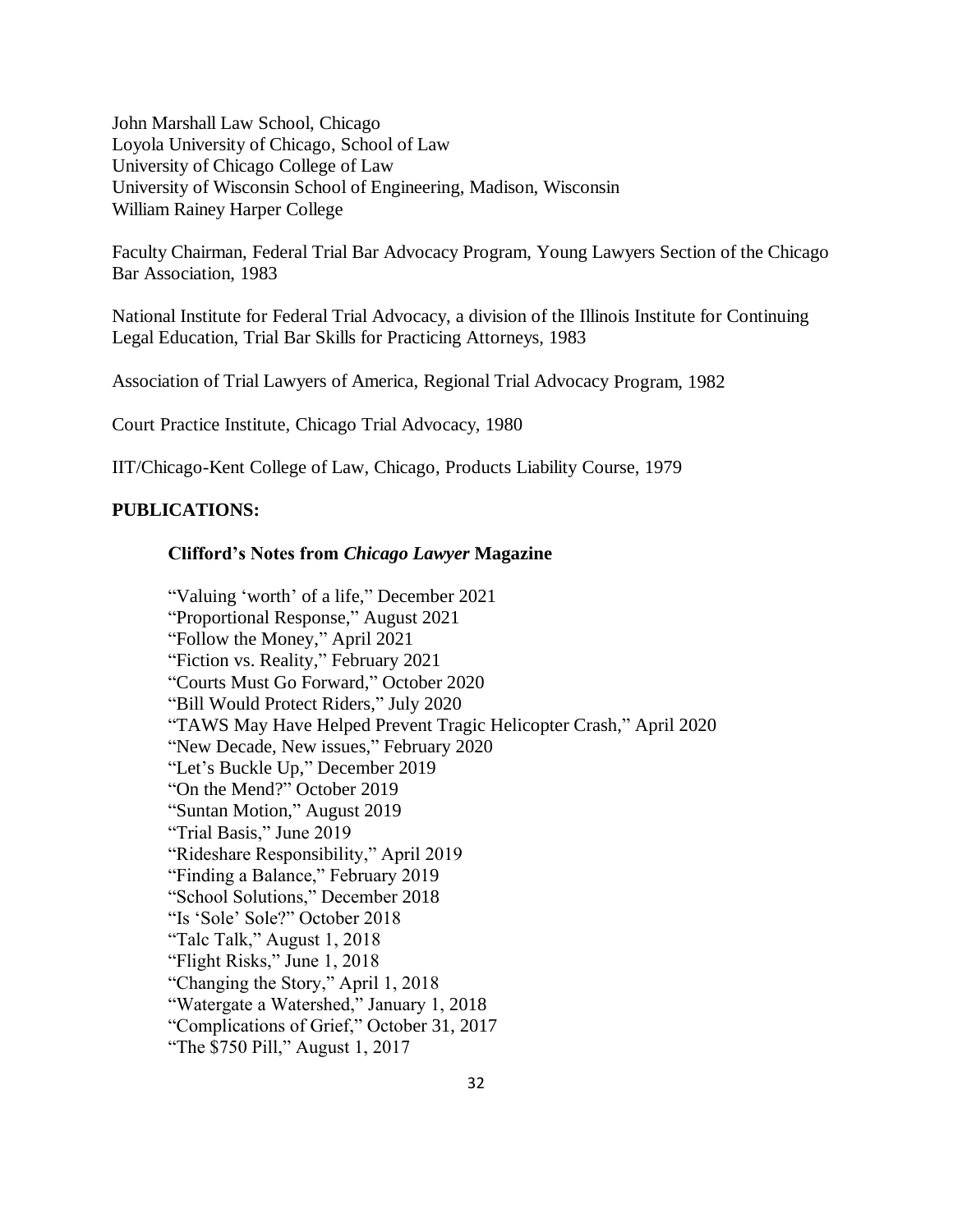"The Case Against Hugs," June 1, 2017

"Word from Washington," May 1, 2017

"The Evidence for Evidence: Why every law school should offer courses in Evidence," April 1, 2017

"TV's 'Bull' is Just That," February 1, 2017

"The True Cost of Medical Errors: Should the CDC List Mistakes as America's Third Top Killer?" October 2016

"Want a Good Physician? You Need a Good Communicator, Someone You Can Trust," December 2014/January 2015

"Getting Tough with the Hackers: Increasingly, Courts are letting Plaintiffs Pursue Data Breaches," November 2014

"A Delicate Question that Mixes Law, Medicine: How to help a Client find a Doctor," October 2014

"Early Steps, Vital Steps: Truck Accidents Require Quick Action to Preserve Evidence," August 2014

"Arbitration Mandate Fails PR Test: General Mills Backtracks after Trying to Limit Legal Options," July 2014

"This Case Deserves a Second Opinion: Jailed Mother Sues After Giving Birth to a Boy with Scoliosis," June 2014

"Taxi Alternatives Need to Take Responsibility: When Something Goes Wrong, They Don't Want to Pay," May 13, 2014

"Time to Take Data Breaches to Court," April 2014

"Time for More Accountability in the Health-care Profession," March 2014

"If Communication is Rockin', the ARDC Won't Come a Knockin'," February 2014

"Laws Evolve on Phones and Driving," December 2013/January 2014

"Streamlining in Contested Patents," November 2013

"Drivers and Cyclists Must Mix," October 2013

**"**No Immunity for Negligence," September 2013

**"**Let Jurors Hear This Case," August 2013

"A Trip Down Memory Lane," July 2013

**"**Dangerous Precedent," June 2013

"How to Properly Play SOJ," May 2013

"Texas Messes with Plaintiff Lawyers," April 2013

"Separating the Good from the Bad," March 2013

"Lawyers, Ethics and Testimony," February 2013

**"**Letter to a New Lawyer - My Daughter," December 2012/January 2013

"New Food Law Sits on the Shelf," November 2012

"Granite State, Granite Heart," October 2012

"Civics 101: Time to Head Back to School," September 2012

"When an Offer is not an Offer," August 2012

"Offering the Personal Touch," July 2012

"Sorting Out Legal Issues after Florida Shooting," June 2012

"Digital Records Open a Major Debate," May 2012

"Tax Time Also Brings Revised Rules," April 2012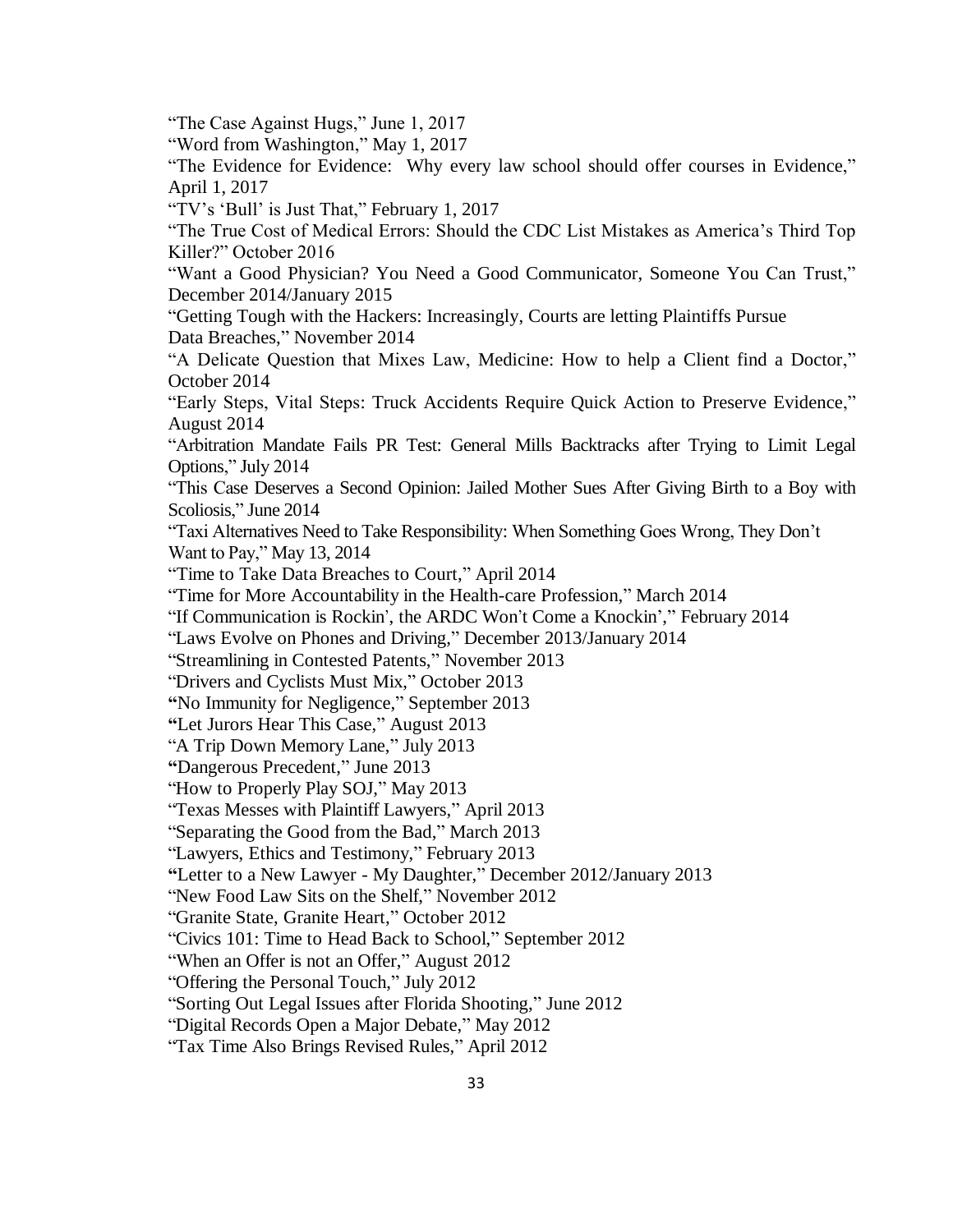"Cameras in the Courtroom," March 2012 "Navigating the Waters of Mediation," February 2012 "Creating a Disaster Plan," December 2011 "The Thing Speaks for Itself," November 2011 "Class Actions' Brave New World, October 2011 "Getting Through the Legislative Red Tape," September 2011 "Cutting Through the Red Tape," August 2011 "Let's Tell the Full Story," July 2011 "Choosing Jurors in this New World," June 2011 "A Constitutional Right to a Trial by Jury," May 2011 **"**The Twombly and Iqbal Standards, April 2011 "Improve Judicial Selection," March 2011 "Become Familiar with the Changes," February 2011 **"**What's Best for you as a Patient," December 2010 "Warning All Groups of People," November 2010 "Lessons from the Gulf Disaster," October 2010 "How Secure is Airport Security?" September 2010 "A Time and Place for Mediation?" August 2010 "Duty of Trade Associations," July 2010 "Bats' Safety Under Fire," June 2010 **"**Innovation in Jury Trials," May 2010 "Working Up a Med-Mal Case," April 2010 **"**Letting the Light Shine In," March 2010 **"**When Law Meets the Internet," February 2010 "A Strong Legal System," January 30, 2010 "The Role of Cameras," January 2010 "Wrongful Birth Cases," November/December 2009 **"**A Cheerleader's Safety," October 2009 "Patients' Rights and Reform," September 2009 **"**Clifford's Notes: The Next 25 Years," August/September 2009 "Search for Airline Safety," July 2009 **"**Twittering in the Jury Box," June 2009 "Reimbursement Issues," May 2009 **"**A More Even Playing Field," April 2009 "Soliciting Crash Victims," March 2009 **"**Lincoln the Lawyer," February 2009 "To Shovel or Not to Shovel," January 2009 **"**Safety in The Air," December 2008 **"**Don't Jump on The Bandwagon," November 2008 **"**Is Expert Testimony Needed?" October 2008 "Qualified to Testify," September 2008 "Using Video Properly," August 2008 "Judgment Day," July 2008 **"**Too Close for Comfort," June 2008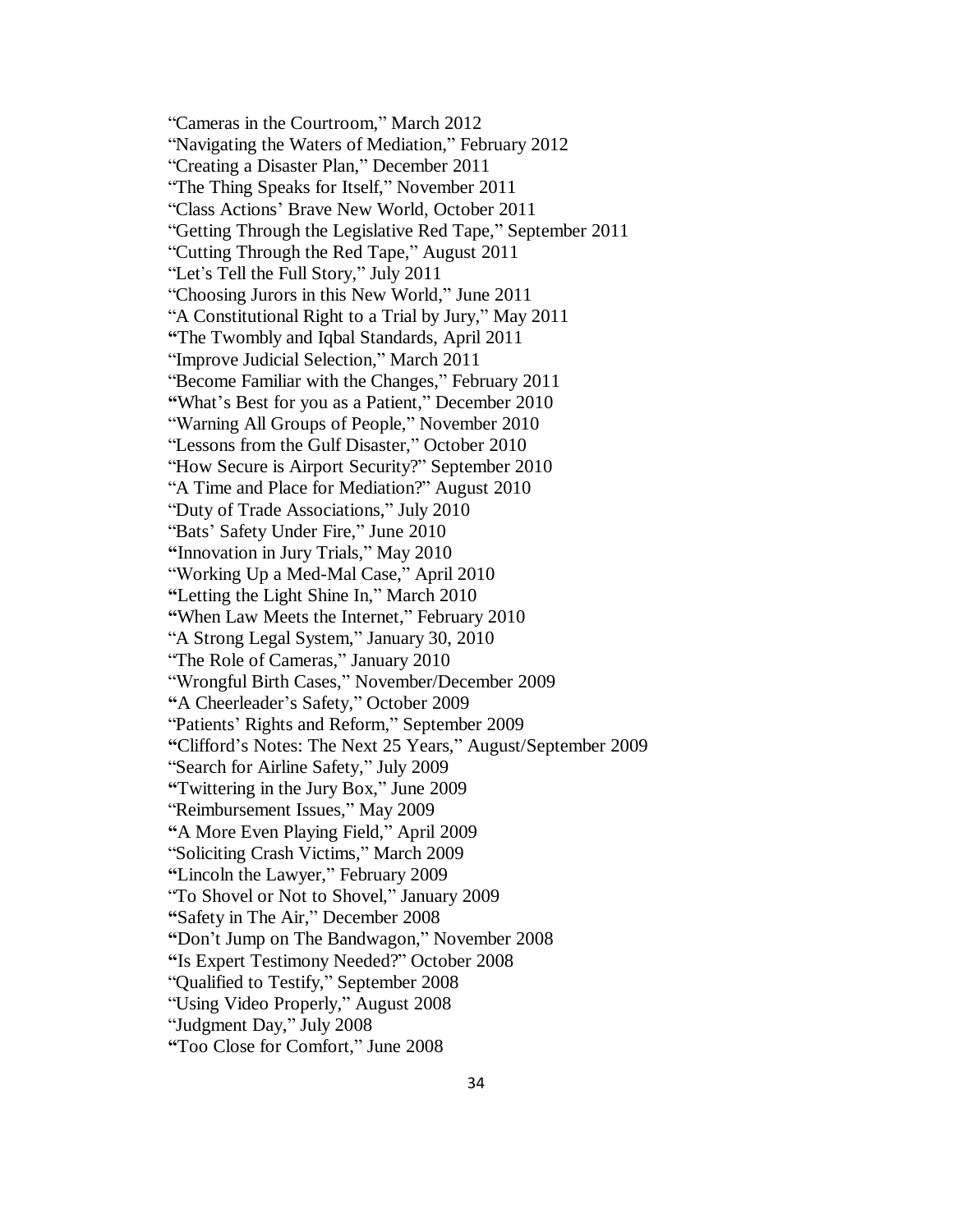**"**The Dilemmas of Confidentiality," May 2008 **"**Zealous Advocacy and Civility" April 2008 **"**Zoo Liability," March 2008 "The Candidates and Tort Reform," February 2008 "Lawyer Advertising Should be Accurate," January 2008 "Confidentiality Agreements Undermine Justice," December 2007 **"**Does Negligence Toward a Husband Transfer to Wife," November 2007 **"**Law Community Benefits from ABA Accreditation Process," October 2007 "Parents Can be Liable for Their Kids Drinking," September 2007 "When a Civil Matter Follows a Criminal Case," August 2007 **"**Not all Airline Cases Arise Under Federal Law," July 2007 "Courts Try to Define the Value of Losing a Pet," June 2007 "Establishing Privilege for Medical Documents," May 2007 "Trial Lawyers Change Name to Emphasize Justice," April 2007 "Drug Ads and the Learned Intermediary Doctrine," March 2007 "Willful, Wanton Conduct and Governmental Immunity," February 2007 "Introducing Medical Records Without the Physician," January 2007 "Using FOIA to Investigate the TWA 800 Crash," December 2006 "When is a Medical Expert Qualified to Testify?" November 2006 "Negligent Credentialing as a Cause of Action," October 2006 "The *Cangelosi* Ruling and Attorney-Client Privilege," September 2006 "When Outside Information Taints Jurors and Verdicts," August 2006 "Governmental Immunity: Protecting the Protectors," July 2006 "Take Me Out to the Ballgame, But Bring a Mitt," June 2006 **"**Employees Can be Liable for Violating Patient Confidentiality," May 2006 "Courts Should Protect Insureds Against the Fine Print," April 2006 "Battle Brews Over New FDA Rule Preempting State Law," March 2006 **"**Construction Case Shows Line Between Tort and Contract," February 2006 "Fight Beyond the Grave Saves Estate \$1.48 Million," January 2006 "Court Examines Collateral Source Rules on Medical Bills," December 2005 **"**Cell Phones May Increase Liability Risk," November 2005 "The Time Has Come for Mandatory CLE," October 2005 **"**Proposed Rules Suggest Changes to Electronic Discovery," September 2005 **"**Torts Provide Best Relief for Nursing Home Residents," August 2005 **"**Patient's Plea to Stop Caps Legislation Fell on Deaf Ears," July 2005 **"**Servicemen's Cases Can, at Times, March Forward," June 2005 "ABA Guidelines Give Roadmap to Juries for 21<sup>st</sup> Century," May 2005 "Courts Struggle With Good Samaritans in Hospitals," April 2005 **"**Law Leaves Jilted Lovers Out in Cold," March 2005 **"**Rights Expanding for Plaintiffs with *In Utero* Injuries," February 2005 **"**Only the Facts Will Get to Bottom of Medical Reform," January 2005 **"**2004 Served Up Plenty of Juicy Celebrity Litigation," December 2004 **"**Court's Split on Federal Preemption After FDA Approval," November 2004 "Courts Examining Limited Doctor/Patient Relationship," October 2004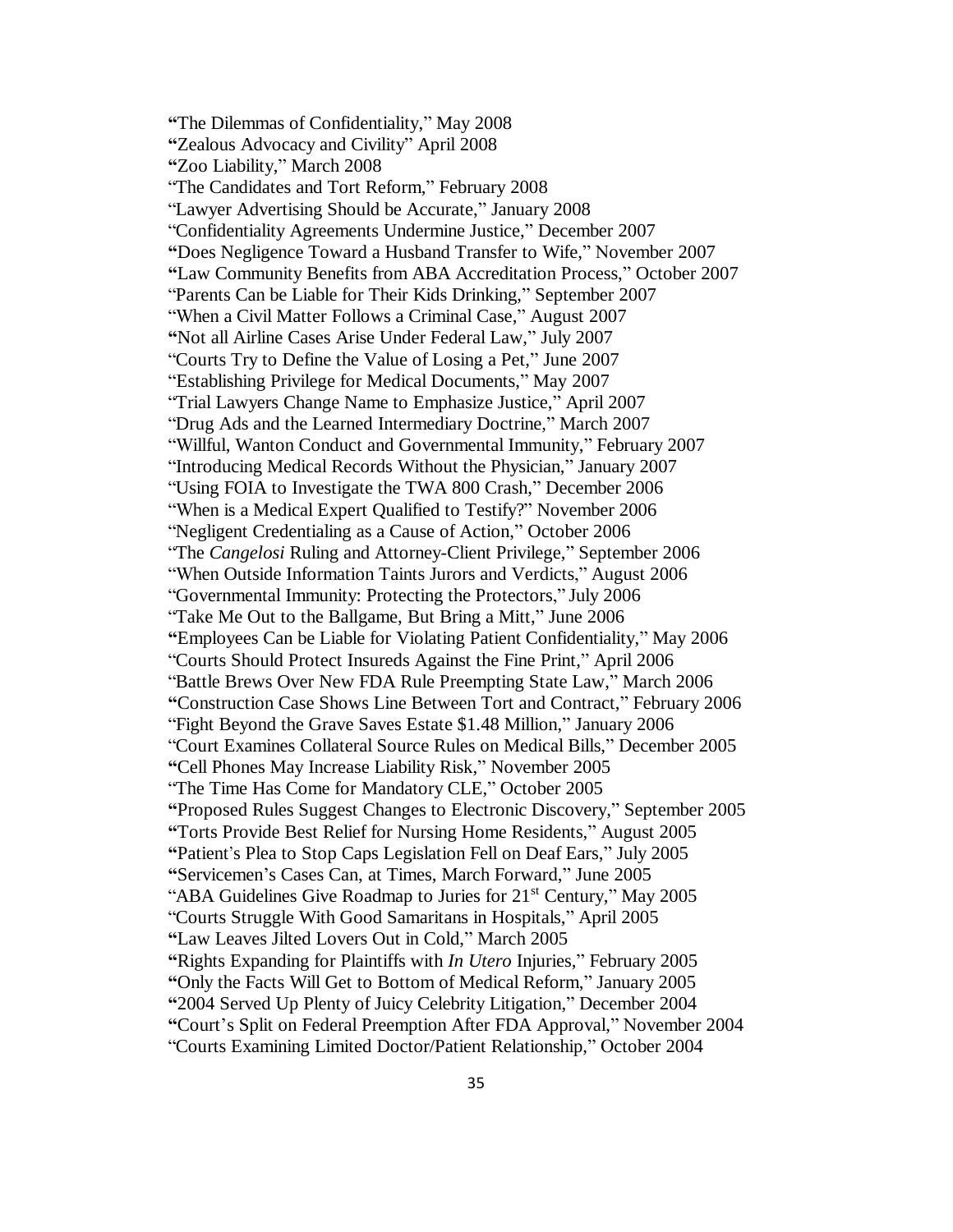**"**Patients Deserve Informed Consent in Medical Research," September 2004 **"**Jury Duty," Letter to the Editor, Chicago Tribune, August 23, 2004 "High Court Decision Keeps Patients From Suing HMOs," August 2004 **"**Ruling Gives Guidance on Licensing of Expert Witness," July 2004 "Confidentiality May Cost Plaintiffs Plenty in Taxes," June 2004 "Changes to Med-Mal Rules Must Keep Fairness at Center," May 2004 **"**Tort Debate Must Broaden to Address Health Safety*,"* April 2004 **"**Major Med-Mal Ruling has Impact on Cases, Ethics," March 2004 **"**High Court to Review Patients" Rights to Sue," February 2004 "New Ruling in Ozik Shows Court's Knowledge of Law," January 2004 "Patients Lose Out with Arbitration Clause," December 2003 "Case Will Clarify Immunity for State-Employed Doctors," November 2003 "Ruling on Liability Promotes Good-Faith Settlements," September 2003 "Jurors" Questions Pose Tricky Balance," August 2003 "Court Addresses Electronic Discovery," July 2003 "Insurance Decision May Help Plaintiffs," June 2003 "Back-up Asbestos Suit as Best as you Can," May 2003 "Use Checklists Before Settling," February 2003 "Untangling Knots in State Discovery Rule," January 2003 "Pitting Scalpel Against Scalpel," December 2002 "Accountant's Liability," October 2002 "Risk Allocation in Tort Cases," September 2002 "Holding Hospitals Responsible for Doctors" Negligence," August 2002 "Rule 213: Disclose, Disclose, Disclose," July 2002 "Forum Fights," June 2002 "Judges Should Let Juries Hear Reliable Expert Witnesses," May 2002 "Pretense is Gone in Sealing Court Records," April 2002 "The Rules for Victims" Comp." February 2002 "Does High Court Decision Hurt Petrillo Doctrine?" January 2002 "Lots of Factors in Landowners Liability for Criminal Attacks," December 2001 "Airline Relief Legislation Needs Scrutiny," November 2001 "Fifth District Jumps into Trampoline Debate," October 2001 "Do Lie Detectors Lie or Provide the Truth?" September 2001 "Who Owns Your DNA," August 2001 "Some Lawyers Selling Out Rights in Product Liability Cases," July 2001 "Criminal Contempt Use May Prod Discovery," June 2001 "Experts' Capsule Summaries May be Hard Pills to Swallow," May 2001 "Will Miss Manners be an Expert Witness?" April 2001 "Rule 213 Changes Leading to Double Vision," March 2001 "Online Medical Advice Raises Legal Concerns," February 2001 "Use Rule 310 to Speed Appeals," January 2001 "Yes, Virginia, California Can be Reasonable," December 2000 "Proximate Cause," November 2000 "Defining Bad Faith," October 2000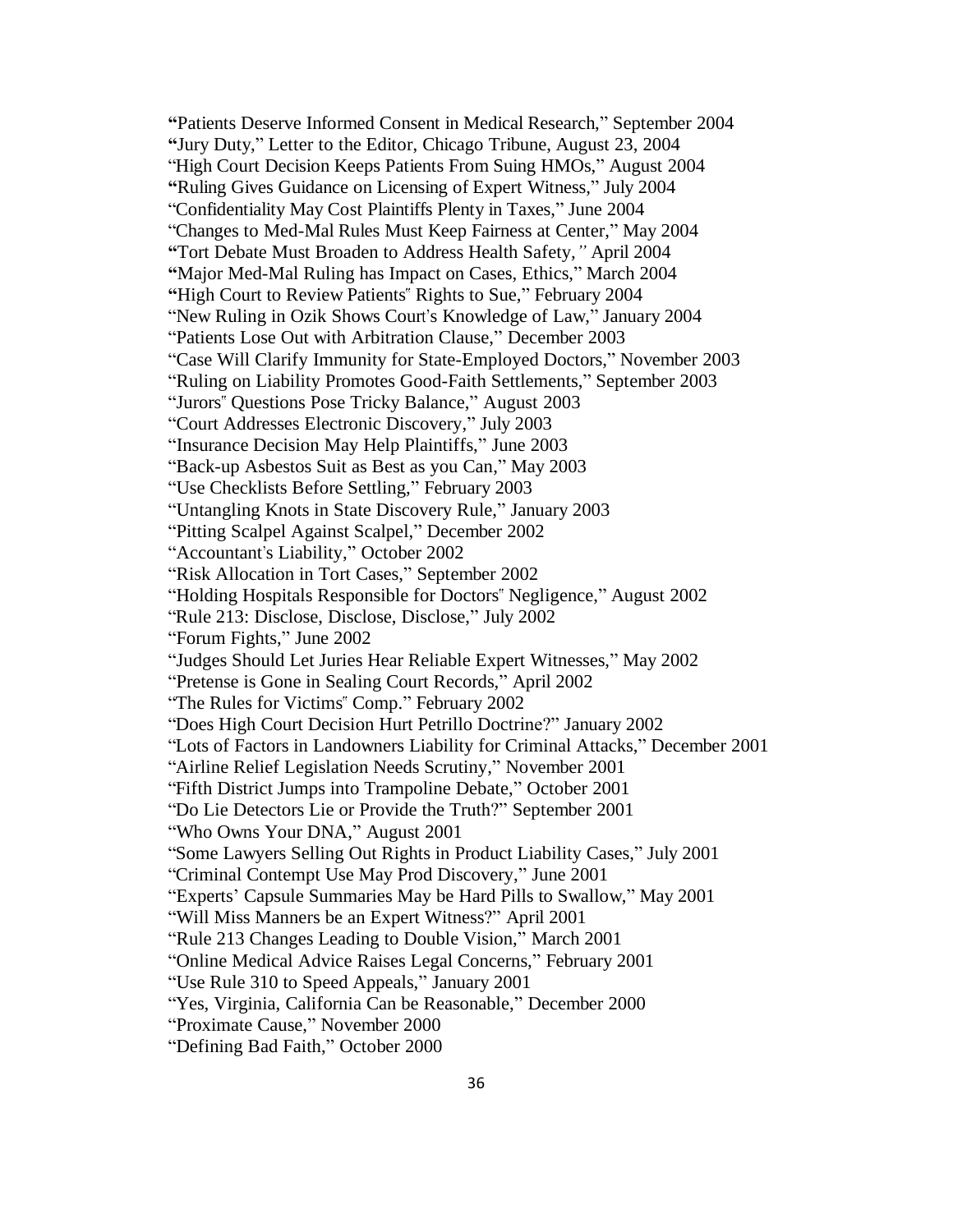"Courts Asking Whether Dangers are Excessive or Acceptable," September 2000 "Educating Drug Companies About Learned Intermediaries," August 2000 "Amusement Parks Take Consumers for a Ride," July 2000 "Court Lowers Gate on State Tort Laws Regarding Rail Crossings," June 2000 "Informed Consent Moves Beyond Risk to Participation," May 2000 "Consider Justice in Interpreting Rule 213," April 2000 "Ten Tips for Successful P.I. Settlements," March 2000 "The Conflict Between "Disability" and "Loss of Normal Life." February 2000 "Case Raises Questions about Sanctions in 'Frivolous' Suits," January 2000 "Clinton Should Make Recess Appointment to Federal Bench," Letter to the Editor, Chicago Daily Law Bulletin, December 27, 1999 "Allow Punitives in Wrongful Death Cases," December 1999 "Right to Sue Prescribes the Necessary Treatment for HMOs," November 1999 "Tort Deform Strips Constitutional Rights," October 1999 "Drawbacks to using Web to Settle PI Claims," September 1999 "Some Doctors Stacking the Thermometers," August 1999 "High-Low Deals Offer High Sophistication," July 1999 "Sneak Attacks Uncalled For," June 1999 "Court Parks Tire Rule Ruling in *Daubert's* Garage," May 1999 "Are a Psychotherapist's Notes Confidential?" April 1999 "Courts Eye Spoliation of Evidence Claims," February 1999 "Judges and Juries Should Target Gun Policies," February 1999 "This is not the Right Time for a Time Clock," January 1999 "Insurance Issue Grows in Intentional Torts," December 1998 "Why Should Venue Changes to the Next County be Allowed?" November 1998 "Why Double the Deposition Work?" October 1998 "Who Owns Notes and Reports?" August 1998 "Builders Be Upright and Fix SUV Rollovers," July 1998 "Restatement Reflects Biases," May 1998 "Tampering with the Evidence Rule," April 1998 "Juries Use Awards to Make Bold Statements," March 1998 "High Court Right Tort Reform Decision," February 1998 "The Duty to Warn," January 1998 "Family Members Deserve More," December 1997 "Doctors Should Have a Duty to Admit Errors," November 1997 "Cellular Phones May Drive Drivers to Dangerous Distraction," October 1997 "The Value of an Individual," September 1997 "Questions Raised About *Daubert*," August 1997 "Victory Adds up to Loss in High Court Case," July 1997 "Zipped up Documents Zapping the Public," June 1997 "Lights, Cameras...Action?" May 1997 "Getting Weight Loss Centers to Fork Over," April 1997 "Red Rover, Dead Rover, I Send this Suit Over," February 1997

"Sorting out the Confusion in *Cramer*," January 1997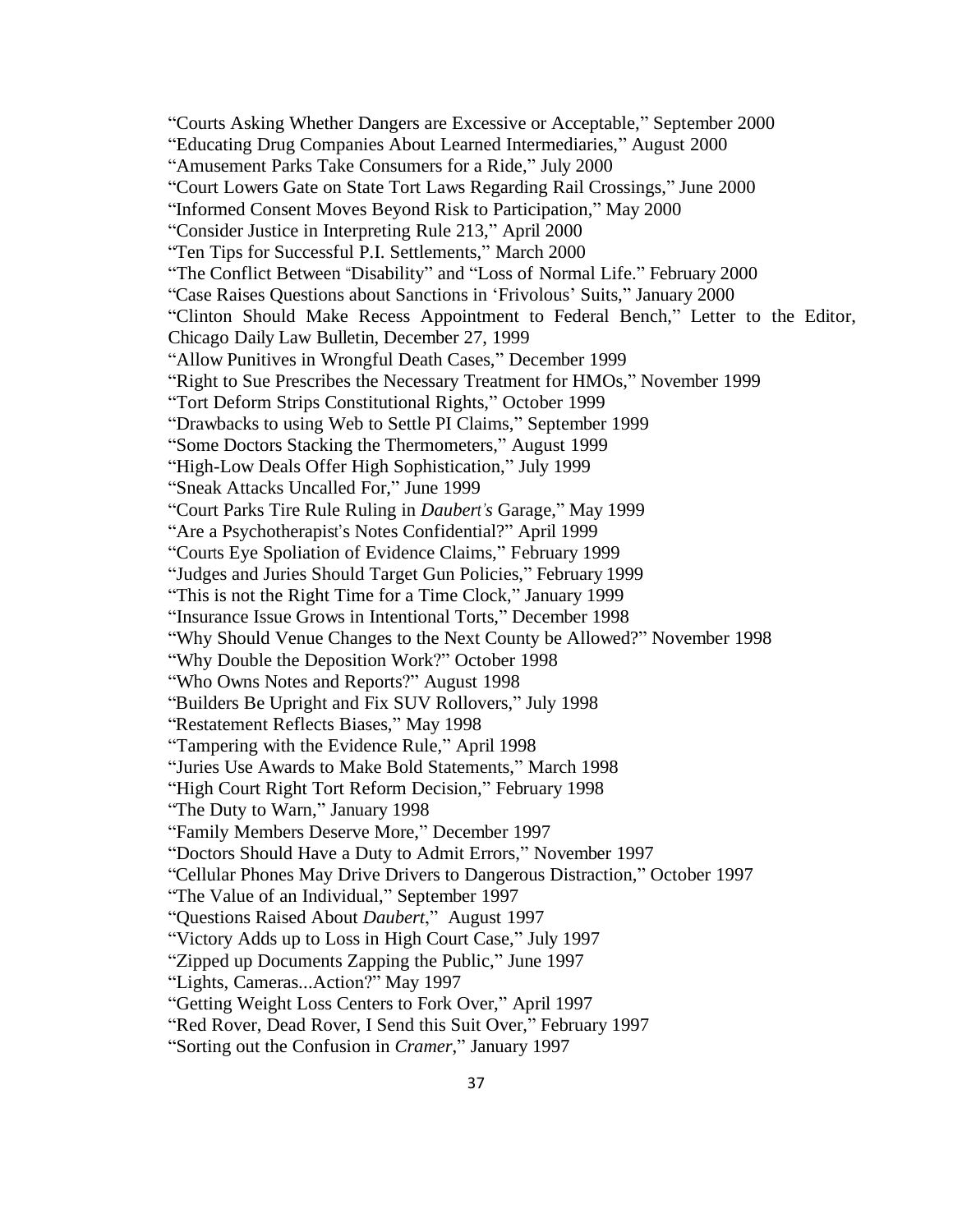"Tort Fight at the Accountability Corral," December 1996 "Where Should Plane Crash Cases Land," November 1996 "Care Needed In Managed Care Revolution," October 1996 "Clearing the Haze Around College Hazing," September 1996 "Covenants Ignore the Duty to Public Interest," August 1996 "State Bombs Out in Fireworks Laws," July 1996 "Certify Candidates, But Keep the Ballot Box," June 1996 "Getting Teed Off Over Golf Balls," May 1996 "Accountants Facing More Tort Actions in Malpractice Cases," April 1996 "Families Target Therapists in Memory Cases," March 1996 "Fevered Debate Over Inconsistent Coverage," February 1996 "Health Effects of Cellular Phones on Hold," January 1996 "Two States Give Battered Women Tort Option," December 1995 "Charting the Court of Nurse's Liability," November 1995 "Expansion of Good Samaritan Act Not an Act of Kindness," September 1995 "ABA Needs More than PR to Polish Tarnished Legal Image," August 1995 "When Does Death Occur?" July 1995 "Hot Pursuit Car Chases Lead to Pursuit of Chase Standards," June 1995 "Short-Sighted Legislators Wearing I-Glasses," May 1995 "Gramm Bill Aids Industry for the Health of It," April 1995 "Court, IRS Disagree on Whether Punitive Damages Taxable," March 1995 "Forecast: Storm Warning for Meteorologists," February 1995 "With Product Liability, What You Don't Know Can Hurt You," January 1995 "Toy Industry Needs to Stop Playing Around with Child Safety," December 1994 "New Liability Infects Hospitals that Catch Marketing Fever," November 1994 "Government is Best that Plays Sports Least," October 1994 "Skill at Taking Depositions Brings Victory in the Courtroom," September 1994 "Like Travel, Travel Litigation is Broadening," August 1994 "Tort Surgery will Fail to Excise Health Costs," July 1994 "Aviation Industry Putting its Head in Clouds," June 1994 "All Lawyers Face Urgent Need for Restoration of Mentoring," May 1994

#### **Other Periodical Publications:**

"Access to justice must happen now by getting trials up and running," Chicago Daily Law Bulletin, June 15, 2021

"Selection Protection: Jury Research in High-Profile Cases," Best Lawyers Business Edition, Summer 2020 (with Bradley M. Cosgrove)

"Open Forum – Air travelers demand changes in how planes are certified," San Francisco Chronicle, March 25, 2019

"Letter to editor: Congress taking aim at right to trial by jury," Chicago Daily Law Bulletin, March 27, 2017

"The Law of 'Dibs'," American Bar Association Litigation Journal, Fall 2015

"Video Depositions: Essentials, Resources," American Bar Association Law Practice and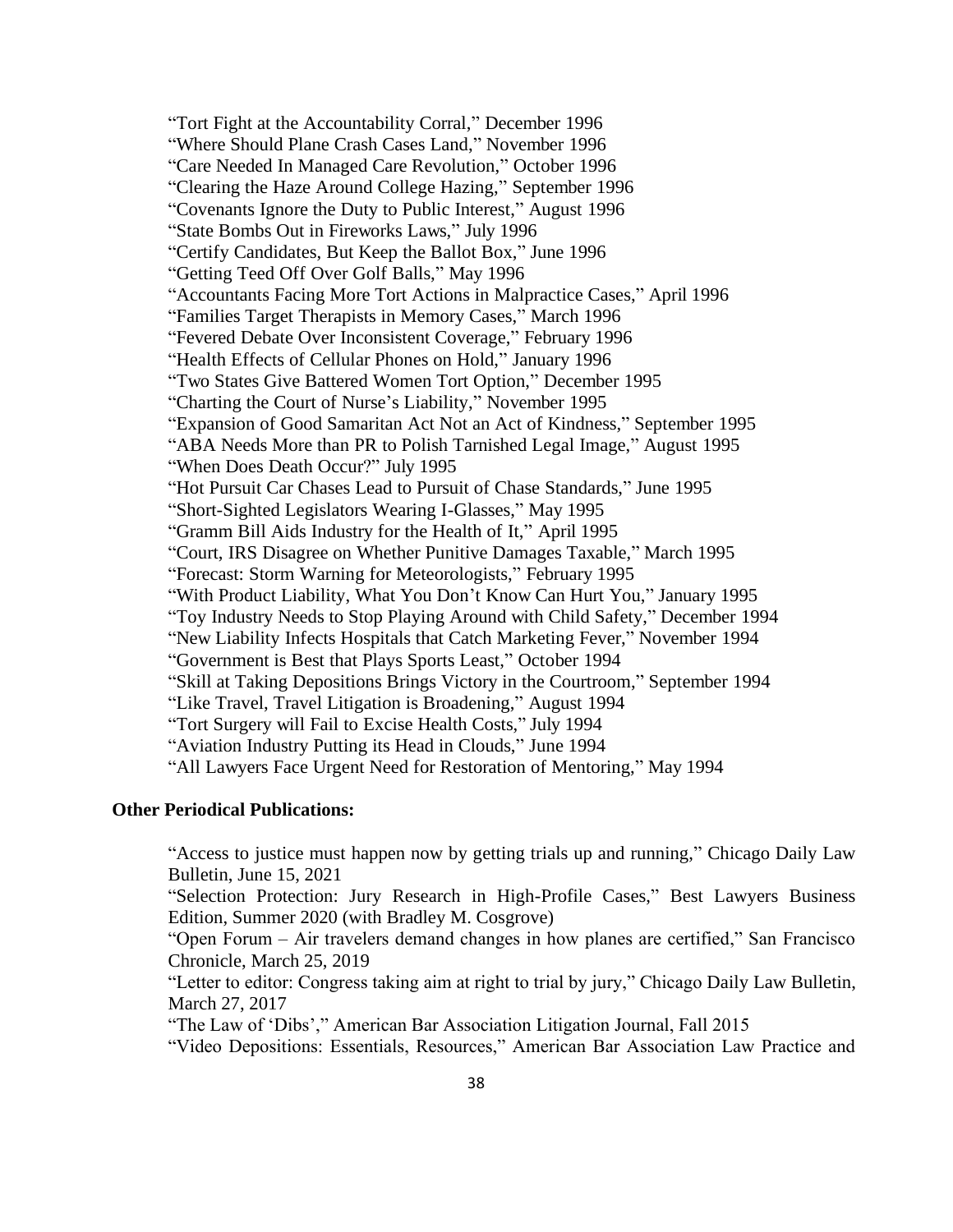Management, e-newsletter, March 2015

"How to Pick and Talk to a Jury, Plaintiff Perspective," GPSOLO, Solo, Small Firm and General Practice Division, American Bar Association, September/October 2014

"Action Needed to Protect Flights from War Zones," San Francisco Chronicle, July 21, 2014

"How Two Essential Tools Would Prevent Repeat of Malaysian Mystery," San Francisco Chronicle, March 20, 2014

"Many more crashes until the FAA acts?" San Francisco Chronicle, July 12, 2013

"Selecting a Jury of Cynics, Believers and Others," Litigation Magazine, American Bar Association, Winter 2009

"Lawsuits Trying to Right a Wrong," The Post-Journal, May 3, 2009

"What Lincoln Means to Me," The Record, Chicago Bar Association, February/March 2009

**"**Justice in the US Tort System - Fact or Fiction?" International Society of Barristers, July 2008

"Medical Liability and the Illinois Civil Justice System: A Review of Options," Loyola University Chicago School of Law, May 7, 2008

"The Use of Video at Trial: A Potentially Powerful Tool," President's Challenge, Trial Journal, Illinois Trial Lawyers, Summer 2007

"Avoidable Negligence," Chicago Tribune, Voice of the People, May 3, 2006

"Popular Media Paints Unrealistic Portrait of Lawyers (and what we can do about it)," Viewpoint, Chicago Bar Association Record, January 2005

"County Fire Tragedy Could Have Been Avoided," Voice of the People, Chicago Tribune, October 25, 2004

**"**Mediating Malpractice," Letter to the Editor, Chicago Sun-Times, September 27, 2004 "Deselecting the Jury in a Civil Case," Litigation Magazine, American Bar Association, Volume 30, No. 2, Winter 2004

"Insurance Regulation is the Better Solution," Letter to the Editor, The Daily Herald, April 25, 2004

"Look at Insurance Industry," Letter to the Editor, Chicago Tribune, April 23, 2004

**"**Malpractice Facts," Voice of the People, Chicago Tribune, January 17, 2004

"Doctors Affix Blame to the Wrong Party," Letter to the Editor, Daily Herald, June 27, 2003

"Don't Hurt the Injured by Capping Damage Awards" Voice of the People, Chicago Tribune, February 25, 2003

"Wrong Remedy, Doc," Letter to the Editor, Chicago Sun-Times, November 26, 2002

"Now More than Ever," Opening Statement, The Journal of the Section of Litigation, American Bar Association, Spring 2002

"Task Force Examines Legal Issues Relating to Terrorism," ABA Partner, Winter 2002 "Confronting our Critics," Opening Statement, The Journal of the Section of Litigation, American Bar Association, Winter 2002

"Harsh Judgment," Letter to the Editor, Chicago Sun-Times, December 7, 2001

"The Impact of Popular Culture on the Perception of Lawyers," Opening Statement, The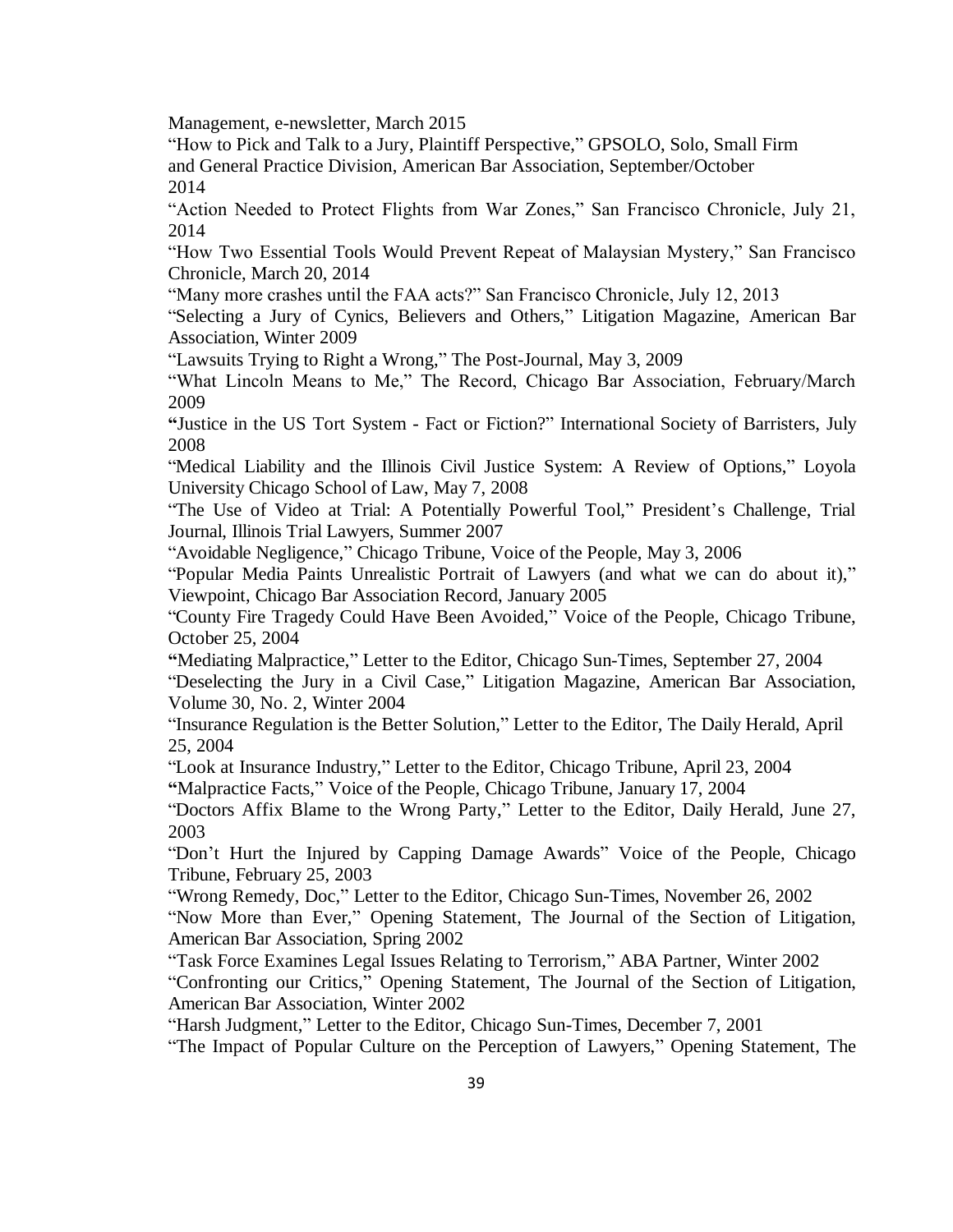Journal of the Section of Litigation, American Bar Association, Fall 2001

"Are Lawyers Capable of Behaving Nobly?" Voice of the People, Chicago Tribune, October 14, 2001

"Raising the Bar," Opening Statement, The Journal of the Section of Litigation, American Bar Association, Summer 2001

"Living by the Decision of the Supreme Court," Voice of the People, Chicago Tribune, June 8, 2001

"Pro Bono Becomes a No-No When Salaries Go \$Oh-So!" Law.com Illinois, January 19, 2001

"Opening and Closing Argument in Barton v. Northeast Illinois Regional Commuter Railroad Corp. and Chicago & Northwestern Transportation Co." Trial Journal of the Illinois Trial Lawyers Association, Winter 2000

"Praising Cook County's Judges," Voice of the People, Chicago Tribune, November 5, 2000

"Media Effort on Tires Will Save Lives," Letter to the Editor, Chicago Sun-Times, August 14, 2000

"Making Amusement Rides Safer," Voice of the People, Chicago Tribune*,* July 19, 2000 "Personal Injuries," Book Review, Chicago Bar Record, April 2002

"Runaway Juries? The Facts Say No," The National Law Journal, February 21, 2000

"Mammograms' Reliability Under Question: Should This Be a Cause for Alarm? Medical Malpractice Law and Strategy, Leader Publications, January 2000

"Judiciary's Place in Democracy," Voice of the People, Chicago Tribune, January, 15, 2000

"Justice Can Cure Ills," Chicago Sun Times, Letter to the Editor, October 7, 1999

"Jury Selection in a Civil Case: A Plaintiff's Perspective," CBA Brief, October1999

"Risk of Rollovers in SUVs," Chicago Tribune, Voice of the People, July 3, 1999

"Issues to Examine in Cases Against Common Carriers," Product Liability Law and Strategy, Leader Publications, New York, June 1999

"Road Warriors, The Best Alternative," Woman Attorney Magazine, April - May 1999

"Just Crossing Street a Hazard to our Health," Letter to the Editor, Chicago Sun-Times, April 29, 1999

"Railroads Indifferent Despite Verdict," Letter to the Editor, Chicago Sun-Times, March 5, 1999

"Barton Gave Jury Fair Verdict Based on Fact," Chicago Sun-Times, Letter to the Editor, March 5, 1999

"Turnabout, Fair Play and "Dishonest Judicial Ratings," Letters to the Editor, Chicago Daily Law Bulletin, October 26, 1998

"Electorate Should Ignore Judicial Ratings by Business Group," Letter to the Editor, Chicago Daily Law Bulletin, October 13, 1998

"Are Physician Expert Witnesses Practicing Medicine? A Plaintiff's Perspective, Medical Malpractice Law & Strategy, Leader Publications, New York, September 1998

"AMA Proposal to Require Experts to be Licensed in the State," Medical Malpractice Law & Practice, Leader Publications, New York, September, 1998

"AMA Proposal Would Protect Bad Doctors," September 1998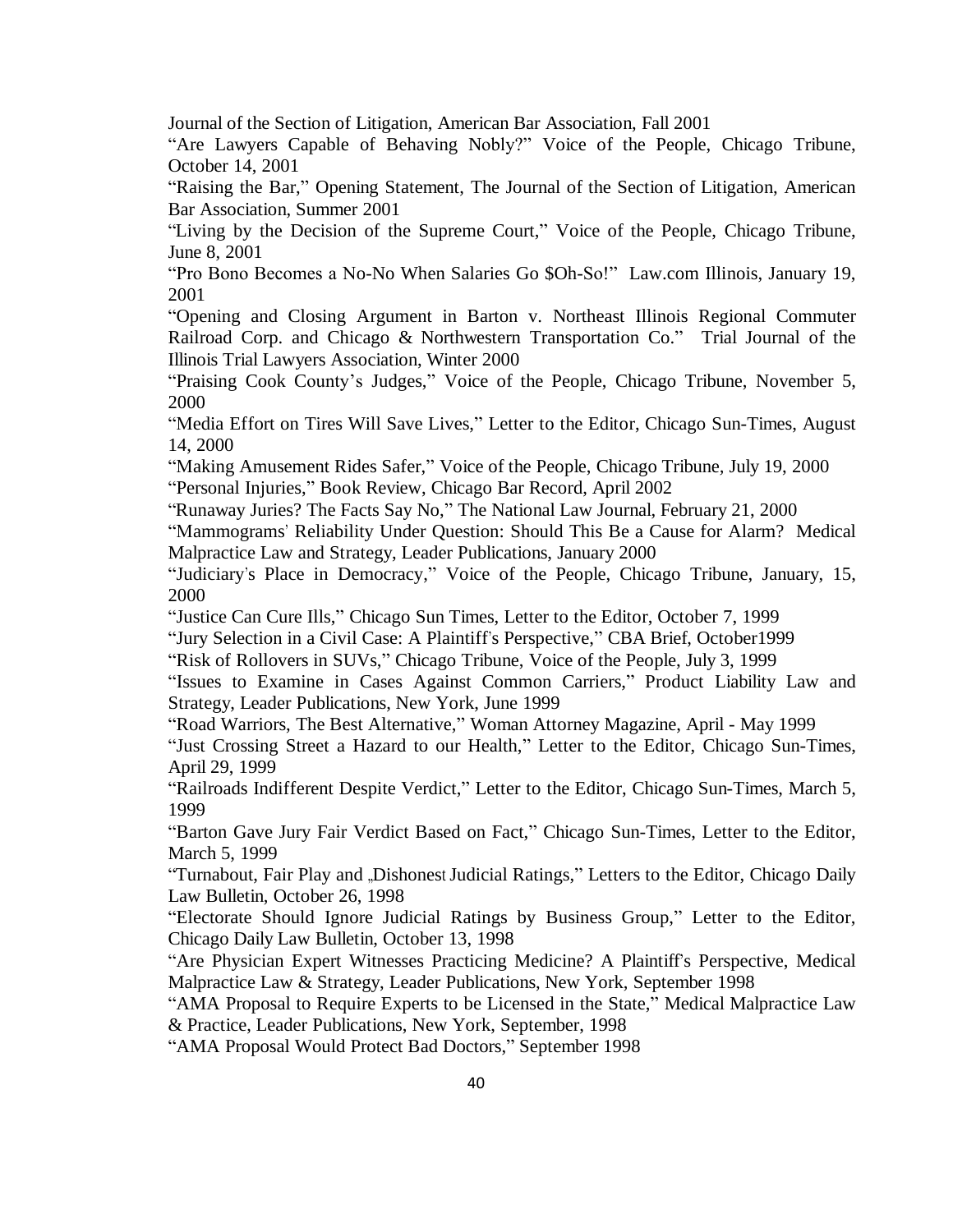"'Cash Now' Needs Regulating Fast," Voice of the People, Chicago Tribune, May 16, 1998 "Power of the People: The Jury in Flight 4184" Chicago Lawyer, Special Section, Illinois Leading Attorneys, May 1998

"Restatement 3rd of Torts: Reasonable Alternative Design, A Plaintiff\'s Perspective," Product Liability Law & Strategy, Leader Publications, New York, May 1998

"Stream of Payments Shields Some Injury Victims from Unwise Decisions, Maximizes Compensation," Law Day Issue, Chicago Daily Law Bulletin, April, 25, 1998

"Column on Tort Reform Elicits Strong Responses," Letter to the Editor, Illinois Legal Times, March 1998

"Bill of Rights for Patient's Step Toward Improving Health Care," USA Today, Letter to the Editor, February 22, 1998

"Overhauled Federal Rule of Evidence 407 Poses Problems for Plaintiff," Product Liability Law and Strategy, Leader Publication, New York, February 1998

"When a Plane Goes Down," The Washington Post, December 9, 1997

"Physician Liability in a Managed Care Environment," The Journal of Medical Practice Management, November/December 1997

"Governments Must Act Safely," Voice of the People, Chicago Tribune, November 3, 1997

"Litigating the Power Tool Case," Trial Magazine, November 1997

"Lawyers With Civility Born, Not Legislated," Chicago Sun-Times, October 15, 1997

"Good Samaritans Needn't Fear Helping," Chicago Sun-Times, September 12, 1997

"Heart of Justice Beats Anew," Commentary, Chicago Sun-Times, February 9, 1997

"Full Justice Means Assigning Blame," Voice of the People, The Chicago Tribune, December 9, 1996

"Battling for Big Bucks," Litigation Magazine, American Bar Association, Journal of the Section of Litigation, Fall 1996

"ValuJet Crash Shows Flawed System," Voice of the People, Chicago Tribune, June 11, 1996

"An Electric Complex: Wire Service or Powered Product?" Product Liability Law and Strategy, Leader Publications, New York, April 1996

"Judging the Way We Chose Judges," Commentary, Chicago Sun-Times, April 13, 1996

"Beware Real Costs of Managed Care," Voice of the People, Chicago Tribune, February 20, 1996

"Dollar Signs at Railroad Crossing," Chicago Tribune, Voice of the People, December 1, 1995

"O.J. Faces Different Set of Rules in Civil Cases," The Forum, Chicago Sun-Times, October 7, 1995

"When Lightning Struck," Chicago Bar Association Journal*,* July 1995

"To Be a Trial Lawyer," F. Lee Bailey Book Review, Trial Magazine*,* June 1995

"Whatever Happened to Debate, Compromise?" Lawyer's Forum, Chicago Daily Law Bulletin, May 22, 1995

"Workplace Violence Generates Two Kinds of Torts," The National Law Journal, April, 17, 1995

"Victims Lose in Capping Damages," Voice of the People, Chicago Tribune, March 26,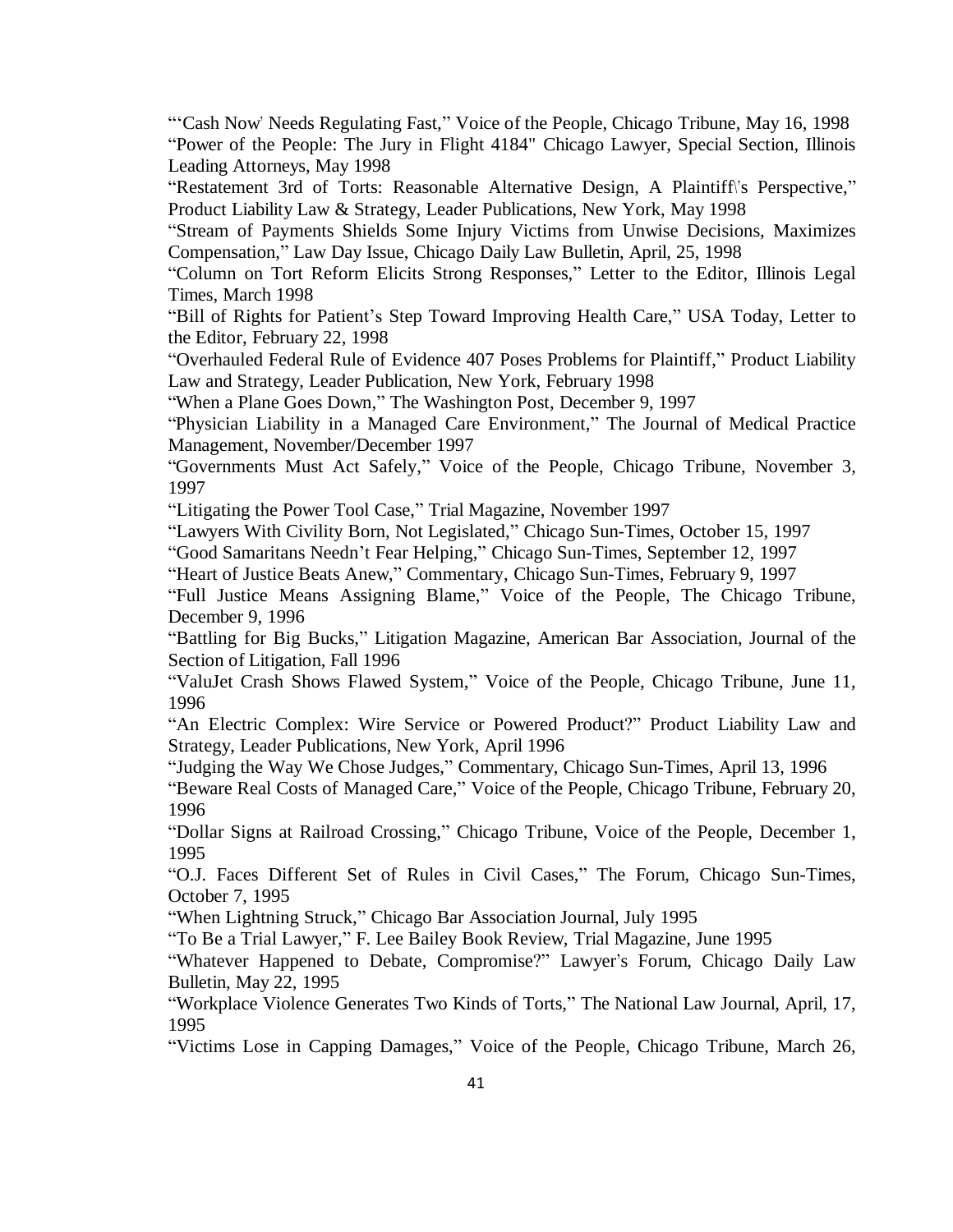1995

"Mock Trials Offer Virtual Reality," The National Law Journal, February 27, 1995

"Capping Damages Hurts Victims" Rights," Voice of the People, Chicago Tribune, December 27, 1994

"The Malpractice Damages Debate," Letters to the Editor, Wall Street Journal, November 11, 1994

"Negligent Tort Reform," Chicago Daily Law Bulletin, November 3, 1994

"Marketing Tools May Increase Hospitals' Liability Exposure," Medical Malpractice Law & Practice, Leader Publications, New York, September 1994, *Reprinted* in the Illinois State Bar Journal Newsletter, October 1994

"Litany of Litigation Survey of Lawyers Can't Be Called Objective," Chicago Sun-Times, Commentary, October 8, 1994

"Justice System Correct Its Outrage," Chicago Tribune, Voice of the People, September 29, 1994

"It's 'Duck' Season: Public's Safety Under the Gun," National Law Journal, Podium, August 22, 1994

"Malpractice Suits Do Not Inflate Health Costs," National Law Journal, May 16, 1994

"The False Issue of Malpractice Costs," The Wall Street Journal, May 10, 1994

"Proposal on Physician-Patient Privilege Would Send Public Policy up in Smoke," Law Day Issue, Chicago Daily Law Bulletin, April 23, 1994

"Must Hold Purveyors of Guns Liable," Voice of the People, Chicago Tribune, March 7, 1994

"Petrillo's Scope Questioned in Two Cases Before High Court" Chicago Lawyer, January, 1994

"Is It Ethical for Experts to Work Both Sides?" Product Liability Law and Strategy, Medical Malpractice Law & Strategy, Leader Publications, New York Law Publishing Company, July 1993

"Collagen Ruling Illogical, Unsupported," Product Liability Law and Strategy, Leader Publications, New York Law Publishing Company, July 1993

"The Art of Cross-Examining an Expert," Chicago Lawyer, September 1993

"Criticism of Malpractice Suits Is Undeserved," The National Law Journal, August 2, 1993 "Can Experts be IME's for Both Sides? Should They?" Medical Malpractice Law and Strategy Newsletter, Leader Publications, New York Law Publishing Company, July 1993

"Court Tackles Making Sense of Rule 220," and "Practice Tips," Chicago Lawyer, May, 1993

"Getting Picky Picking Jurors," Chicago Lawyer, 1993

"P.I. Lawyer Calls Foul Ball on Baseball Act," Chicago Lawyer, May 1993

"Certification Masks Competency, Could be Guise for Higher Fees," Chicago Daily Law Bulletin, April 24, 1993

"Positive Benefit in Punitive Damages," Chicago Tribune, Voice of the People, April 24, 1993

"Wrongful Adoption Gains Acceptance," National Law Journal, September 28, 1992, *reprinted* in Illinois State Bar Journal Tort Trends publication, December 1992

"Tort Reform is Based on False Assumptions," National Law Journal, October 19, 1992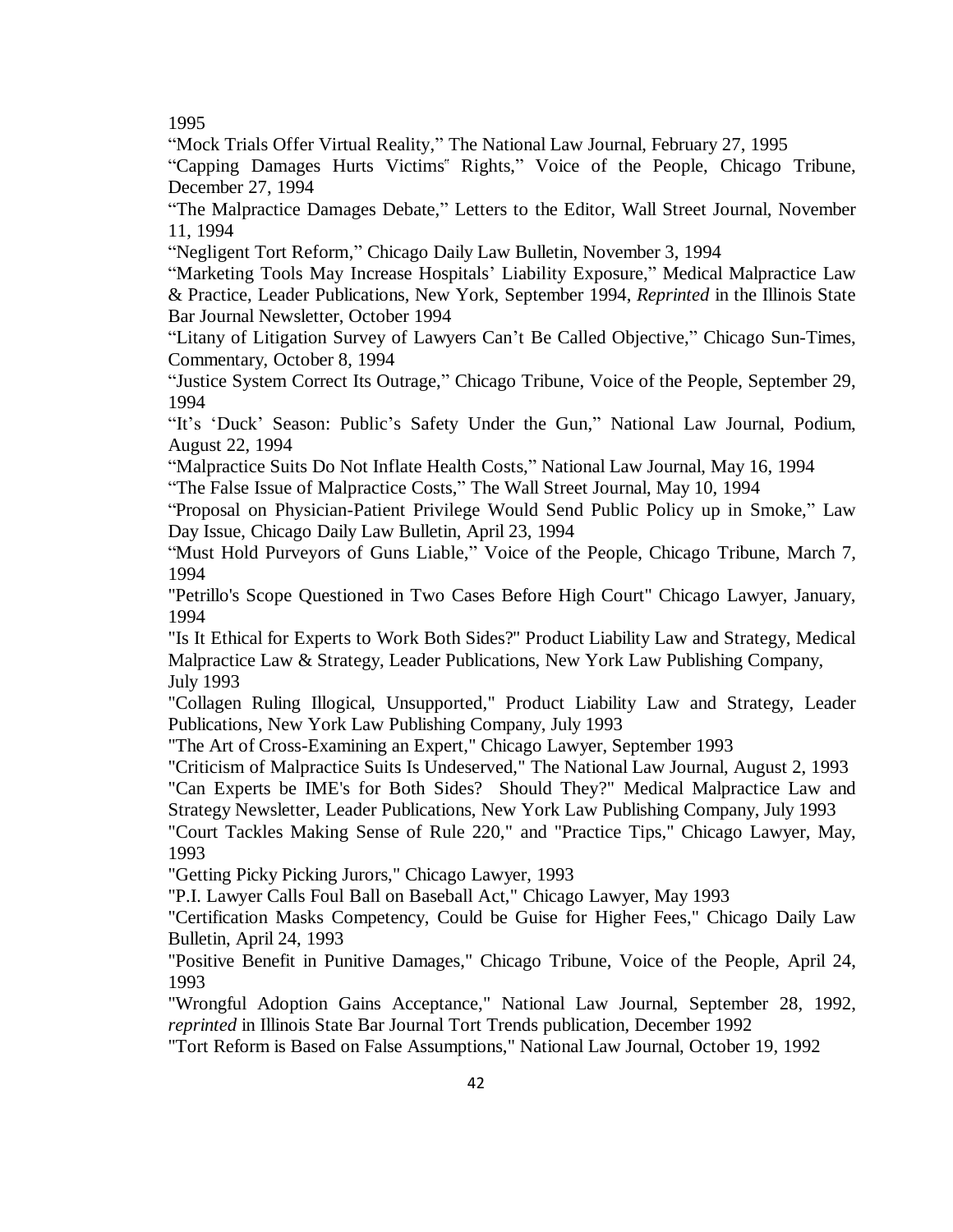"Beefy 'Meat and Potatoes' Trial Book Should Allow for Spice," Chicago Lawyer, September, 1992

"Little Sympathy for Defense," Chicago Daily Law Bulletin, July 14,1992

"Great Flood Sinks Premise of Tort Reform," Crain's Chicago Business, June 29, 1992

"Win the Write Way With Mirza," Chicago Lawyer, June 1992

"Legal Reformers Haven't Made Case," Voice of the People, Chicago Tribune, April 12, 1992

"War Stories and Maxims Target Book to Young Trial Lawyers," Chicago Lawyer, April, 1992

"Insurance Companies Lied," Merrill's Illinois Legal Times, May 1988

"Does Rule 11 Give Judges Too Much Discretion?" Chicago Daily Law Bulletin, June 3, 1987

"The Current Status of the Medical Malpractice Statute," Chicago Daily Law Bulletin, April 7, 1986

Book Review, "Preparing Products Liability Cases by Terrence F. Kiely," Journal of the American Bar Association, May 1986

"Tort Reform, Details of Legislation Approved as Response to Insurance Crisis," Chicago Daily Law Bulletin, August 6, 1986

"Tort Reform, New Law Adopts Strict Federal Rule on Attorney Sanctions," Chicago Daily Law Bulletin, October 10, 1986

"The 1985 Illinois Medical Malpractice Reform Legislation, Chicago Daily Law Bulletin, August 12-15, 1985

"Study of Jury Verdicts Yields Interesting Overview," Legal Times, Vol. V, No. 25, 1982 "*Organizing a Plaintiff's Personal Injury and Wrongful Death Law Office,*" Litigation, American Bar Association, Section of Litigation Journal, Vol. 5, No. 4, Summer, 1979.

#### **Contributing author to the following book publications:**

"Aviation Law," Business and Commercial Litigation in Federal Court,  $4<sup>th</sup>$  Ed., Thompson Reuters, 2016

"Your Witness: Lessons on Cross-Examination and Life From Great Chicago Trial Lawyers," Law Bulletin Publishing, March 2008

Illinois Personal Injury Forms, Westlaw, 1996

"Damages as an Element of Proof," Medical And Hospital Negligence, Callaghan & Company Publisher, 1988

"Demonstrative Evidence," Master Advocates Handbook, National Institute for Trial Advocacy Publisher, 1986

"Comparative Negligence and the Jury," The Law of Comparative Negligence, Matthew-Bender Publisher, 1984

"Hospital Malpractice and the Independent Contractor Defense: Hospitals Do Practice Medicine," Personal Injury Manual, Matthew-Bender Publisher, 1981

"Venue in Federal Civil Litigation," Federal Civil Practice, (1981) and updating Supplements, 1983, 1985, (IICLE, 1983, 1985, 1987; and rewritten 1988, Supplement, 1989)